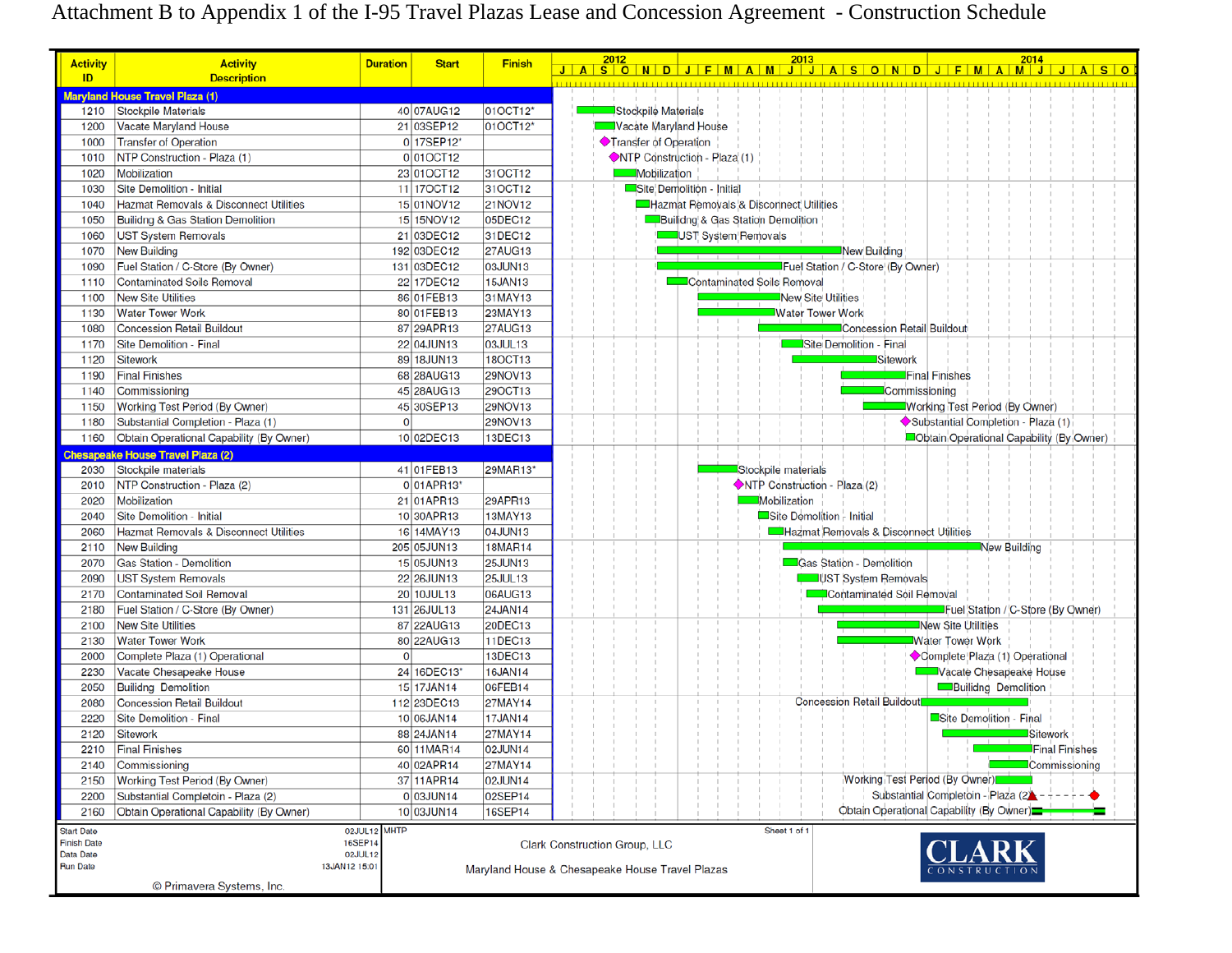## **Attachment C**

## **To Appendix 1 of the I-95 Travel Plazas Lease and Concession Agreement**

## **MANDATORY WORK SCHEDULE**

Reference Attachment B - Construction Schedule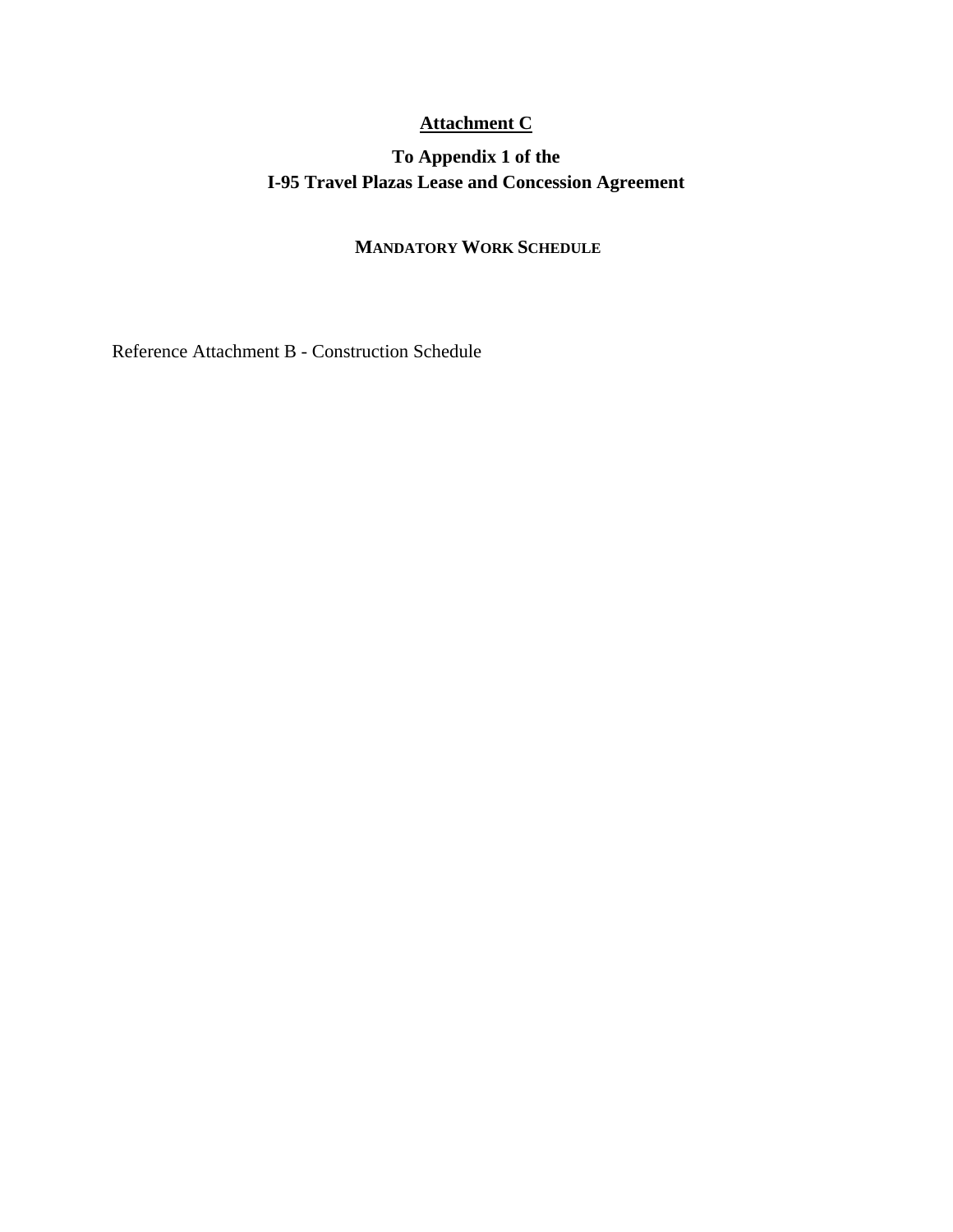#### **Attachment D**

### **To Appendix 1 of the I-95 Travel Plazas Lease and Concession Agreement**

### **GENERAL CONTRACTOR RECOGNITION AGREEMENT**

THIS RECOGNITION AGREEMENT (this "Agreement") is dated as of the \_\_\_\_ day of .20 by and between [Identify Name of Contractor]\_\_\_\_\_\_\_\_\_\_\_\_\_\_\_\_\_\_\_\_\_\_\_\_, a [Identify State of Incorporation and Type of Business Entity] ("General Contractor"), [Identify Name of Concessionaire the State in which Incorporated and Type of Business Entity] ("Concessionaire"), and the Maryland Transportation Authority an agency of the State of Maryland (hereinafter referred to as "MDTA"), pursuant to the statutory authority of Sections 4-101, 4-201, 4-204(a), 4-205, and 4-209 of the Transportation Article of the Annotated Code of Maryland.

#### WITNESSETH:

WHEREAS, title to the two travel plazas on I-95, commonly known as the Maryland House, which is located at mile post 82 in Harford County and the Chesapeake House, which is located at mile post 97 in Cecil County (the "Travel Plazas") is held in the name of the State of Maryland to the use of the State Roads Commission and the MDTA is the successor to the State Roads Commission, pursuant to Section 4-209 of the Transportation Article of the Annotated Code of Maryland; and

WHEREAS, on June 27, 2011, the MDTA issued a Request for Proposals "I-95 Travel Plazas Public/Private Partnership", Contract Number 60833436R (together with all schedules, exhibits, amendments, and written answers thereto, the "RFP") as amended, for the financing, design, construction, operation and maintenance of the MDTA's Travel Plazas; and

WHEREAS, in response to the RFP, [Identify Name of Successful Proposer and the state in which it is incorporated] ("Concessionaire") submitted a proposal for the performance of such services (the "Proposal"), and based upon the Proposal and supporting documentation and other information submitted by Concessionaire, MDTA selected the Proposal; and

WHEREAS, contemporaneously herewith, MDTA and Concessionaire have executed and delivered that certain Lease and Concession Agreement dated as of this same date (the "Lease and Concession Agreement"); and

WHEREAS, Concessionaire has hired General Contractor to provide construction services at the Travel Plazas, and Concessionaire and General Contractor have entered into that certain Construction Agreement, dated as of the day of \_\_\_\_\_\_\_, 20 (the "General Contract"), in order to confirm their mutual understandings and agreements with respect for the provision of such services; and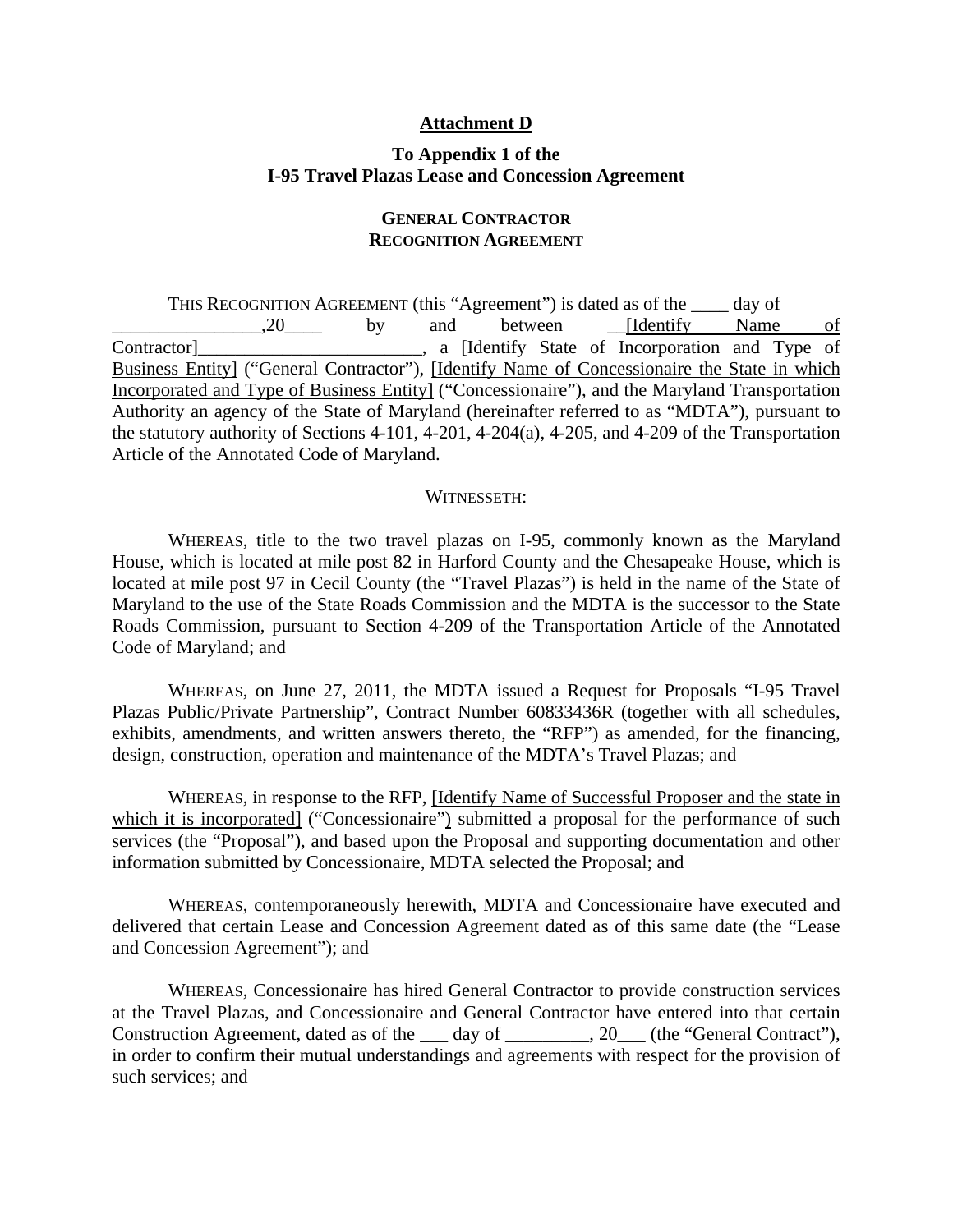WHEREAS, MDTA, Concessionaire and General Contractor now desire to execute and deliver this Agreement in order to recognize and confirm the effectiveness of the General Contract as well as the Lease and Concession Agreement and to set forth their respective rights and obligations with respect thereto.

NOW, THEREFORE, in consideration of the foregoing and for other good and valuable consideration the sufficiency of which is hereby acknowledged, the parties hereto hereby covenant and agree as follows:

1. Incorporation of Recitals: Definitions. The recitals to this Agreement are hereby incorporated into the body of this Agreement as an integral part hereof. Capitalized terms used herein and not otherwise defined shall have the meaning ascribed to them in the Lease and Concession Agreement.

2. Recognition of the Lease and Concession Agreement. General Contractor acknowledges that MDTA and Concessionaire have entered into the Lease and Concession Agreement which, subject to the terms and conditions of Section 1.1(b) thereof, will not be effective unless and until executed by each of the OAG, the MDTA Board, and the BPW. General Contractor acknowledges and agrees that it has received a true and complete copy of the Lease and Concession Agreement in connection with its execution of the General Contract. General Contractor agrees to cooperate fully with Concessionaire in connection with Concessionaire's performance of its obligations under the Lease and Concession Agreement to the extent such cooperation is needed from the General Contractor to perform its scope of work required in the General Contract. General Contractor specifically acknowledges Concessionaire's design and construction obligations to MDTA and assumes towards Concessionaire all such duties as Concessionaire by the Lease and Concession Agreement has to MDTA thereunder with respect to General Contractor's scope of work required in the General Contract.

3. Recognition of General Contract. MDTA recognizes that Concessionaire and General Contractor have entered into the General Contract. Provided that: (i) the General Contract is then in full force and effect and (ii) General Contractor is not then in material default under the General Contract beyond any applicable grace or cure periods provided in the General Contract, the General Contract shall not automatically be terminated by the occurrence of a Termination of the Lease and Concession Agreement but rather MDTA shall have the unilateral ability to either (A) recognize and accept the General Contract and the General Contractor as the general contractor thereunder and be bound to General Contractor under all terms and conditions of the General Contract, or (B) terminate, and neither recognize nor accept, the General Contract and the General Contractor, all as more fully set forth below.

(a) If MDTA elects to recognize the General Contract and the General Contractor, MDTA shall be entitled, following such Termination of the Lease and Concession Agreement (or if such Termination is disputed lawfully and in good faith by Concessionaire, then upon a Final Decision (as hereinafter defined) declaring the termination of the Lease and Concession Agreement valid) to exercise step-in rights and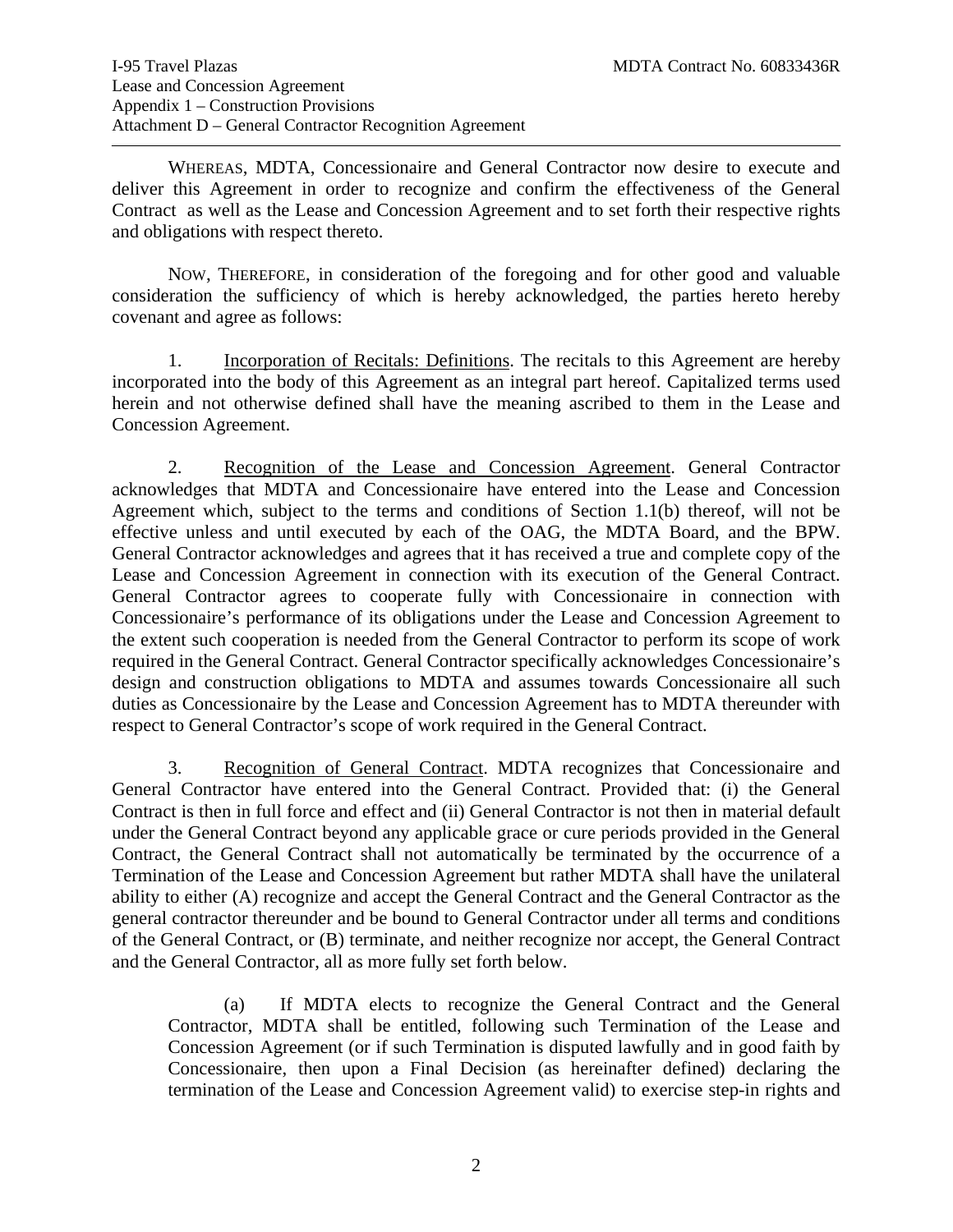directly enforce the General Contract against General Contractor in accordance with its terms without any necessity for a consent or approval from Concessionaire. Following such Termination of the Lease and Concession Agreement (or if such Termination is disputed lawfully and in good faith by Concessionaire, then upon a Final Decision (as hereinafter defined) declaring the termination of the Lease and Concession Agreement valid), upon issuance of such notice contemplated by the foregoing sentence, the General Contract shall continue in full force and effect as a direct contract, in accordance with its terms (except as provided in this Agreement) between MDTA and General Contractor. As used herein, "Final Decision" means a decision from a court of competent jurisdiction as to which the appeal period has expired with no appeal having been taken. General Contractor further agrees to incorporate into the General Contract and be bound by any contract provisions that are then required by the State of Maryland to be included in contracts with the State ("State Contract Terms"). To the extent compliance with such State Contract Terms results in an increase in the Cost of the Work under the General Contract and/or the time of performance under the General Contract, General Contractor will be entitled to an extension of contract time and/or an increase in the Guaranteed Maximum Price ("GMP").

(b) If MDTA elects to terminate, MDTA, without liability to MDTA, agrees that General Contractor will not be liable for any representation or warranty of, or any act, omission, or breach by General Contractor under the General Contract which occurs following the effective date of such termination.

MDTA's exercise of its step-in rights hereunder shall not be construed to extend liability to MDTA for any person's right to payment or constitute a waiver of the State's sovereign immunity. To the extent such a waiver may be construed by a court of competent jurisdiction, any such waiver shall be strictly limited to the extent of MDTA's actual involvement with General Contractor during the time period beginning on the date which MDTA exercises its stepin rights and ending on the date which MDTA designates a Replacement Concessionaire.

4. Attornment. Following Termination of the Lease and Concession Agreement (or if such Termination is disputed lawfully and in good faith by Concessionaire, then upon a Final Decision declaring the termination of the Lease and Concession Agreement valid), upon General Contractor's receipt of notice from MDTA that Concessionaire has been or will be replaced by MDTA with one or more Persons designated by MDTA to act as a replacement for Concessionaire (collectively, and to the extent it assumes the role of a replacement contractor for Concessionaire a "Replacement Concessionaire"), General Contractor will, subject to the provisions of Section 3 of this Agreement, attorn to and recognize any such Replacement Concessionaire as a substitute for Concessionaire under the General Contract, without any necessity for a consent or approval from Concessionaire provided all amounts due under the General Contract have been paid to the General Contractor and the General Contractor has consented to contracting with the Replacement Concessionaire which such consent will not be unreasonably withheld, conditioned, or delayed by the General Contractor. Replacement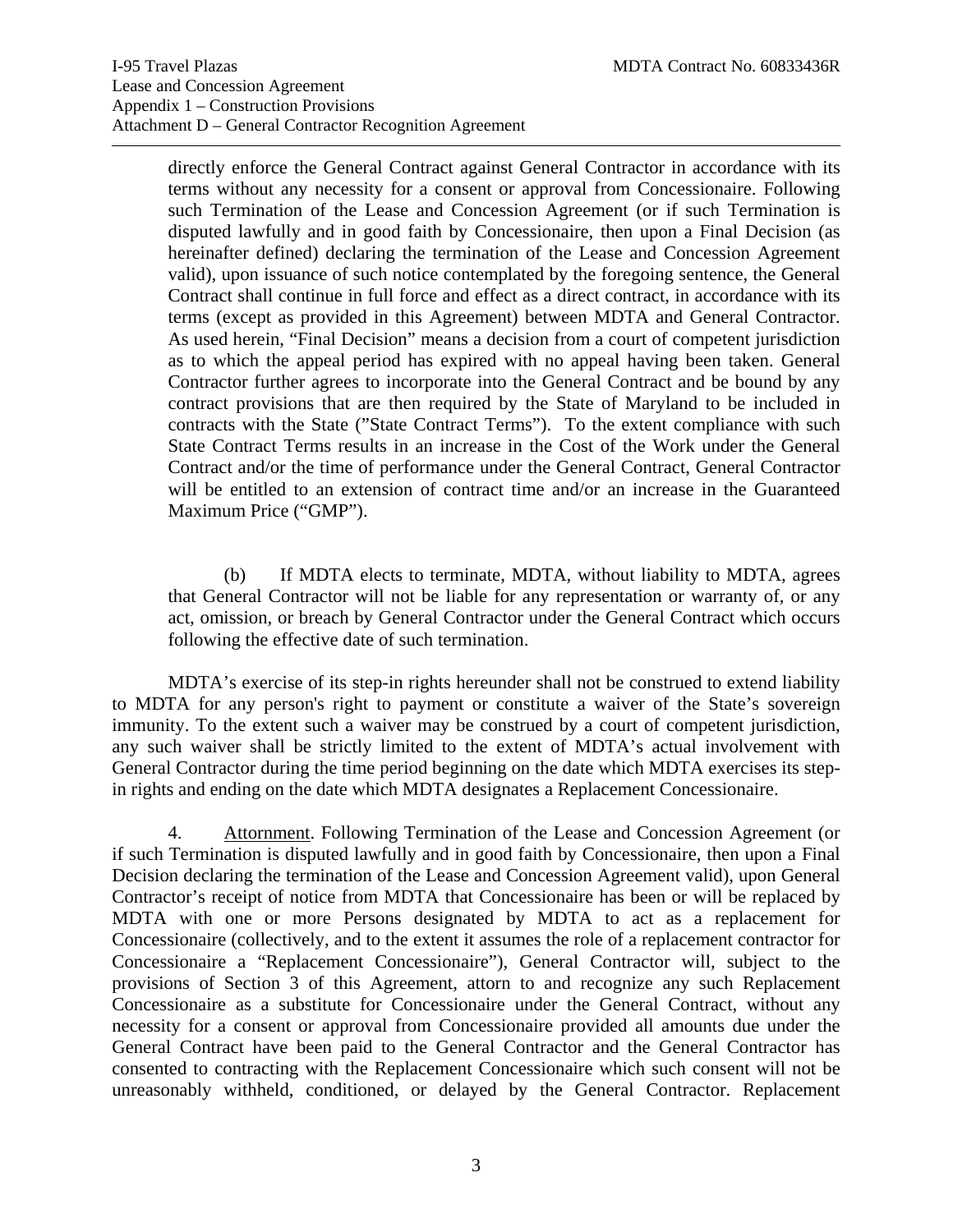Concessionaire's failure to provide General Contractor with proof of adequate financing regarding its ability to make timely payments due under the General Contract shall constitute sufficient reason for General Contractor to withhold its consent, and General Contractor's withholding of consent shall not be considered unreasonable in such event. General Contractor's attornment to and recognition of any such Replacement Concessionaire shall be effective and self-operative following Termination immediately upon General Contractor's receipt of such notice without the execution or delivery of any further instrument. Upon any such Replacement Concessionaire's request, General Contractor will execute and deliver to such Replacement Concessionaire and MDTA an instrument reasonably acceptable to General Contractor acknowledging General Contractor's attornment to and recognition of such Replacement Concessionaire. Following Termination, upon the receipt by General Contractor of the notice contemplated by this Section, the General Contract shall continue in full force and effect as a direct contract, in accordance with its terms (except as provided in this Agreement) between the Replacement Concessionaire and General Contractor.

5. Replacement Concessionaire. Subject to the provisions of Section 3 above,

Replacement Concessionaire will assume and be bound, as the concessionaire, to General Contractor under all covenants and conditions of the General Contract for the remainder of the term of the General Contract and any renewal or extension thereof provided for under the terms of the General Contract, except General Contractor agrees that no Replacement Concessionaire:

(a) will be liable for any representation or warranty of, or any act, omission, or breach by Concessionaire under the General Contract which occurs prior to the date General Contractor receives notice from MDTA that Concessionaire has been or will be replaced;

(b) will be subject to any right of set-off or defense in the General Contract that General Contractor may have against Concessionaire under or with respect to the General Contract;

(c) will be bound by any provisions that purport to change or would have the effect of amending the General Contract upon attornment to and assumption by MDTA or a Replacement Concessionaire;

(d) if the Replacement Concessionaire is MDTA or any other agency of the State of Maryland, will be subject to any right of set off or recoupment against any amounts due and payable by General Contractor under the General Contract; or

(e) if the Replacement Concessionaire is MDTA or any other agency of the State of Maryland, will be obligated for payment of any Savings, Bonus, Interest, Prior Services or indemnification reimbursement as contemplated under the General Contract.

The foregoing shall not limit General Contractor's right to exercise against Replacement Concessionaire any offset rights otherwise expressly set forth in the General Contract to the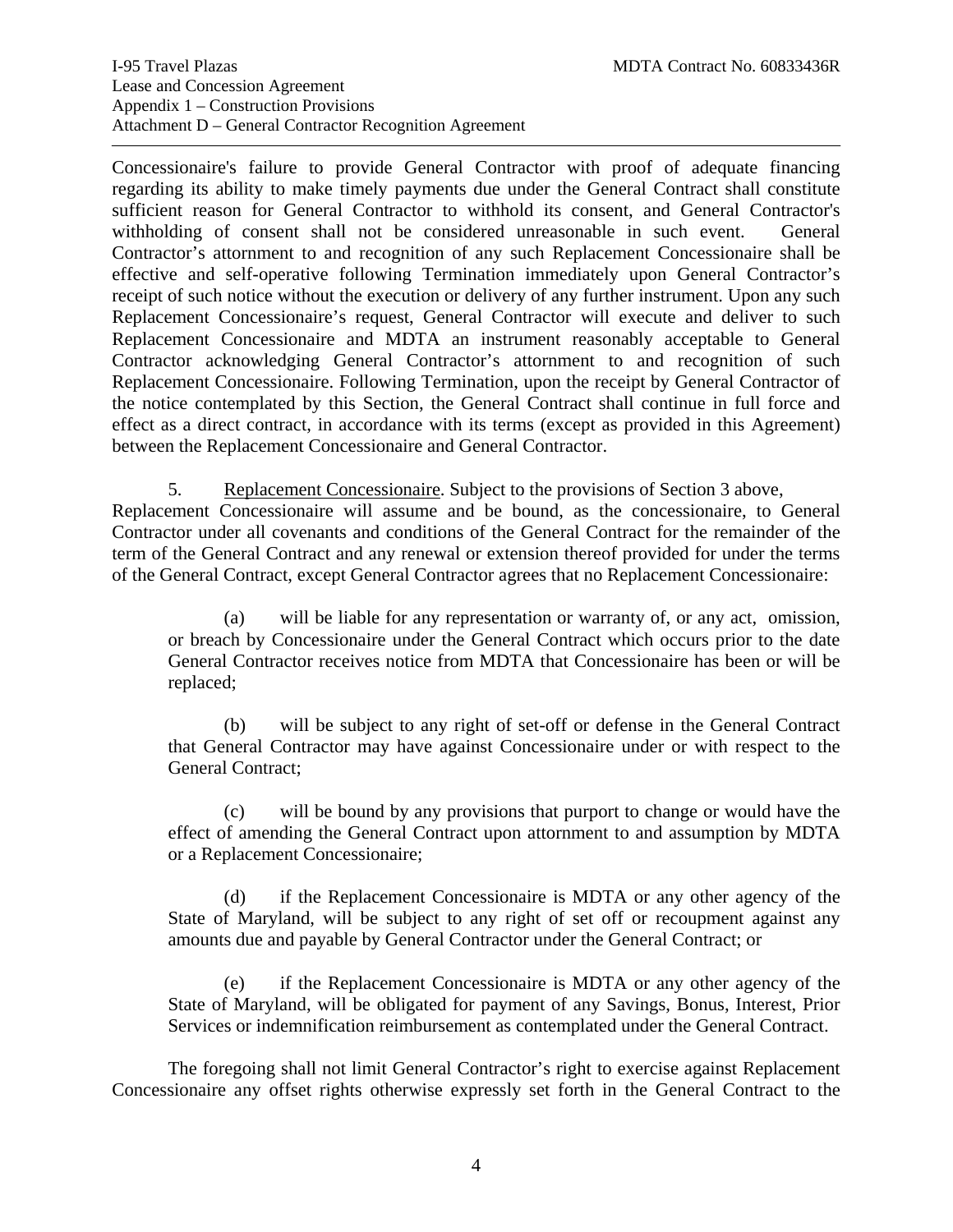extent available to General Contractor because of events first occurring after the date of attornment. The foregoing shall not limit General Contractor's right to exercise any rights, at law or in equity, against Concessionaire.

6. No Exercise of Lease and Concession Agreement Remedies against General Contractor. So long as (i) the General Contract has not expired or otherwise been terminated by Concessionaire and (ii) there is no existing material default under or breach of the General Contract by General Contractor that has continued beyond applicable cure periods, MDTA shall not name or join General Contractor as a defendant in any exercise of MDTA's rights and remedies arising upon an Event of Default (as defined in the Lease and Concession Agreement) under the Lease and Concession Agreement unless applicable law requires General Contractor to be made a party thereto as a condition to proceeding against Concessionaire or prosecuting such rights and remedies. In the latter case, MDTA may join General Contractor as a defendant in such action only for such purpose and not to terminate the General Contract or otherwise diminish or interfere with General Contractor's rights under the General Contract or this Agreement in such action.

7. Estoppel Certificates and Other Information. Whenever reasonably requested by MDTA (but not more often than once per year), Concessionaire and General Contractor, from time to time, shall severally execute and deliver to MDTA, within fifteen (15) Business Days of such request, and without charge to MDTA, an estoppel certificate in a form reasonably acceptable to Concessionaire and General Contractor setting forth information MDTA may reasonably require to confirm whether or not the General Contract remains in full force and effect. Upon exercise of MDTA's rights under paragraph (a) of Section 3 above, General Contractor shall also provide to MDTA or any Replacement Concessionaire:

(a) upon MDTA's reasonable request therefore, copies of the General Contract and subcontracts General Contractor has entered with Construction Subcontractors, including all amendments thereto and supplements thereof, which shall be considered and marked by General Contractor as proprietary commercial records exempt under the MPIA as provided in Section 11 below; and

 (b) upon MDTA's reasonable request therefore, copies of all construction payment and performance bonds issued pursuant to the General Contract.

In addition, General Contractor shall provide to MDTA any Notice of Termination under the General Contract at the same time such notice is provided to Concessionaire.

8. Notices. Any notice required or permitted to be given by any party under the terms of this Agreement shall be in writing and deemed to have been duly given only when mailed postage prepaid by certified or registered mail, with return receipt requested, or by recognized overnight delivery service, addressed to the party to which the notice is to be given at the address set forth below, or at any other address specified in a notice given by such party to the others: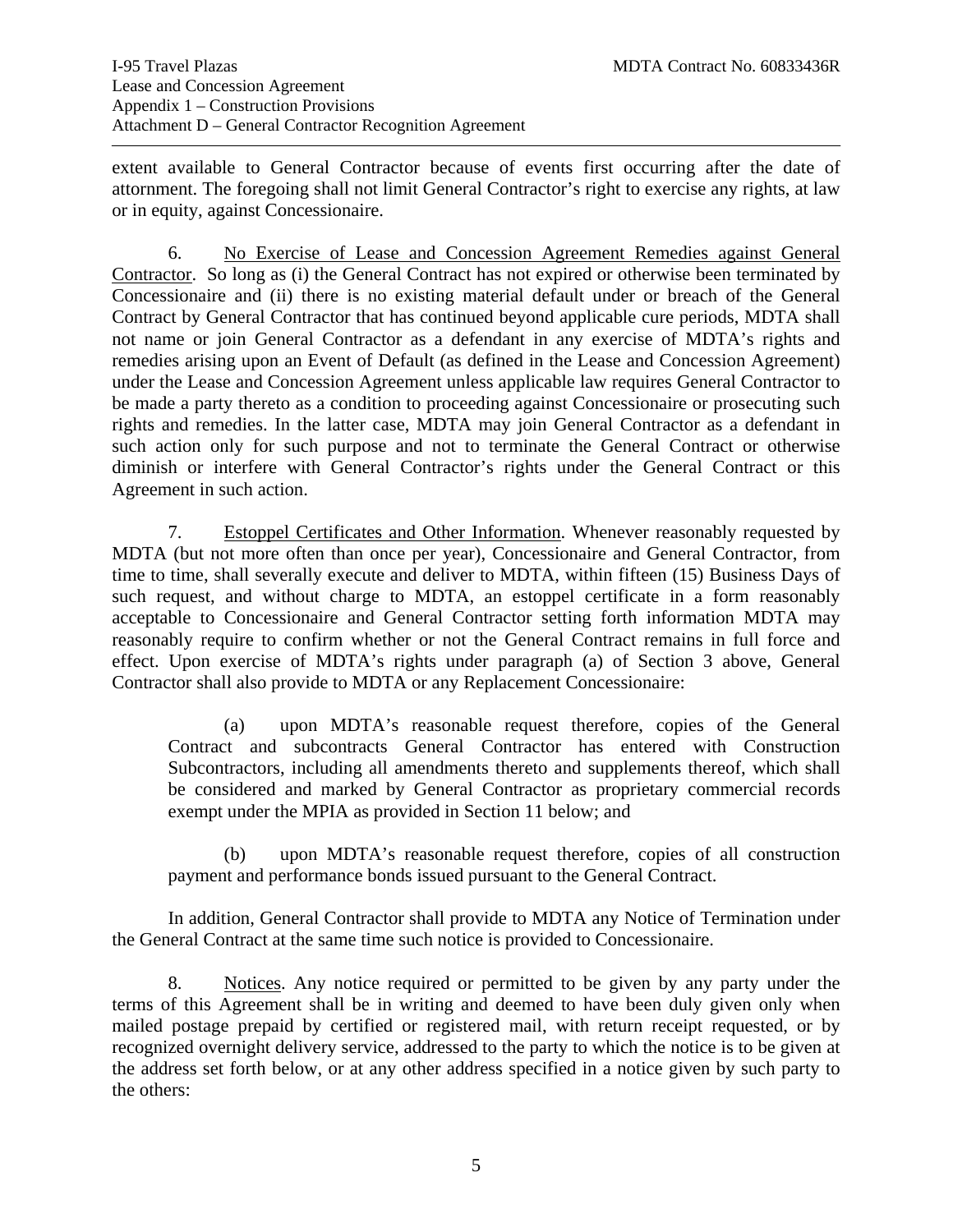#### If to MDTA:

**Maryland Transportation Authority** 

E-mail:

<u> 1989 - Jan James James Jan James James Jan James James Jan James James Jan Jan James James Jan Jan James Jan</u>

<u> 2000 - Jan James James Jan James James James James James James James James James James James James James Jam</u>

<u> 1989 - Johann John Stone, mars eta biztanleria (</u> 

With a copy to:

If to General Contractor:

With a copy to:

If to Concessionaire:

With a copy to: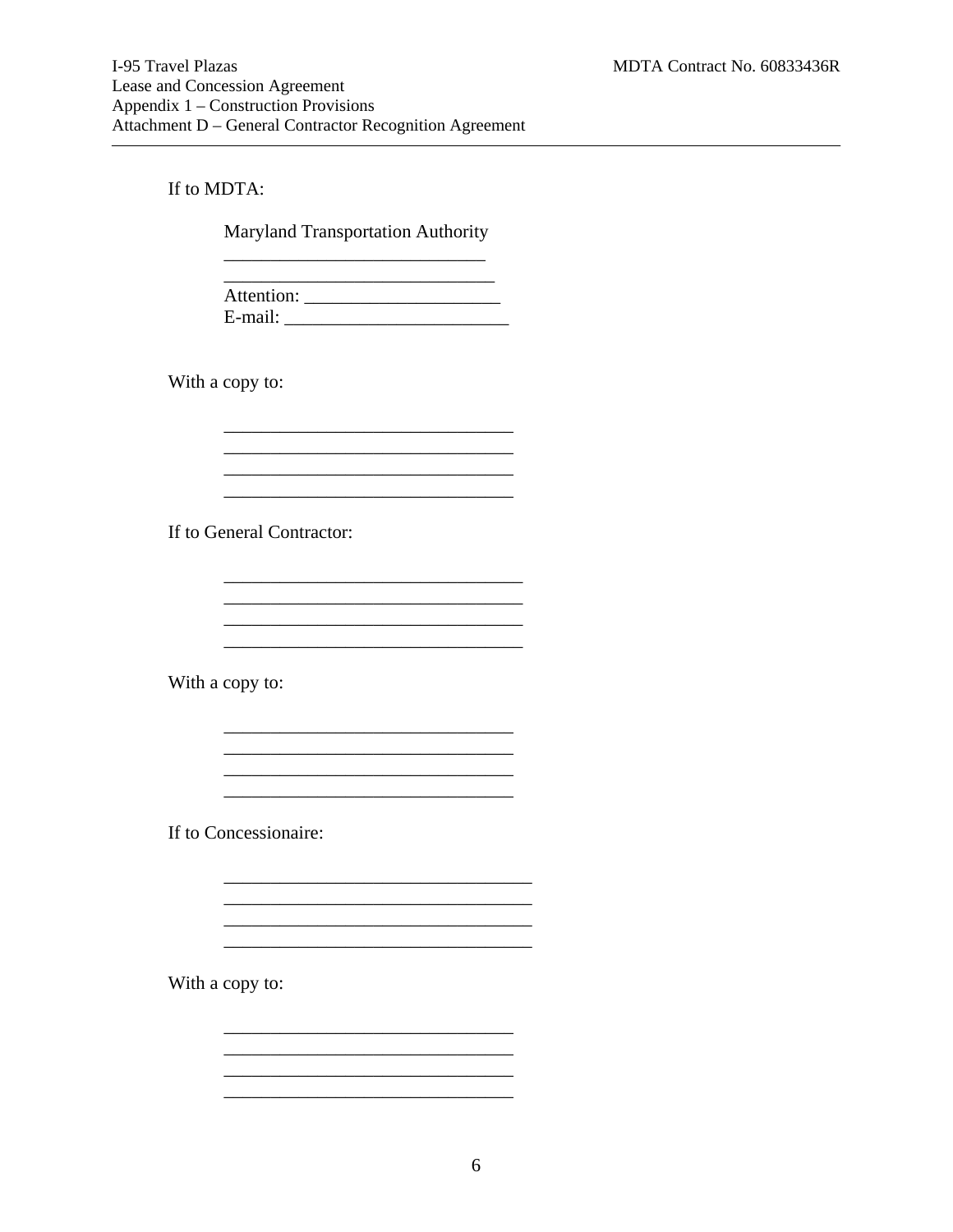9. Waiver. Concessionaire hereby waives any claim or cause of action against General Contractor arising out of or relating to Sections 3 and 4 of this Agreement, in reliance on a written notice from MDTA to General Contractor.

 10. Reservation of Immunities. Without limiting the application of Section 14 hereof, MDTA reserves all immunities and defenses arising out of its sovereign status, including under the Constitution of the State of Maryland and the Eleventh Amendment of the United States Constitution, and no waiver of any such immunities or defenses shall be implied or otherwise deemed to exist by reason of recognizing the General Contract or by entering into this Agreement or by any express or implied provisions hereof, or by any actions or omissions to act by any State Parties, whether taken pursuant to the Agreement.

 11. Public Records. Any information required to be submitted to MDTA, or requested by MDTA of General Contractor, pursuant to the Lease and Concession Agreement or this Agreement that General Contractor considers confidential, financial information given in confidence, intellectual property or trade secret or General Contractor otherwise considers to be exempt from disclosure pursuant to the Maryland Public Information Act, State Government Article, Title 10, Subtitle 6, of the Annotated Code of Maryland, (MPIA) shall be labeled as such on submission by General Contractor to the State, unless such earlier claims were already adjudicated as such, accompanied with an explanation justifying exemption from release consistent with the MPIA. Should the General Contractor's asserted exemption be challenged by any Person, the final administrative authority to release or exempt any or all material so identified rests with the administrative body or court of jurisdiction. In the event such information is requested from MDTA under the MPIA, MDTA shall notify General Contractor of such request and permit General Contractor five (5) Business Days to respond, defend or otherwise prevent the release of the information. General Contractor hereby indemnifies MDTA and each of its officers, employees and agents from all costs, damages and expenses incurred in connection with refusing to disclose any material which General Contractor has designated as a trade secret.

 12. No Derogation of Police Powers. Nothing in any of the Lease and Concession Agreement or the General Contract shall be in derogation of the valid exercise of the police powers of the State of Maryland.

13. Consent to Jurisdiction. General Contractor irrevocably consents with respect to any claims or remedies at law or in equity, arising out of or in connection with the Lease and Concession Agreement, this Agreement and/or General Contract to the venue and jurisdiction in the courts of the State of Maryland, or the U.S. District Court for the District of Maryland and irrevocably waives any objections that it may have to such jurisdiction on the grounds of lack of personal jurisdiction of such court or the laying of venue of such court or on the basis of forum non conveniens or otherwise, providing, that nothing herein shall be construed to waive any of the State's immunities.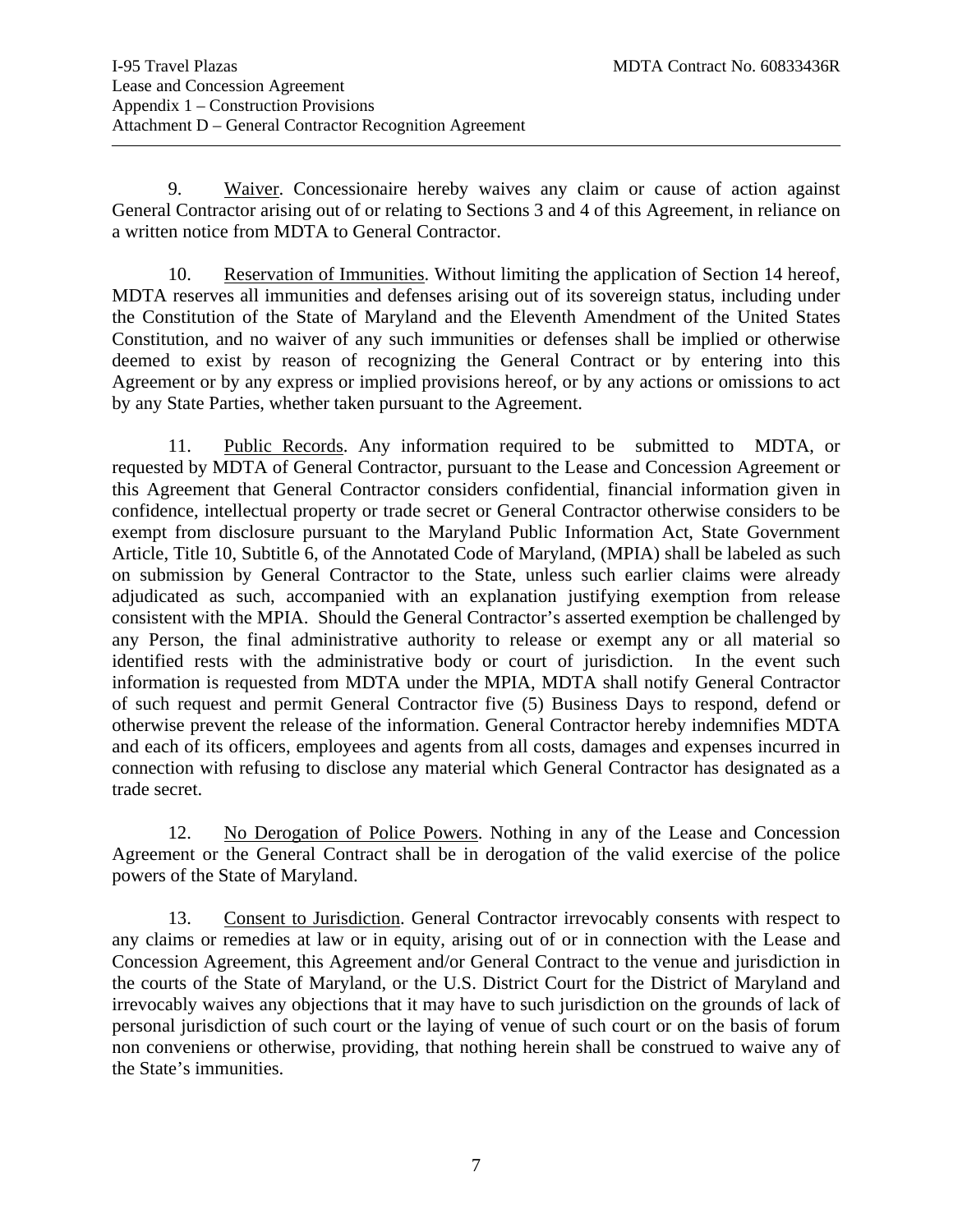14. Claims Against the State. General Contractor expressly acknowledges and agrees that the sole and exclusive means for the presentation of any claim against the State and MDTA arising from, or in connection with the Agreement shall be brought by General Contractor in accordance with the laws of Maryland and that General Contractor further agrees not to initiate legal proceedings against the State or MDTA in any state or federal court unless authorized pursuant to the laws of Maryland.

#### 15. Miscellaneous.

(a) This Agreement may be executed in one or more counterparts, each of which shall be deemed an original.

(b) If any term, provision, covenant or condition of this Agreement is held by a court of competent jurisdiction to be invalid, void or unenforceable, the remainder of the provisions shall remain in full force and effect and shall in no way be affected, impaired or invalidated.

(c) This Agreement shall bind and inure to the benefit of the respective heirs, assigns, personal representatives and successors of the parties hereto, including any Replacement Concessionaire.

(d) No modification, waiver, amendment, discharge or change of this Agreement shall be valid unless the same is in writing and signed by the party against which the enforcement of such modification, waiver, amendment, discharge or change is or may be sought.

(e) Each party shall take such action and deliver such instruments to the other party, in addition to the actions and instruments specifically provided for herein, as may reasonably be requested or required to effectuate the purposes or provisions of this Agreement.

(f) This Agreement will be governed by and construed and interpreted in accordance with the laws of the State of Maryland.

(g) The undersigned signatory for General Contractor hereby represents and warrants that he/she has full and complete authority to execute this Agreement on behalf of General Contractor. The undersigned signatory for Concessionaire hereby represents and warrants that it has full and complete authority to execute this Agreement on behalf of Concessionaire. This representation and warranty is made for the purpose of inducing MDTA to execute this Agreement.

(h) This Agreement constitutes full compliance with, any provisions in the Lease and Concession Agreement and General Contract requiring delivery of a recognition agreement by Concessionaire and General Contractor, respectively.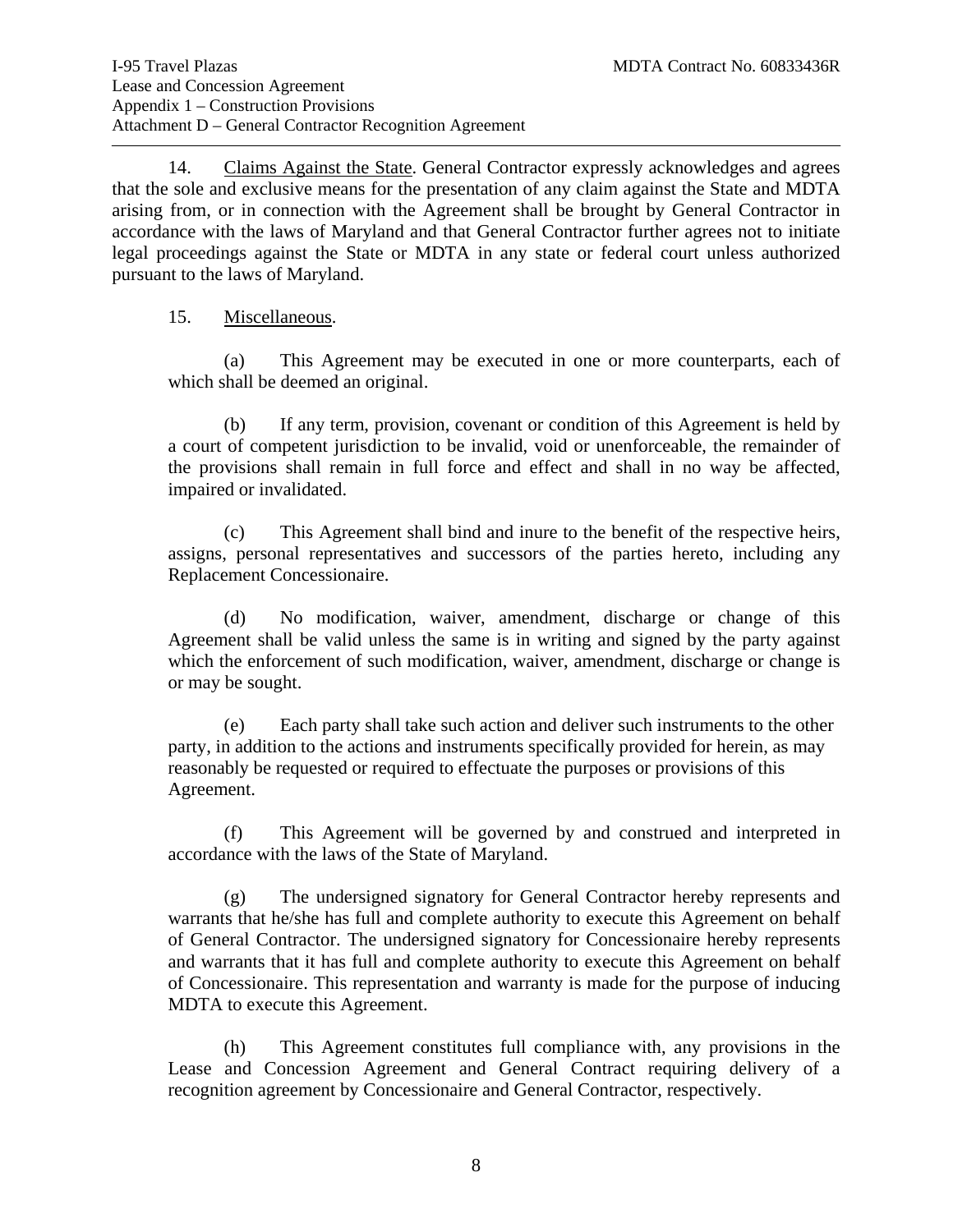(i) If MDTA terminates the Concessionaire's Contract and designates a Replacement Concessionaire in accordance with this Agreement, Article XVII and Appendix 1 of the Lease and Concession Agreement, to the extent such Construction Provisions in Appendix 1 relate to General Contractor's scope of work under the General Contract, shall, immediately upon General Contractor's receipt of written notice from MDTA of such designation, and without the execution or delivery of any further instrument, be deemed incorporated into the General Contract mutatis mutandis and shall be considered a part of the General Contract as if fully set forth therein.

(j) General Contractor will require each Construction Subcontractor, to the extent of the work to be performed by the Construction Subcontractor, to be in compliance with the applicable terms of the General Contract and to assume toward the General Contractor all the obligations and responsibilities including the responsibility for safety of the Construction Subcontractor's work, which the General Contractor assumes toward Concessionaire and MDTA under the terms of the General Contract, to the extent applicable to the Construction Subcontractor's work.

 IN WITNESS WHEREOF, the parties hereto have executed this Agreement as of the date and year first written above.

| <b>WITNESS</b> | <b>GENERAL CONTRACTOR:</b>               |
|----------------|------------------------------------------|
|                | [NAME]                                   |
|                | $\mathbf{By:}\_\_\_\_\_\$                |
|                | Name:                                    |
|                | Title:                                   |
| WITNESS:       | <b>OWNER:</b>                            |
|                | <b>MARYLAND TRANSPORTATION AUTHORITY</b> |
|                |                                          |
|                | Harold M. Bartlett                       |
|                | <b>Executive Secretary</b>               |
| Witness:       | <b>CONCESSIONAIRE:</b>                   |
|                | AREAS USA MDTP, LLC                      |
|                | $\mathrm{By:}\_\_\_\_\_\_\_\_$           |
|                | Name:                                    |
|                | Title:                                   |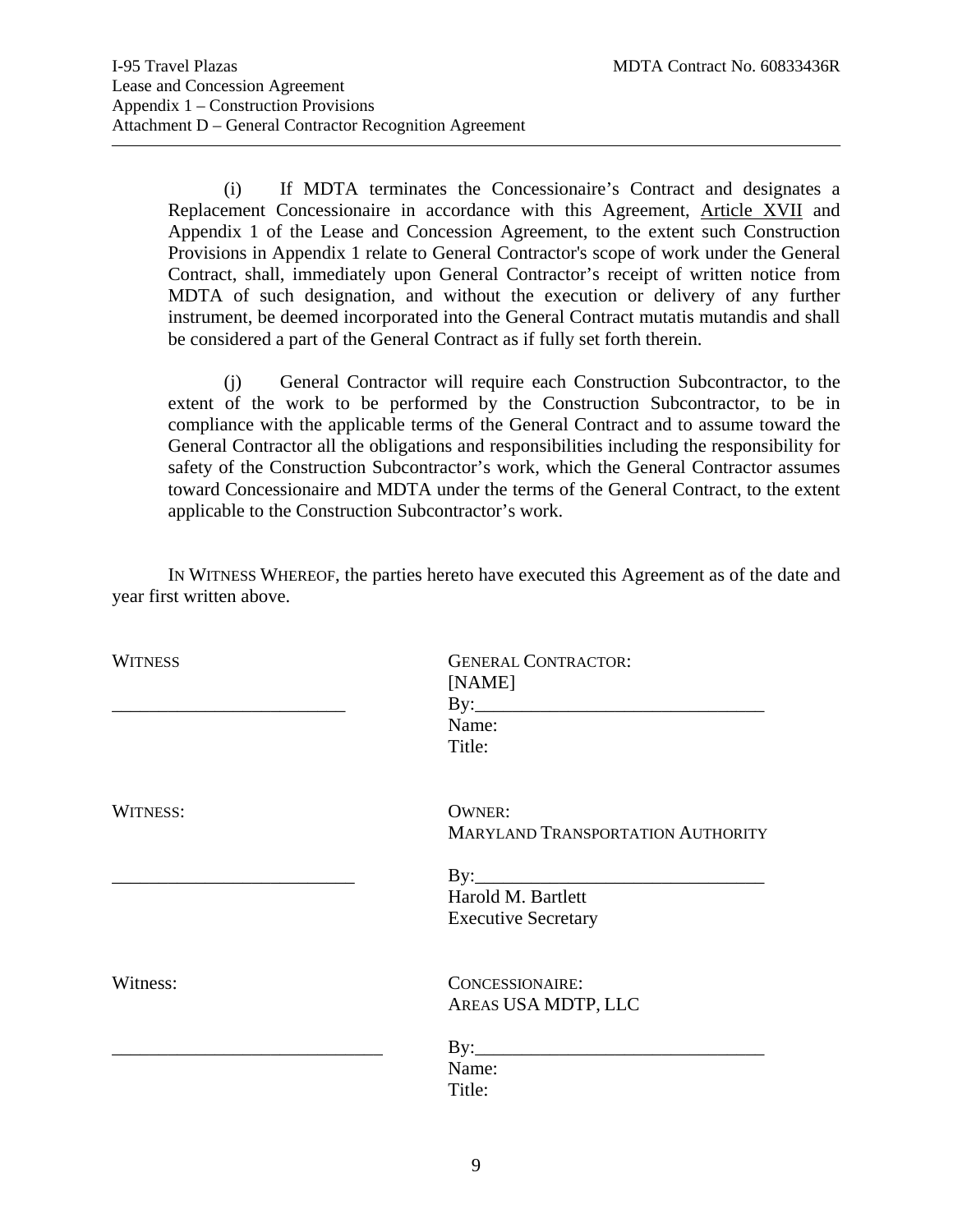I-95 Travel Plazas MDTA Contract No. 60833436R Lease and Concession Agreement Appendix 1 – Construction Provisions Attachment D – General Contractor Recognition Agreement

APPROVED AS TO FORM AND LEGAL SUFFICIENCY:

\_\_\_\_\_\_\_\_\_\_\_\_\_\_\_\_\_\_\_\_\_\_\_\_\_\_\_\_\_

Assistant Attorney General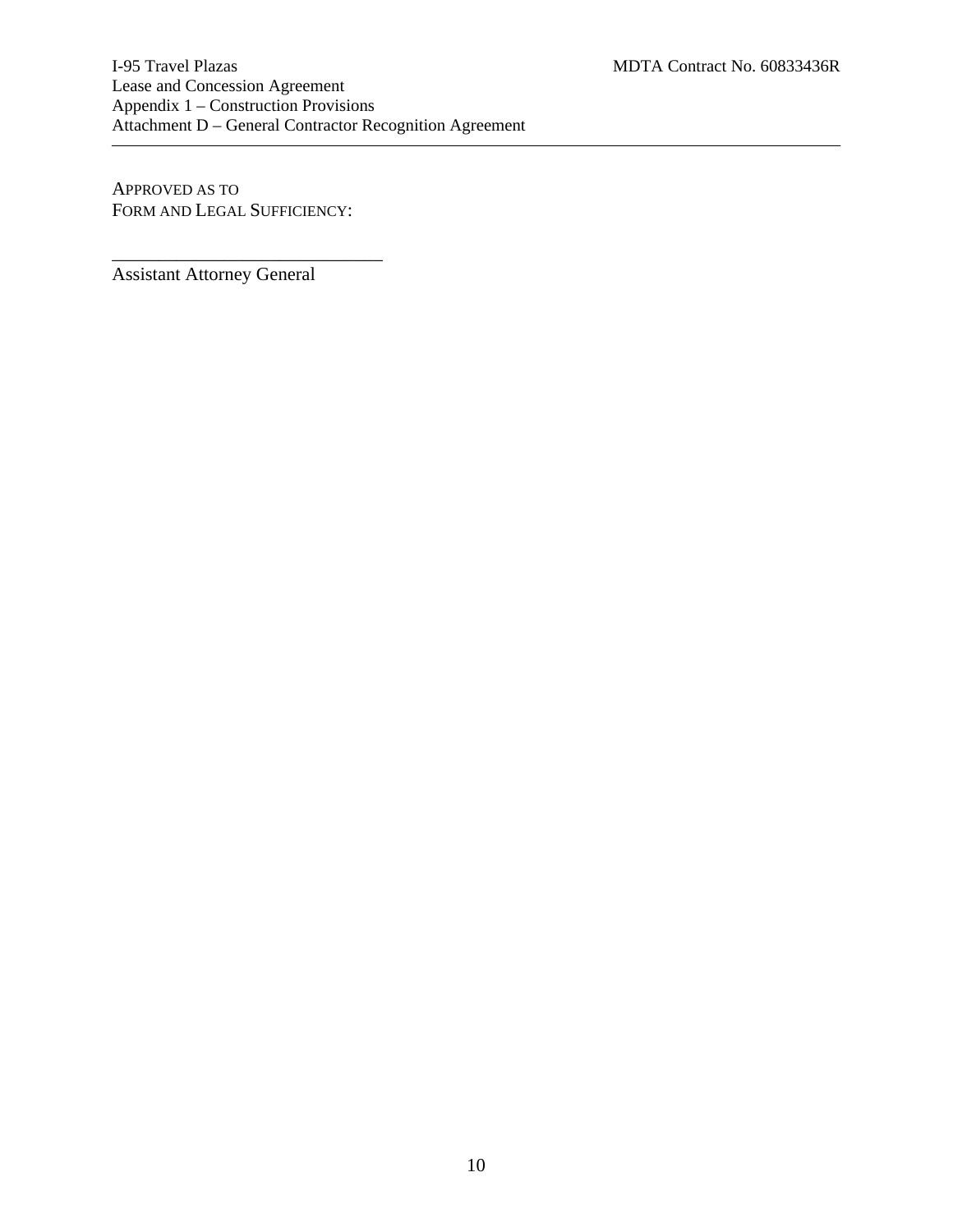## **Attachment E**

## **To Appendix 1 of the I-95 Travel Plazas Lease and Concession Agreement**

## **UST SYSTEMS REPLACEMENT SCHEDULE**

Reference Attachment B - Construction Schedule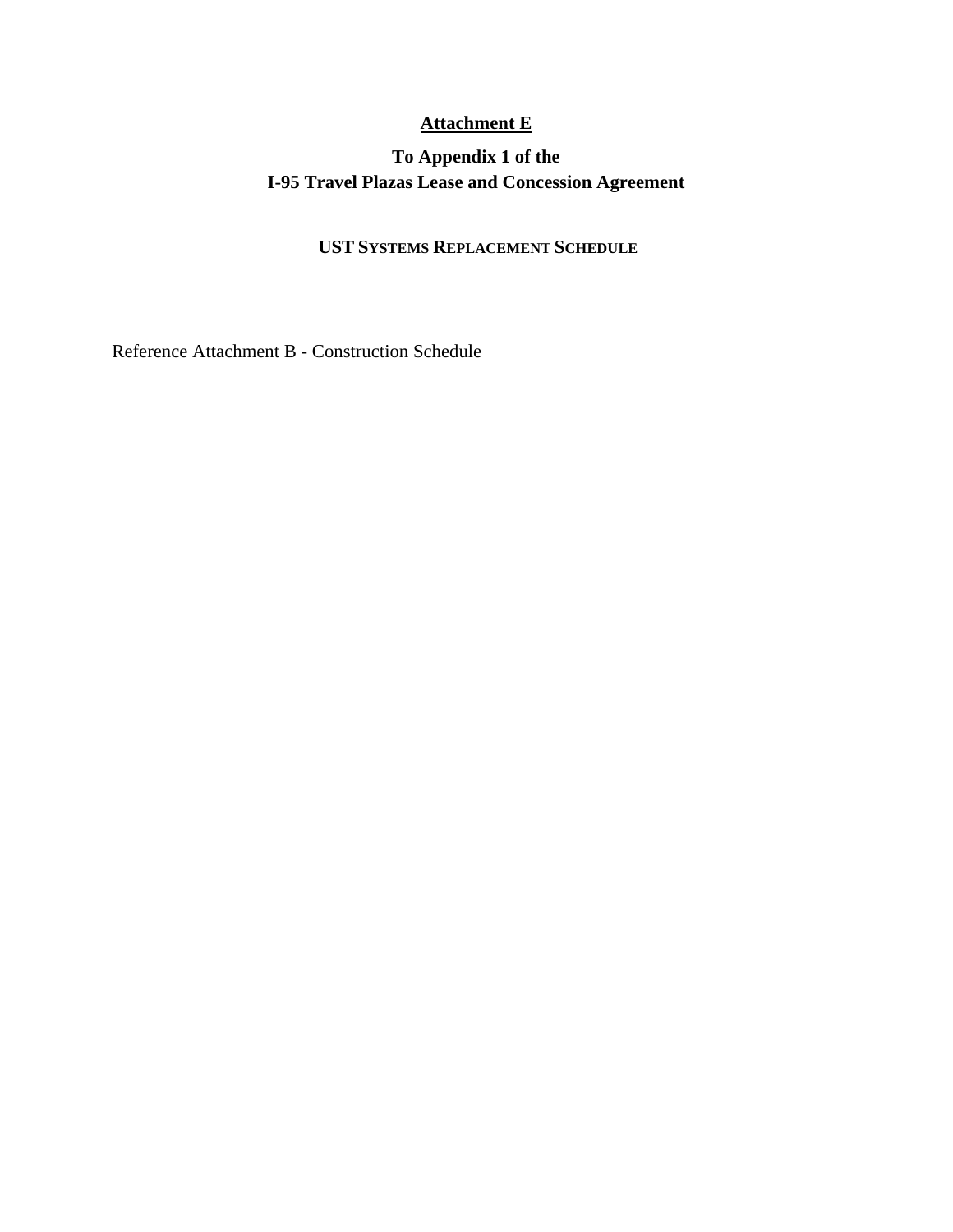### **Attachment F**

## **To Appendix 1 of the I-95 Travel Plazas Lease and Concession Agreement**

### **CONCESSIONAIRE'S REINVESTMENT PLAN**

### **Primary Facility**

In addition to the initial capital improvements noted elsewhere, the following capital reinvestments will be completed:

- Year 5 Maryland House: **a)** POS system
- Year 6 Chesapeake House: **a)** POS system
- Year 7 Maryland House:
	- **a)** Kitchen equipment
	- **b)** Retail fixtures
- Year 8 Chesapeake House:
	- **a)** Kitchen equipment
	- **b)** Retail fixtures
- Year 10 Maryland House:
	- **a)** Restroom refurbishment
	- **b)** Furniture
	- **c)** Signage
	- **d)** POS system
- Year 11 Chesapeake House:
	- **a)** Restroom refurbishment
	- **b)** Furniture
	- **c)** Signage
	- **d)** POS system
- Year 14 Maryland House:
	- **a)** Kitchen equipment
	- **b)** Retail fixtures
- Year 15 Maryland House:
	- **a)** HVAC and Cooler Systems as needed
	- **b)** POS system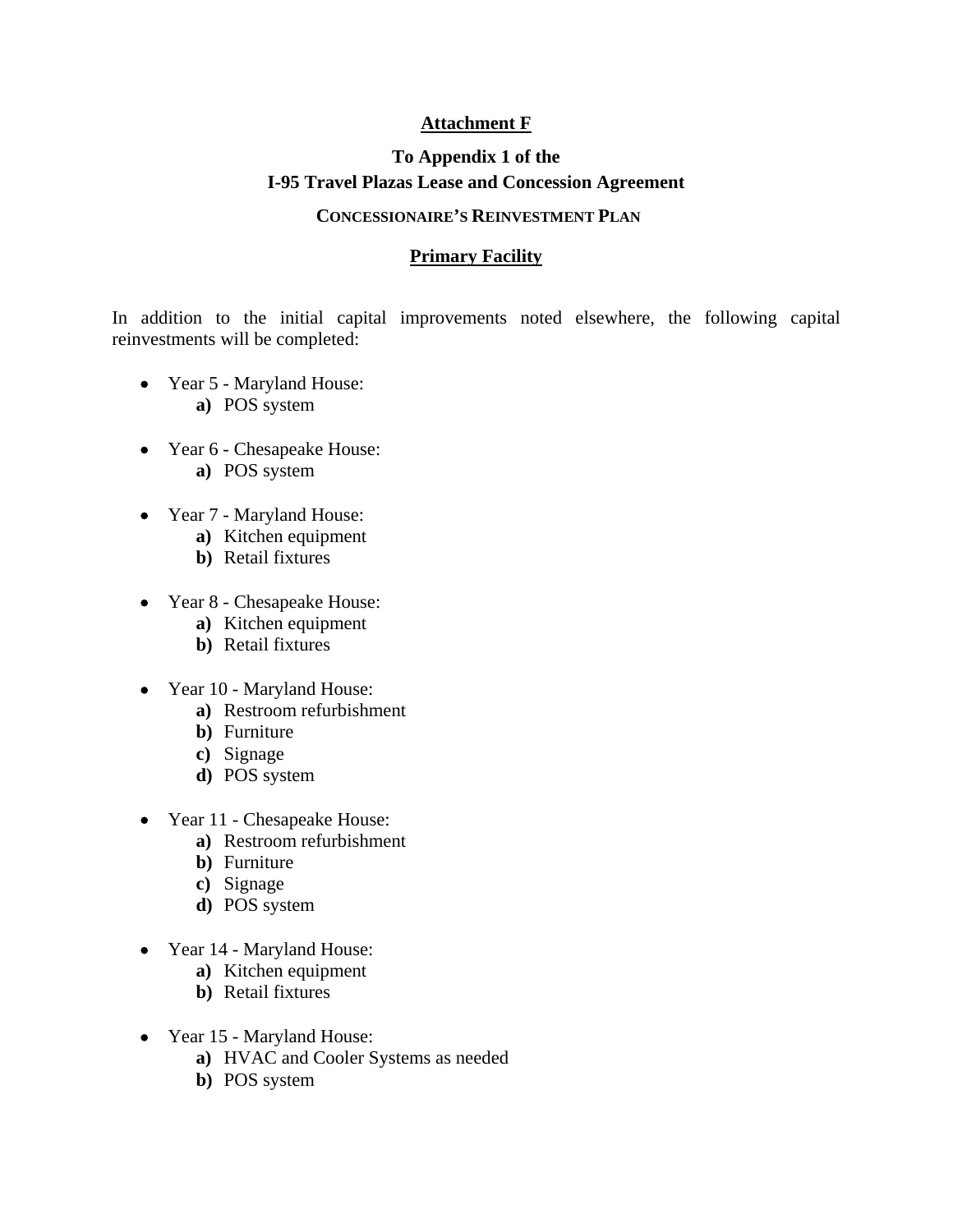- Year 16 Chesapeake House:
	- **a)** HVAC and Cooler Systems as needed
	- **b)** POS system
	- **c)** Kitchen equipment
	- **d)** Retail fixtures

Capital Reinvestment plan(s) post year 16 to be evaluated and established based on equipment and technology available at that time.

#### **Convenience Stores & Fueling Facilities**

In addition to the initial capital improvements noted elsewhere, the following capital reinvestments will be completed:

- Year 8 Maryland House:
	- **a)** Fuel Dispensers Replacement
	- **b)** Restroom Upgrades
	- **c)** Interior Remodel
	- **d)** HVAC and Cooler Systems as needed
- Year 9 Chesapeake House:
	- **a)** Fuel Dispensers Replacement
	- **b)** Restroom Upgrades
	- **c)** Interior Remodel
	- **d)** HVAC and Cooler Systems as needed
- Year 15 Maryland House:
	- **a)** Fuel Dispensers Replacement
	- **b)** Restroom Upgrades
	- **c)** Interior Remodel
	- **d)** HVAC and Cooler Systems as needed
- Year 16 Chesapeake House:
	- **a)** Fuel Dispensers Replacement
	- **b)** Restroom Upgrades
	- **c)** Interior Remodel
	- **d)** HVAC and Cooler Systems as needed

Capital Reinvestment plan(s) post year 16 to be evaluated and established based on equipment and technology available at that time.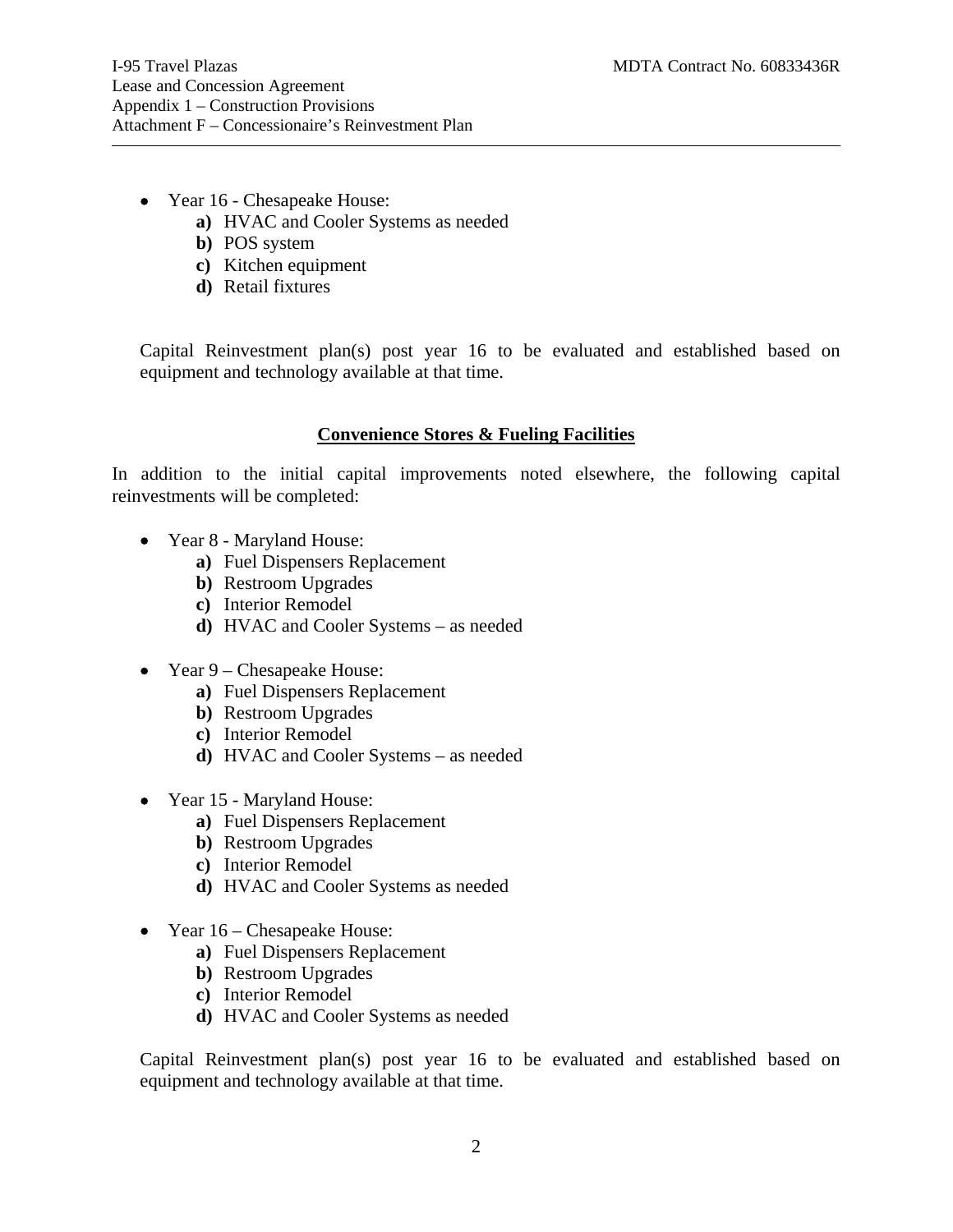# I-95 Travel Plazas Maryland House & Chesapeake House

# Lease and Concession Agreement Between

# Maryland Transportation Authority

 $\&$ 

# AREAS USA MDTP, LLC

# Appendix 2 Environmental Provisions

Contract No. 60833436R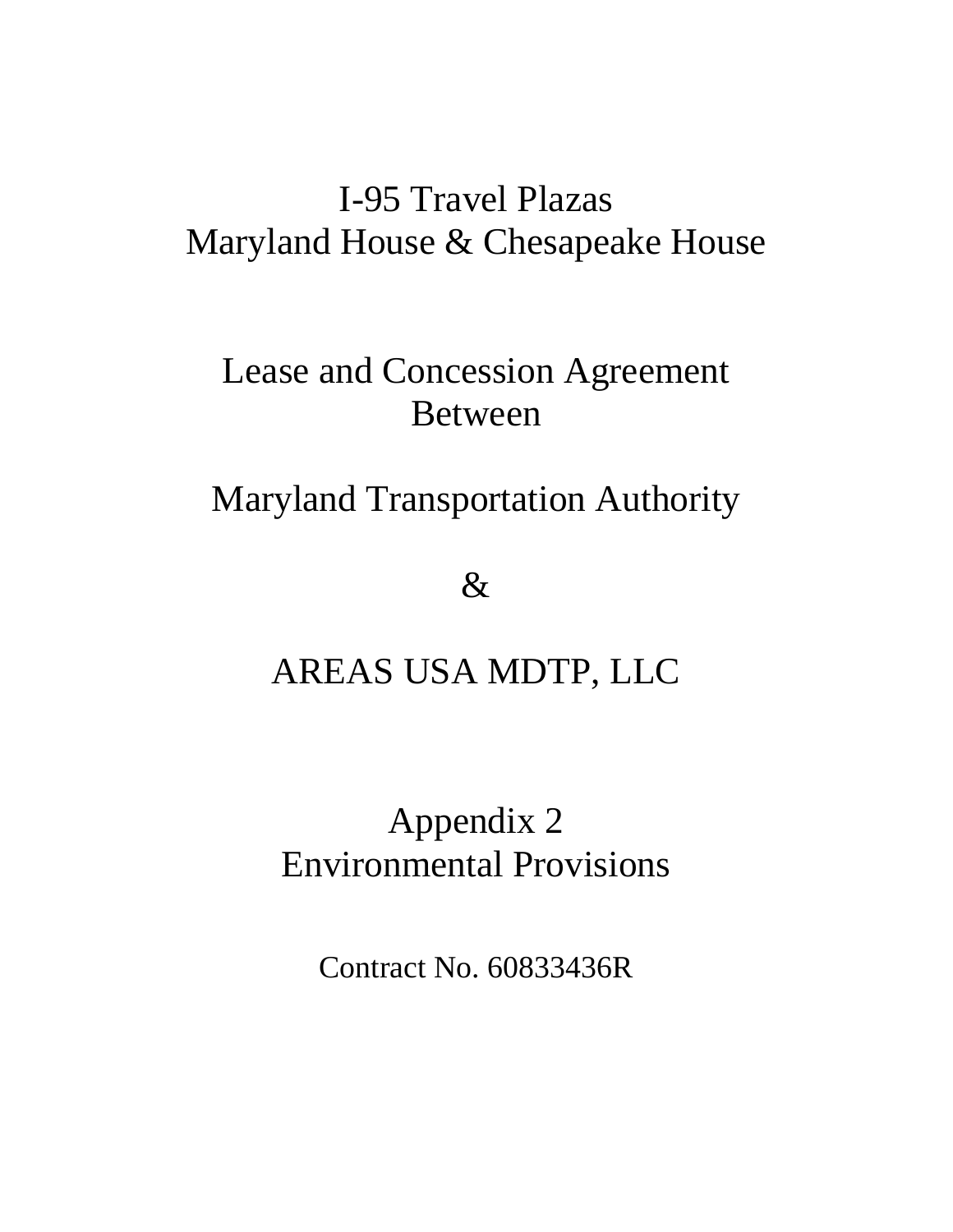$\overline{\phantom{a}}$ 

## **Table of Contents**

| Section 1.1 |                                                                               |
|-------------|-------------------------------------------------------------------------------|
| Section 1.2 |                                                                               |
| Section 1.3 |                                                                               |
|             |                                                                               |
| Section 2.1 |                                                                               |
| Section 2.2 |                                                                               |
| Section 2.3 |                                                                               |
| 2.3.1       |                                                                               |
| 2.3.2       |                                                                               |
| Section 2.4 |                                                                               |
| Section 2.5 |                                                                               |
| Section 2.6 |                                                                               |
| Section 2.7 |                                                                               |
| Section 2.8 |                                                                               |
|             |                                                                               |
| Section 3.1 |                                                                               |
| Section 3.2 |                                                                               |
| Section 3.3 |                                                                               |
| Section 3.4 | <b>Compliance Groundwater Monitoring and Tank Field</b>                       |
|             |                                                                               |
| 3.4.1       | Compliance and Tank Field Wells for New Fuel Service Equipment 6              |
| 3.4.2       |                                                                               |
| 3.4.3       |                                                                               |
|             |                                                                               |
| Section 4.1 | Environmental Representations, Warranties and Agreements of MDTA 7            |
| Section 4.2 | <b>Fuel Storage and Distribution System Maintenance and Regulatory</b>        |
|             |                                                                               |
|             |                                                                               |
| Section 5.1 |                                                                               |
| 5.1.1       |                                                                               |
| 5.1.2       |                                                                               |
|             |                                                                               |
| 5.2.1       |                                                                               |
| 5.2.2       |                                                                               |
|             |                                                                               |
| Section 6.1 |                                                                               |
| Section 6.2 |                                                                               |
|             | <b>ARTICLE VII Additional Environmental Obligations of Concessionaire  10</b> |
| Section 7.1 |                                                                               |
| Section 7.2 |                                                                               |
| Section 7.3 |                                                                               |
| 7.3.1       |                                                                               |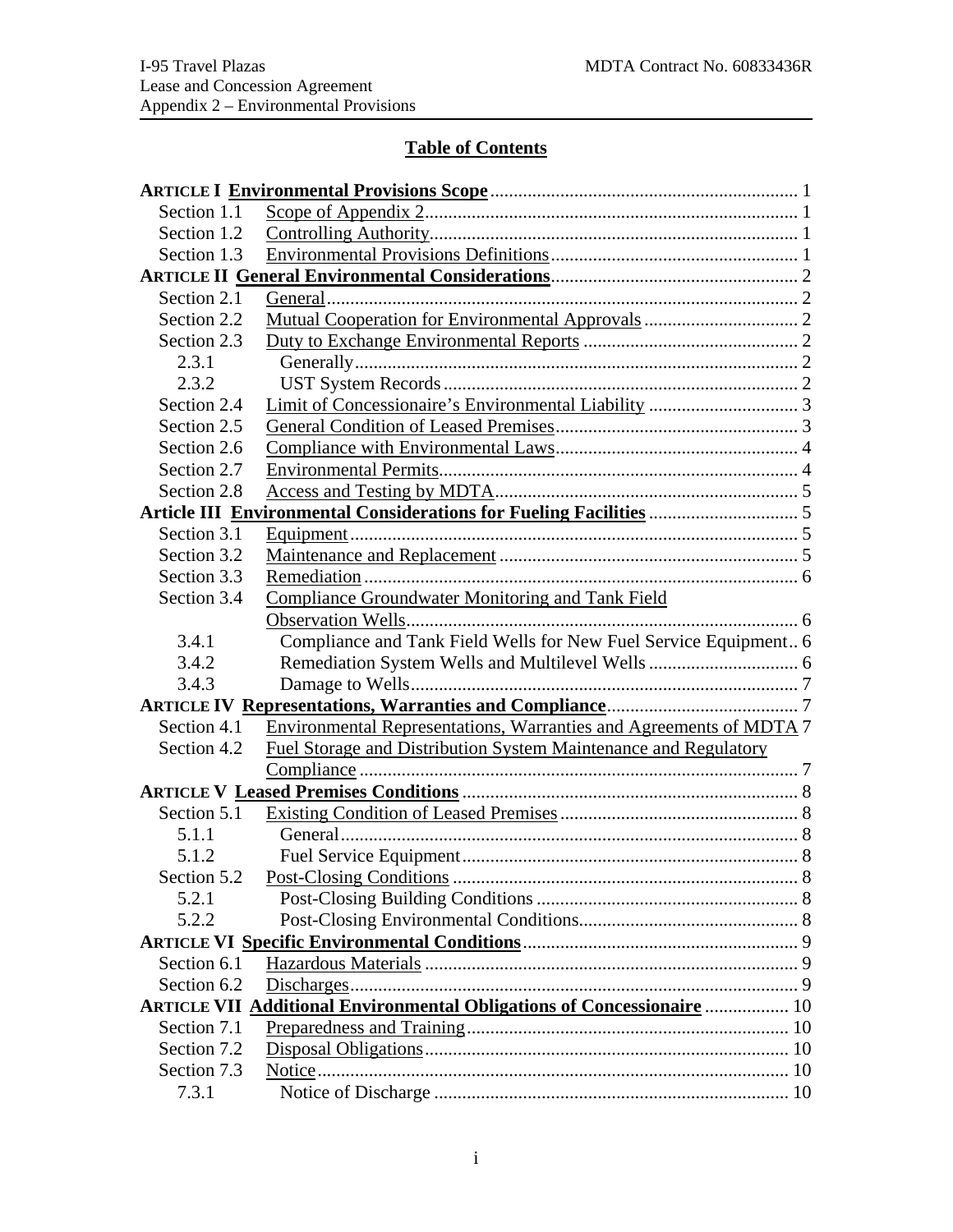| 7.3.2 |  |
|-------|--|
|       |  |
|       |  |
|       |  |
|       |  |
|       |  |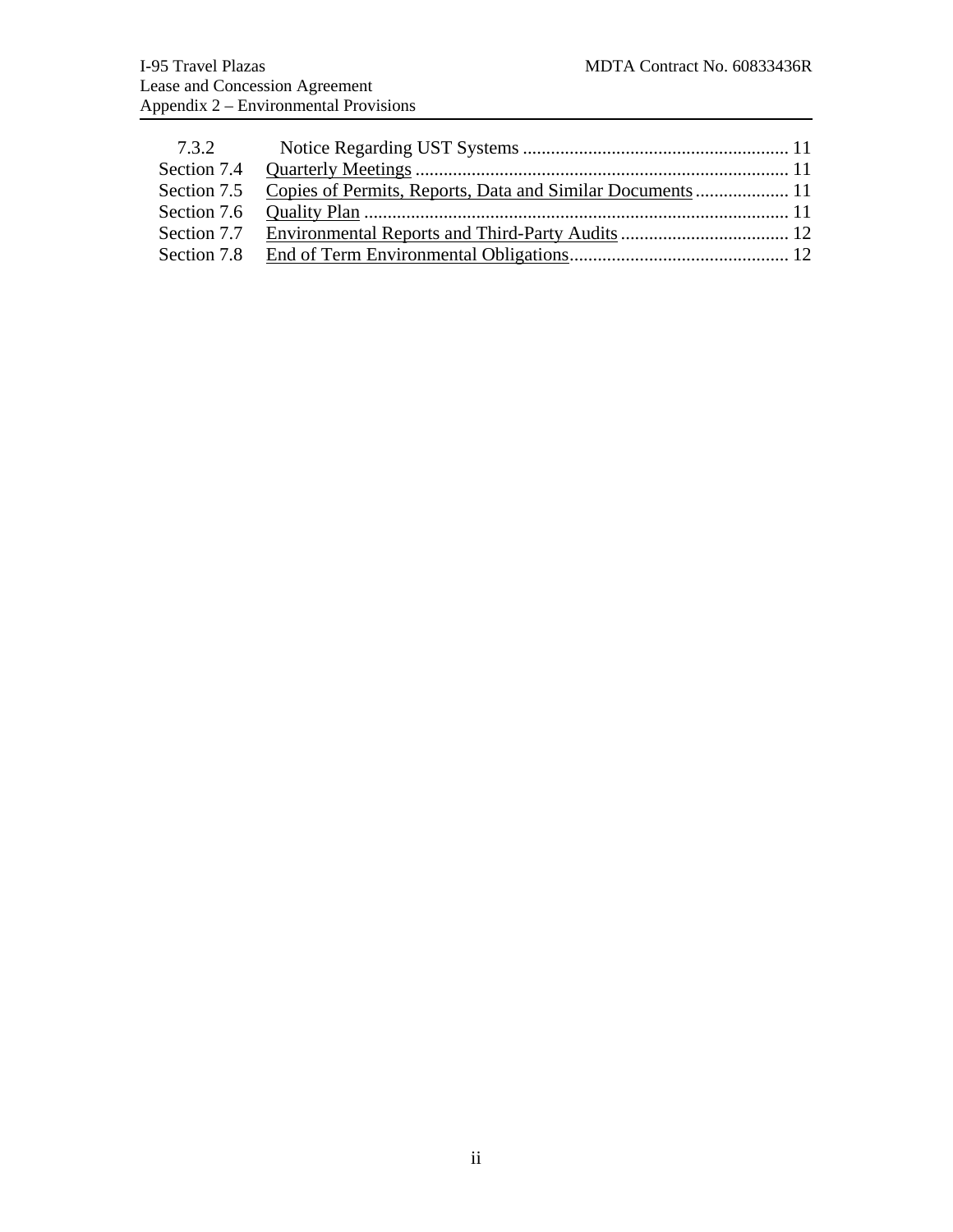### **ARTICLE I Environmental Provisions Scope**

#### <span id="page-18-1"></span><span id="page-18-0"></span>Section 1.1 Scope of Appendix 2

 The Environmental Provisions of this Appendix 2 of the Lease and Concession Agreement are in addition to the performance specifications and Mandatory Work identified in Appendices A and B of the RFP.

#### <span id="page-18-2"></span>Section 1.2 Controlling Authority

Provisions of the Appendices of the RFP provide for specific items of work and identify standards that are to be adhered to when performing the Work. If a conflict arises between Environmental Laws, terms of this Lease and Concession Agreement and terms of the RFP, first and foremost, Environmental Laws must be adhered to; however if a requirement of the RFP or this Lease and Concession Agreement is more stringent than a Governmental Rule, the more stringent requirement controls.

#### <span id="page-18-3"></span>Section 1.3 Environmental Provisions Definitions

"Environmental Compliance Plan" means the Concessionaire's document, a portion of the Quality Manual, so designated, that sets out the Concessionaire's means of complying with its obligations in relation to environmental QC.

 "Environmental Conditions" means the presence of one or more Hazardous Materials in the Environmental Media that require Remedial action under applicable Environmental Laws and/or that may give rise to claims and/or liabilities to third parties, including Governmental Authorities. Environmental Conditions shall include the presence of any Hazardous Material in Environmental Media at or above any applicable default criterion in Governmental Rules

 "Environmental Media" means soil, land, surface or subsurface strata, surface strata, surface waters, ponds, streams, groundwater, bedrock, drinking water supply, stream sediments, atmosphere, air, vegetation and any other environmental medium or natural resource.

"Environmental Permits" means any permit, license, approval, authorization, registration, general permit, or consent required under any Environmental Laws for any Travel Plaza or the Leased Premises and its lawful construction, reconstruction and operation. Environmental Permits shall include, but not be limited to, any federal, state or municipal permits related to air, water, waste or land use.

"Pre-Existing Contamination" means Environmental Conditions existing on the Leased Premises prior to the Transfer of Operations and that occurred prior to the Transfer of Operations.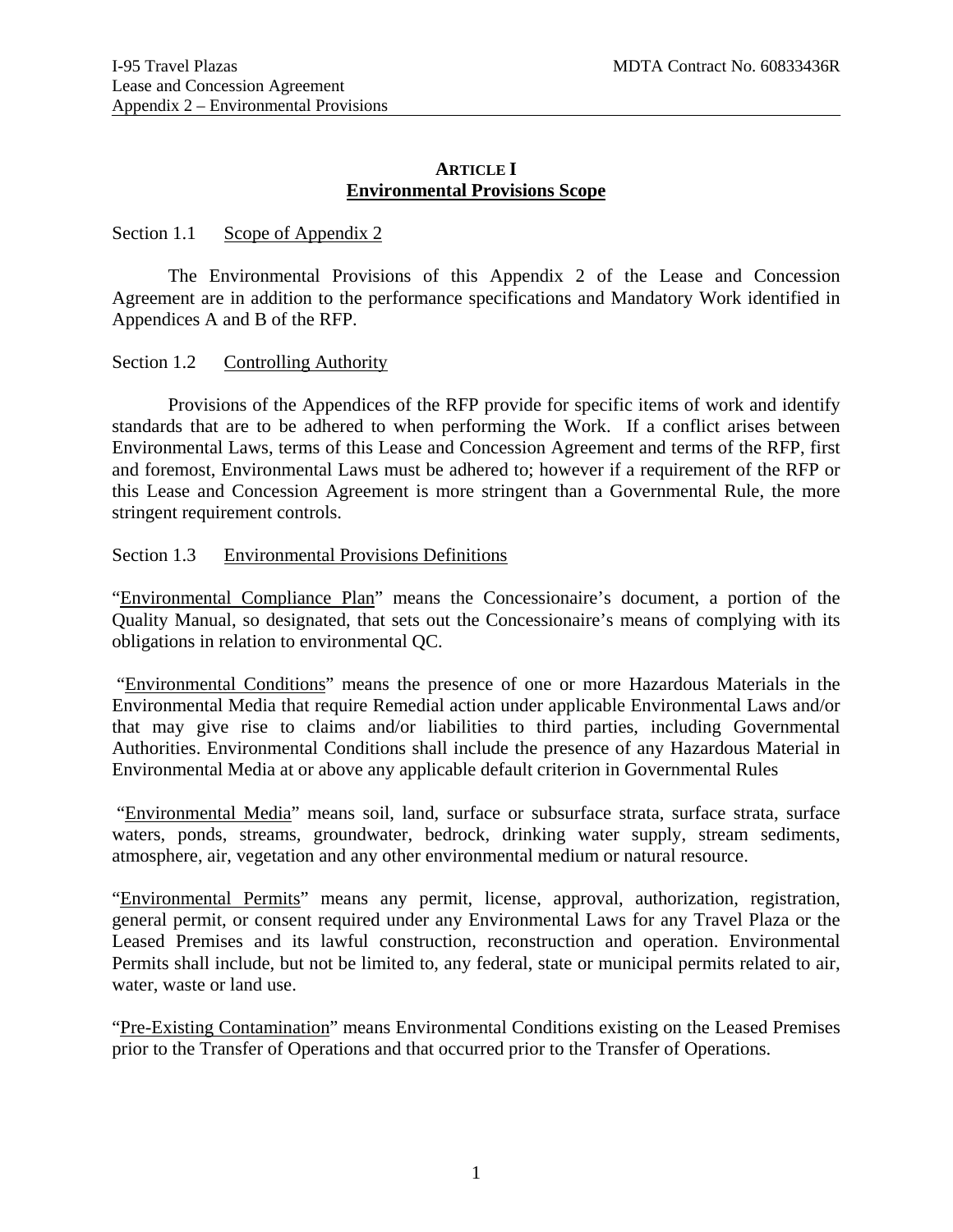"Remediate," "Remedy(ies)," "Remedial," "Remediating" or "Remediation" means to investigate, address, remedy, mitigate, remove, response, respond, abate, and clean-up.

#### **ARTICLE II General Environmental Considerations**

#### <span id="page-19-1"></span><span id="page-19-0"></span>Section 2.1 General

 In accordance with Section 3.1 of the Lease and Concession Agreement, and Appendices A and B of the RFP, the following applies with regards to the environmental considerations on the Leased Premises.

#### <span id="page-19-2"></span>Section 2.2 Mutual Cooperation for Environmental Approvals

MDTA shall cooperate fully in Concessionaire's efforts to obtain environmental approvals as necessary or appropriate in accordance with Environmental Laws for the operation, repair, remodeling or construction on the Leased Premises or as required by Mandatory Work. MDTA's cooperation shall not be considered agreement to pay for any Environmental Permits. Environmental Permits for the Improvements that Concessionaire constructs pursuant to the Lease and Concession Agreement shall be at the sole responsibility and expense of Concessionaire, except as otherwise provided by this Lease and Concession Agreement. Concessionaire shall cooperate fully and promptly with the MDTA by providing it with any impact statements, assessments, forms, data, or other information that may be required. Copies of environmental approvals and/or rejections shall be submitted to MDTA within thirty (30) days of receipt.

#### <span id="page-19-3"></span>Section 2.3 Duty to Exchange Environmental Reports

#### 2.3.1 Generally

<span id="page-19-4"></span> Concessionaire shall provide MDTA with a copy of any reports discussing or addressing environmental conditions or Hazardous Materials relating to the Leased Premises, including the results of any laboratory analysis that Concessionaire receives during the Term of the Lease and Concession Agreement. MDTA shall provide to Concessionaire any such reports it has in its possession as of the Effective Date or that it receives during the Term of this Lease and Concession Agreement. Neither Concessionaire nor MDTA warrant the opinions, findings or conclusions set forth in any environmental report prepared by a third party consultant.

#### 2.3.2 UST System Records

<span id="page-19-5"></span> Concessionaire shall maintain inventory, UST and line maintenance records, warranties, tightness tests, failure determinations and any other test performed for each Travel Plaza and the Leased Premises as required to comply with all applicable Environmental Laws and Legal Requirements. Such records shall also be provided to MDTA in accordance with Appendix 2, Section 2.3.1 of this Lease and Concession Agreement. To the extent that other Subcontractors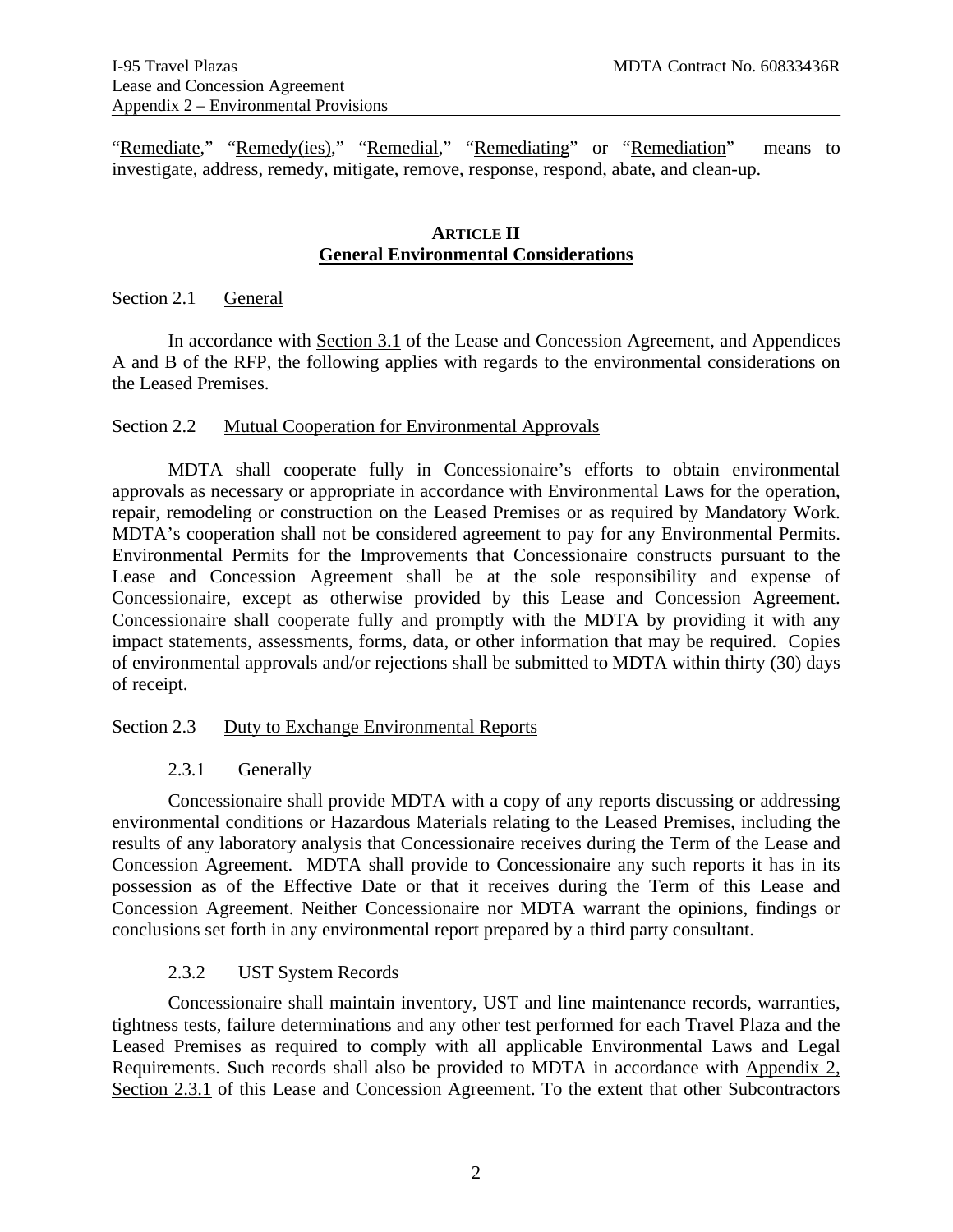may be preparing such reports or maintaining such records, Concessionaire shall require each Subcontractor to provide MDTA with rights of access to review such reports and records.

#### <span id="page-20-0"></span>Section 2.4 Limit of Concessionaire's Environmental Liability

(a) Unless otherwise provided by law and without limiting its obligations under any other section of this Lease and Concession Agreement, Concessionaire shall not be liable for the presence of any Hazardous Material on, under, or adjacent to the Leased Premises prior to the Transfer of Operations of this Lease and Concession Agreement, except for those pre-existing conditions the Concessionaire or its Subcontractors may be liable for due to their previous use, activities, ownership, or operation of all or a part of the Site or those which the Concessionaire has exacerbated during the course of its development, construction and operation of the Travel Plazas. MDTA shall be solely and completely responsible with respect to damages when the Concessionaire discovers or encounters pre-existing Hazardous Materials or pollutants during the performance of construction or maintenance services required by the terms of this Lease and Concession Agreement when the presence of such materials or pollutants was unknown or not reasonably discoverable and MDTA shall hold Concessionaire harmless for such damage. MDTA's responsibility shall only be effective if the Concessionaire immediately stops construction work and notifies the MDTA of the Hazardous Material or the pollution problem. The MDTA will not indemnify the Concessionaire for damages resulting from any willful, wanton, or intentional conduct of the Concessionaire. Nothing in this Lease and Concession Agreement shall constitute a waiver or release of the Concessionaire from such liability for preexisting conditions for which it may be considered a responsible party under Environmental Laws.

(b) Concessionaire represents to MDTA that it will operate the Travel Plazas in compliance with all applicable Governmental Rules and Environmental Laws and that it will not conduct any activity or allow any activity to be conducted on the Leased Premises that will interfere with or prevent compliance with such Environmental Laws or give rise to any common law liability. Concessionaire shall use safe storage and handling procedures.

### <span id="page-20-1"></span>Section 2.5 General Condition of Leased Premises

 (a) Except as addressed within the Lease and Concession Agreement, MDTA has not made and is not now making, and specifically disclaims, any warranties, representations or guaranties of any kind or character, express or implied, oral or written, past, present or future, with respect to the Leased Premises, including, but not limited to, warranties, representations or guaranties as to: (i) environmental matters relating to the Leased Premises or any portion thereof; (ii) geological conditions, including subsidence (including, but not limited to the Environmental Conditions on the Leased Premises), the Environmental Media and related subsurface conditions, water table, underground water reservoirs, limitations regarding the withdrawal of water and earthquake faults and the resulting damage of past and/or future earthquakes; (iii) whether, and to the extent to which the Leased Premises or any portion thereof is affected by any stream (surface or underground), body of water, flood prone area, flood plain, floodway or special flood hazard; (iv) drainage; (v) soil conditions, including the existence of instability, past soil repairs,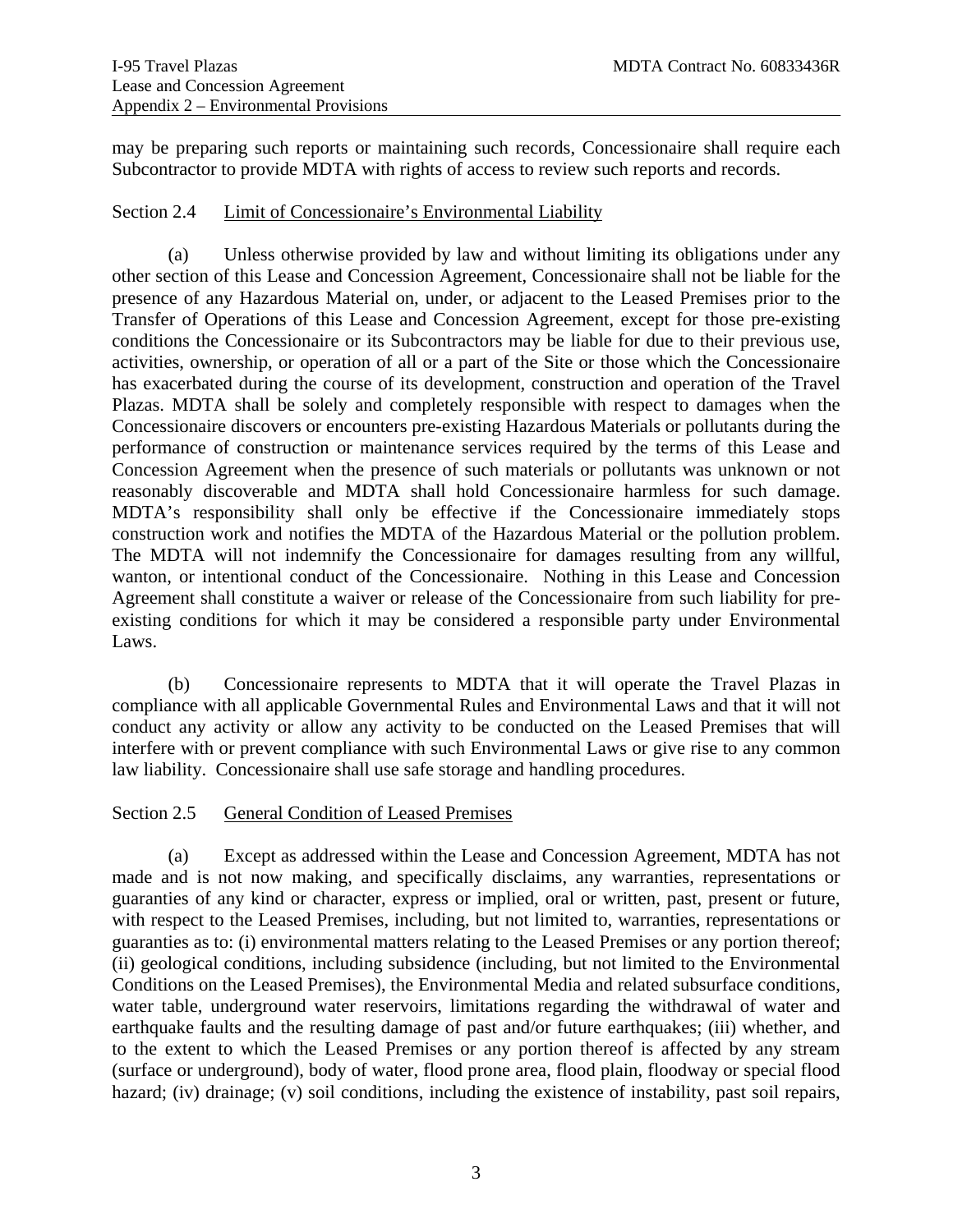soil additions or conditions of soil fill, or susceptibility to landslides, or the sufficiency of any undershoring; (vi) the availability or sufficiency of any utilities to the Leased Premises or any portion thereof including water, sewage, gas and electric; (vii) usage of adjoining property; (viii) compliance with the Existing Service Providers' plans and specifications, size, location, age, use, design, quality, description, suitability, structural integrity, operation, or physical or financial operations at the Travel Plazas or any portion thereof; (ix) any affect from the Travel Plazas to properties off-site; (x) the condition or use of the Leased Premises or compliance of the Leased Premises with any or all past, present or future Legal Requirements as any may be applicable to the Leased Premises; (xi) any other matter affecting the compliance, condition, stability or integrity of the real property, the buildings, or the existing Fuel Service Equipment, UST Systems and USTs; and (xii) the potential for further development of the Leased Premises. Neither MDTA nor the State is liable or bound in any manner by any oral or written statements, representations, or information pertaining to the Leased Premises furnished by MDTA, any agent, employee, or other Person, unless the same are specifically set forth or referred to in this Lease and Concession Agreement.

 (b) Concessionaire is entering into this Lease and Concession Agreement with the full knowledge of MDTA's disclaimer of representations and warranties and without reliance upon any representations or warranties as to the condition of the Leased Premises by MDTA or any other Person on behalf of the State. Concessionaire has not relied upon and will not rely upon, either directly or indirectly, any representation or warranty of MDTA, the State or any of its agents, except as is specifically set forth in this Lease and Concession Agreement.

### <span id="page-21-0"></span>Section 2.6 Compliance with Environmental Laws

(a) Concessionaire shall conduct and maintain, and require all Subcontractors to conduct and maintain, all construction, reconstruction, and operations, activities and property at the Leased Premises in accordance with all applicable Environmental Laws. Concessionaire shall employ an Environmental Manager responsible for all environmental design and construction issues. Concessionaire shall not enter into any settlement agreement, consent decree, administrative consent order or other compromise with respect to any claim relating to any Hazardous Materials or compliance with any Environmental Laws in any way connected with the Leased Premises without first notifying MDTA, in writing, of Concessionaire's intention to do so, and, to the extent reasonably practical, affording MDTA an opportunity to appear, intervene, or appropriately assert and protect MDTA's interest with respect thereto.

(b) Without limiting the provisions of  $\Delta$ ppendix 2, Section 2.6(a) of this Lease and Concession Agreement, Concessionaire is the owner of the Fuel Service Equipment. Concessionaire and its Fuel Service Provider shall be responsible for complying with all Environmental Laws and Legal Requirements applicable to the Fuel Service Equipment.

#### <span id="page-21-1"></span>Section 2.7 Environmental Permits

 Concessionaire, at its sole cost and expense, shall apply for, obtain, maintain and comply with all terms and conditions in any and all Environmental Permits issued by any Governmental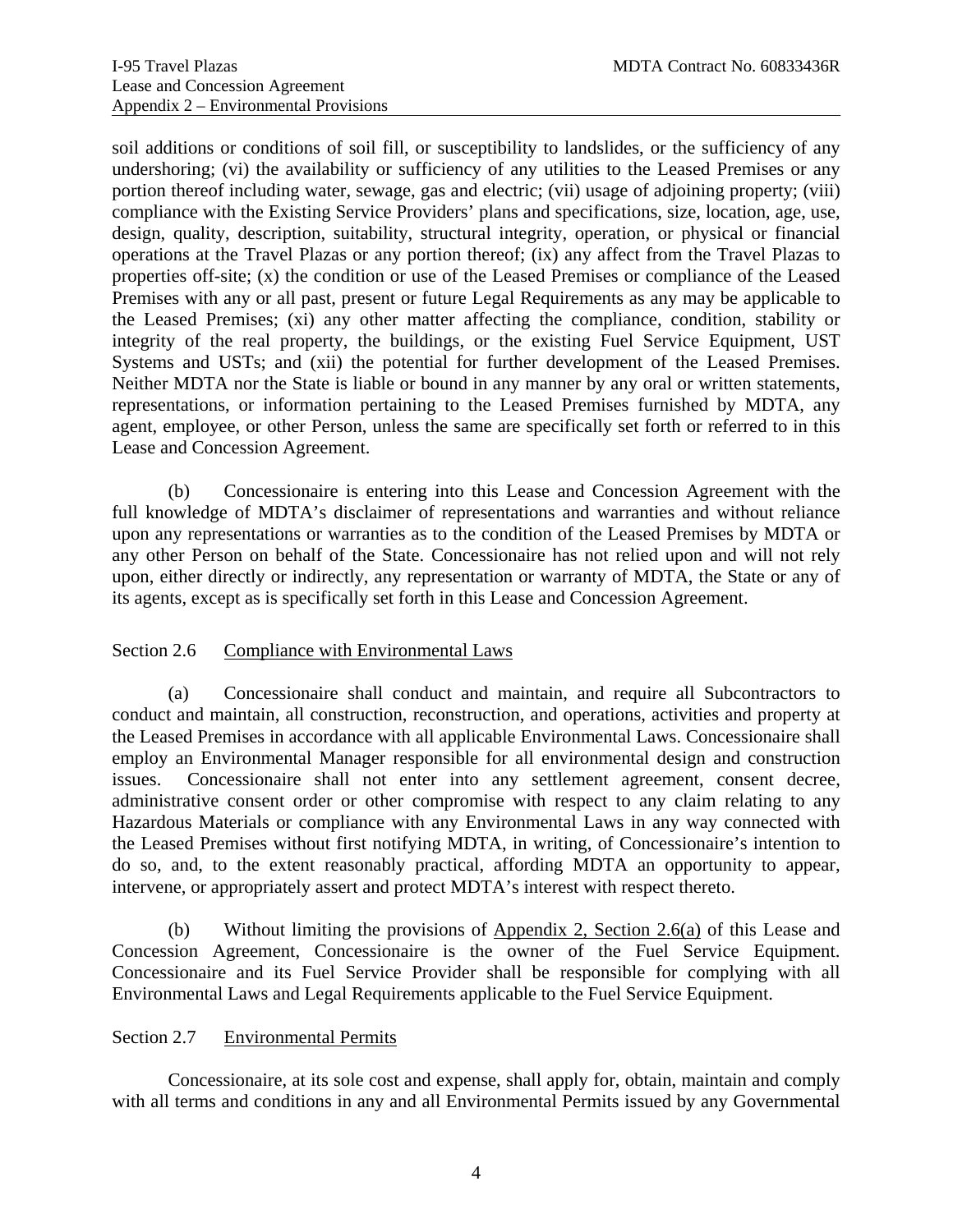Authority, in order for Concessionaire to construct, reconstruct, redevelop, maintain and operate the Travel Plazas and the Leased Premises, including responsibility for any general or individual permit as may be required for the operation of each Travel Plaza under any Environmental Law.

#### <span id="page-22-0"></span>Section 2.8 Access and Testing by MDTA

Without limiting the generality of Section 5.4 of the Lease and Concession Agreement or any other provisions of this Lease and Concession Agreement granting MDTA access to any part of the Leased Premises, MDTA shall at all times have access to perform any testing, including boring and installation of monitoring wells, with respect to Environmental Media, Environmental Conditions or any buildings, structures or improvements on the Leased Premises, as MDTA in its discretion may elect to perform in order to protect the interests of the State. Any work performed by MDTA and its consultants shall be at MDTA's sole cost and expense. Prior to performing any onsite testing, MDTA will notify and coordinate with the Concessionaire and agrees to minimize interference with the normal business operations of the Concessionaire on the Leased Premises. MDTA shall restore any portion of the Leased Premises damaged or disturbed as a result of any such investigations. Concessionaire shall not be responsible for any acts performed by MDTA pursuant to this Section.

### **Article III Environmental Considerations for Fueling Facilities**

### <span id="page-22-2"></span><span id="page-22-1"></span>Section 3.1 Equipment

On the Transfer of Operations Date, the Concessionaire will begin operating the Fueling Facilities at the Leased Premises, associated lines and submersible pumps designed to supply motor fuel to dispensing islands, along with leak detection devices for underground storage tanks and monitoring wells designed to indicate the presence of a leak from the tanks or lines, as required by applicable Governmental Rules. Concessionaire shall expand certain motor fuel storage and distribution systems and demolish and reconstruct certain other motor fuel storage and distribution systems as described in the Concessionaire's plans. Ownership of and title to the Fuel Service Equipment, whether provided by the MDTA, shall remain in the name of the Concessionaire.

#### <span id="page-22-3"></span>Section 3.2 Maintenance and Replacement

The Concessionaire, at its sole cost and expense, shall maintain in good repair all existing motor fuel storage tanks and all new Fuel Service Equipment constructed by Concessionaire or its Subcontractors. Concessionaire shall repair, maintain, upgrade and replace the motor fuel storage and distribution systems, leak detection devices and monitoring wells as necessary to maintain compliance with all current and any future Governmental Rules including Environmental Laws. Concessionaire shall respond promptly to any report of a malfunction or suspected malfunction to all agencies with jurisdiction and to the MDTA. Concessionaire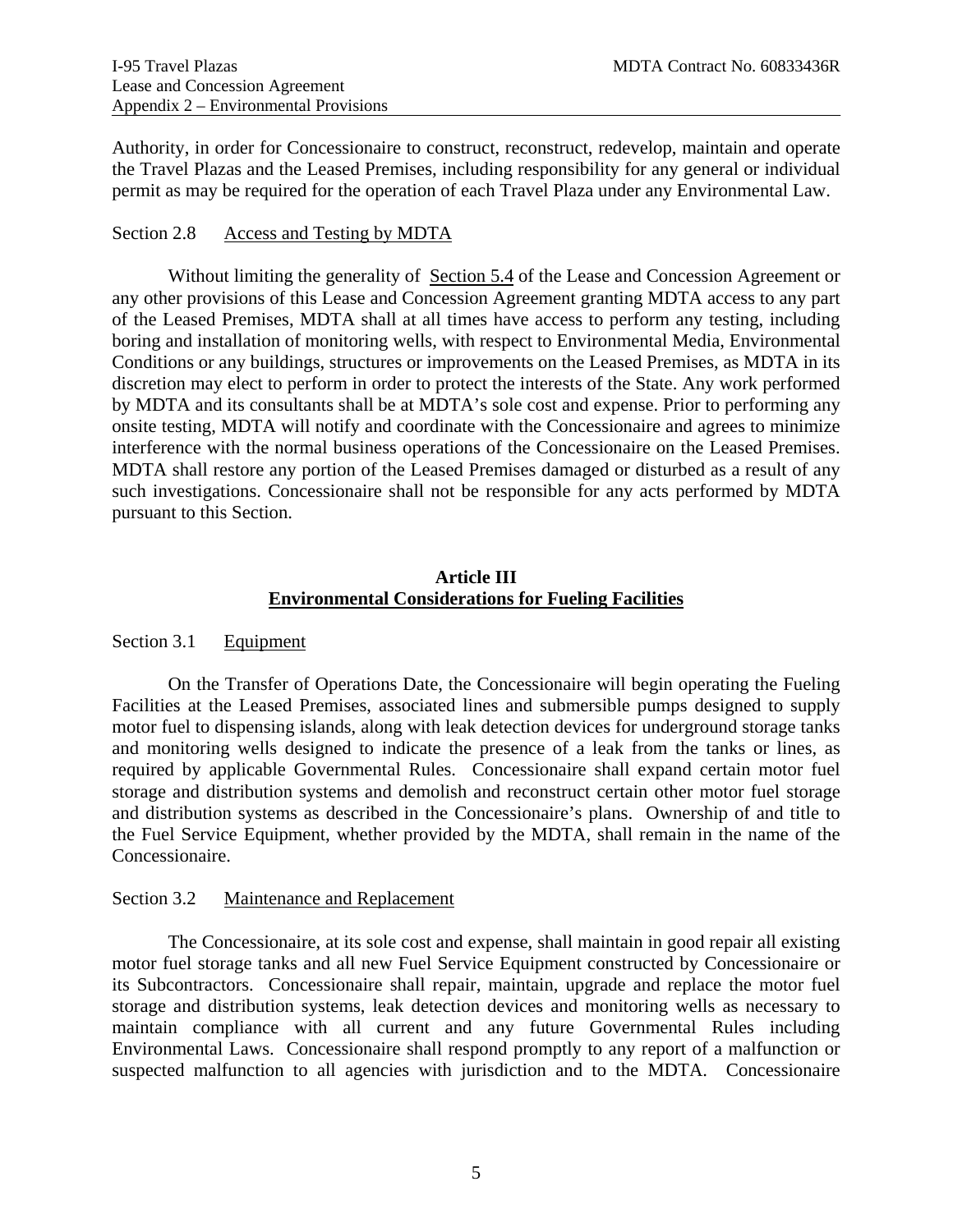accepts the existing Fuel Service Equipment in an "as-is" condition as of the Transfer of Operations Date.

#### <span id="page-23-0"></span>Section 3.3 Remediation

 The Concessionaire shall perform at Concessionaire's sole cost and expense full remediation of all Hazardous Materials released from the Date of Transfer of Operations through the Term of this Lease and Concession Agreement, from the Fuel Service Equipment installed on the Lease Premises, including pollutants released during system filling, product distribution, or dispensing at the fuel islands. In addition, Concessionaire shall comply with specific requirements identified in Appendix 2, Section 5.2 of this Lease and Concession Agreement

#### <span id="page-23-1"></span>Section 3.4 Compliance Groundwater Monitoring and Tank Field Observation Wells

### 3.4.1 Compliance and Tank Field Wells for New Fuel Service Equipment

<span id="page-23-2"></span>(a) Concessionaire shall monitor the compliance groundwater monitoring and tank field wells that Concessionaire is required to install in accordance with the Mandatory Work. Concessionaire shall notify MDTA and Governmental Authorities with jurisdiction of any leakage or spills of which Concessionaire becomes aware, and Concessionaire shall Remediate in accordance with Appendix 2, Sections 3.3 and 5.2 of this Lease and Concession Agreement. The Concessionaire shall employ a compliance officer who will perform all monitoring duties and be in charge of all remediation efforts. Concessionaire shall provide accurate inventory records as well as personnel capable of interpreting the inventory records and discussing results of the monitoring obligations imposed on the Concessionaire within this paragraph with MDTA.

(b) Concessionaire shall be responsible for requirements identified in Appendices A and B of the RFP under Mandatory Work pertaining to the tank field wells and shall conduct such work in accordance with, and as a part of Concessionaire's performance under the Lease and Concession Agreement. In addition, Concessionaire shall maintain the monitoring wells, as required by Governmental Authorities, throughout the Term. Upon Concessionaire's receipt of any copies of reports generated while maintaining and conducting tests from the groundwater monitoring wells, Concessionaire shall send such reports simultaneously to MDTA.

#### 3.4.2 Remediation System Wells and Multilevel Wells

<span id="page-23-3"></span>Concessionaire shall be responsible for requirements identified in Appendix B of the RFP under Mandatory Work pertaining to the existing groundwater monitoring wells and the multilevel monitoring wells. MDTA shall maintain the existing groundwater treatment system including monitoring of the remediation system monitoring and recovery wells that MDTA created in response to pre-existing contamination at the Site. If monitoring the existing groundwater treatment system reveals a change in results indicating an increase in the presence of Hazardous Materials, Concessionaire shall be solely responsible and shall remediate in accordance with Appendix 2, Article 3.3 of this Lease and Concession Agreement.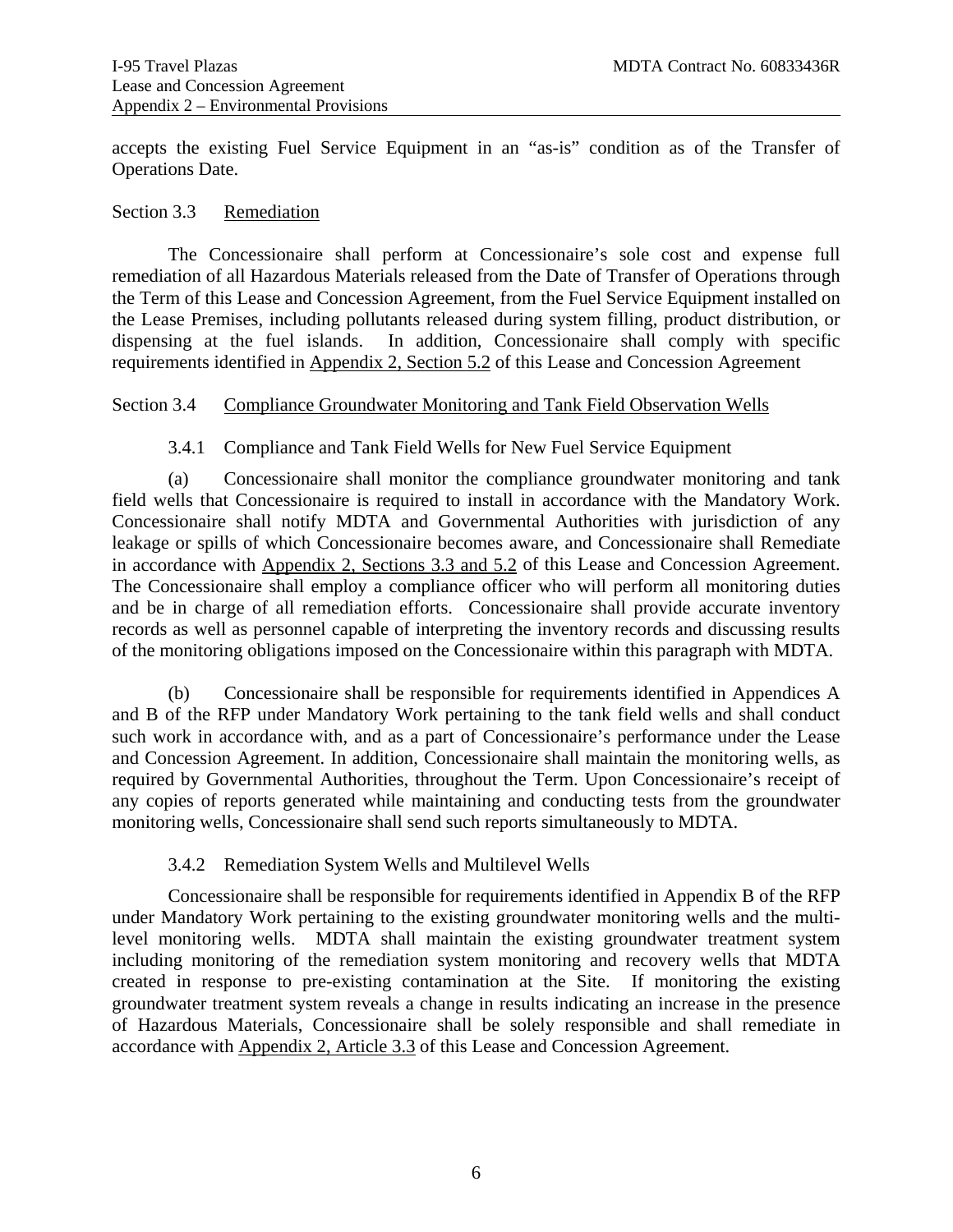#### 3.4.3 Damage to Wells

<span id="page-24-0"></span>Concessionaire shall be responsible for any repair or replacement of any monitoring wells owned or maintained by other Persons but damaged by Concessionaire during the Term. Concessionaire shall report any damage to groundwater wells on the Leased Premises to the well owner if the wells are owned or being monitored by someone other than Concessionaire, with copies of such reports being sent simultaneously to MDTA.

#### **ARTICLE IV Representations, Warranties and Compliance**

#### <span id="page-24-2"></span><span id="page-24-1"></span>Section 4.1 Environmental Representations, Warranties and Agreements of MDTA

 (a) MDTA represents and warrants that to the best of its knowledge after diligent inquiry, there are no contaminants, pollutants or hazardous wastes in the ground or ground water, upon or in the vicinity of the Leased Premises or any existing improvements thereon other than as those disclosed in the Lease and Concession Agreement and Reference Documents. To the extent additional Hazardous Materials exist, the Concessionaire takes the premises "as-is" in accordance with other provisions of this Lease and Concession Agreement. The Concessionaire hereby acknowledges it has reviewed the facts disclosed in the Lease and Concession Agreement and the Reference Documents, which were made available in their entirety for review by the Concessionaire.

 (b) There is no pending civil, criminal or administrative action, suit, demand, claim, hearing, notice of violation, investigation, proceeding, notice or demand letter pending or threatened against MDTA, relating in any way to Environmental Laws relating to emissions, discharges, releases or threatened releases of contaminants, pollutants or Hazardous Wastes into the environment or otherwise relating to the manufacture, processing, distribution, use, treatment, storage, disposal, transport or handling of contaminants, pollutants or Hazardous Wastes; to the best of MDTA's knowledge, except with respect to the existing contamination as disclosed in the Lease and Concession Agreement and Reference Documents.

#### <span id="page-24-3"></span>Section 4.2 Fuel Storage and Distribution System Maintenance and Regulatory Compliance

 The Concessionaire shall submit to MDTA for approval a Fuel Storage and Distribution System Maintenance and Regulatory Compliance Plan that further defines how Concessionaire shall adhere to its obligations under this Appendix 2. Concessionaire shall submit the Fuel Storage and Distribution System Maintenance and Regulatory Compliance Plan to the MDTA no later than sixty (60) days prior to the Transfer of Operations. The MDTA shall review the Plan and Concessionaire shall make such changes to the Fuel Storage and Distribution System Maintenance and Regulatory Compliance Plan until it is approved by MDTA. Concessionaire shall comply with the requirements of the MDTA approved plan throughout the Term of the Lease and Concession Agreement.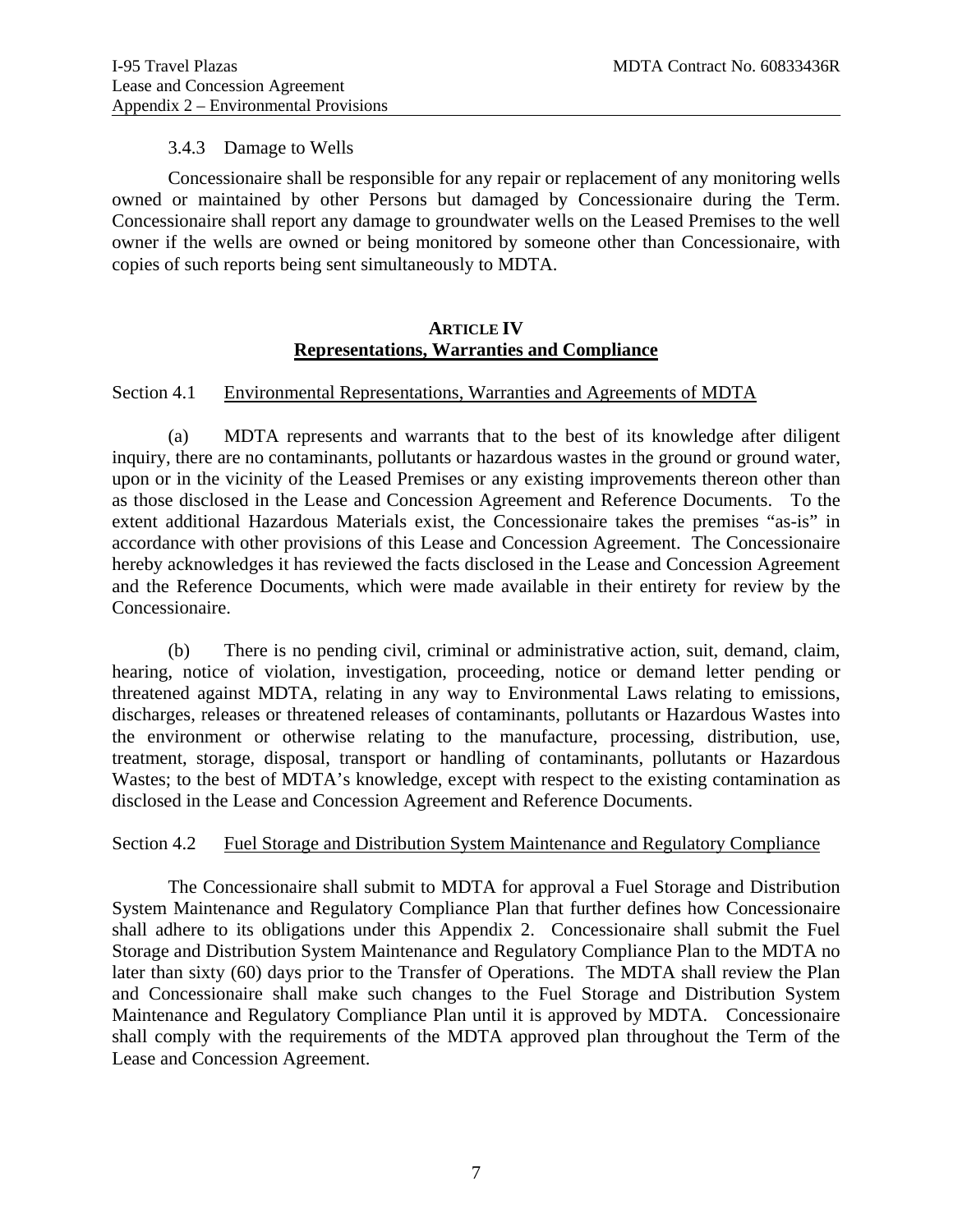### **ARTICLE V Leased Premises Conditions**

#### <span id="page-25-1"></span><span id="page-25-0"></span>Section 5.1 Existing Condition of Leased Premises

#### 5.1.1 General

<span id="page-25-2"></span>Except as set forth below, Concessionaire shall be responsible for the physical and environmental condition of the Leased Premises as of the Transfer of Operations Date and shall incur all costs and responsibilities for repairs, replacements and maintenance prior to initiating the Improvements.

### 5.1.2 Fuel Service Equipment

<span id="page-25-3"></span>Prior to the Transfer of Operations Date, in addition to any tests performed by Existing Service Providers, Concessionaire, with prior notice to MDTA on each occasion, may perform tightness tests of all USTs and lines, or other components of the UST System, testing and/or inspections of secondary containment, functional testing and/or inspections of the vapor recovery (Stage II) systems and hydrostatic testing of the spill containment devices on the Leased Premises. Upon completion of such tests and/or inspections, Concessionaire shall furnish copies of the test and/or inspection results to MDTA in the manner specified in Appendix 2, Section 7.5.

### <span id="page-25-4"></span>Section 5.2 Post-Closing Conditions

### 5.2.1 Post-Closing Building Conditions

<span id="page-25-5"></span>Upon the Transfer of Operations Date, Concessionaire shall be solely responsible for any and all building conditions that may be created as a result of materials installed by Concessionaire or any Subcontractor under this Lease and Concession Agreement.

### 5.2.2 Post-Closing Environmental Conditions

<span id="page-25-6"></span> (a) Upon the Transfer of Operations Date, Concessionaire shall be solely responsible for any and all Environmental Conditions caused by the Concessionaire, any Subcontractor or any Person (including all guests, invitees, truckers, patrons, delivery persons) other than the State, including all Discharges caused by the Concessionaire, any Subcontractor or any Person (including all guests, invitees, patrons or delivery persons), of any material of any kind whatsoever that occur on the Leased Premises during the Term, with the exception of any Pre-Existing Contamination to which creation of which Concessionaire or its Affiliates may have contributed, or any Environmental Condition that arises from or is associated with an off-site source ("Post-Closing Environmental Conditions"). Post-Closing Environmental Conditions shall include any increase or exacerbation of Pre-Existing Contamination during the Term, except to the extent associated with an off-site source or the construction of the Immediate Repairs or Initial Improvements, unless such Pre-Existing Contamination was negligently or recklessly increased or exacerbated during the Term. In the event of any increase or exacerbation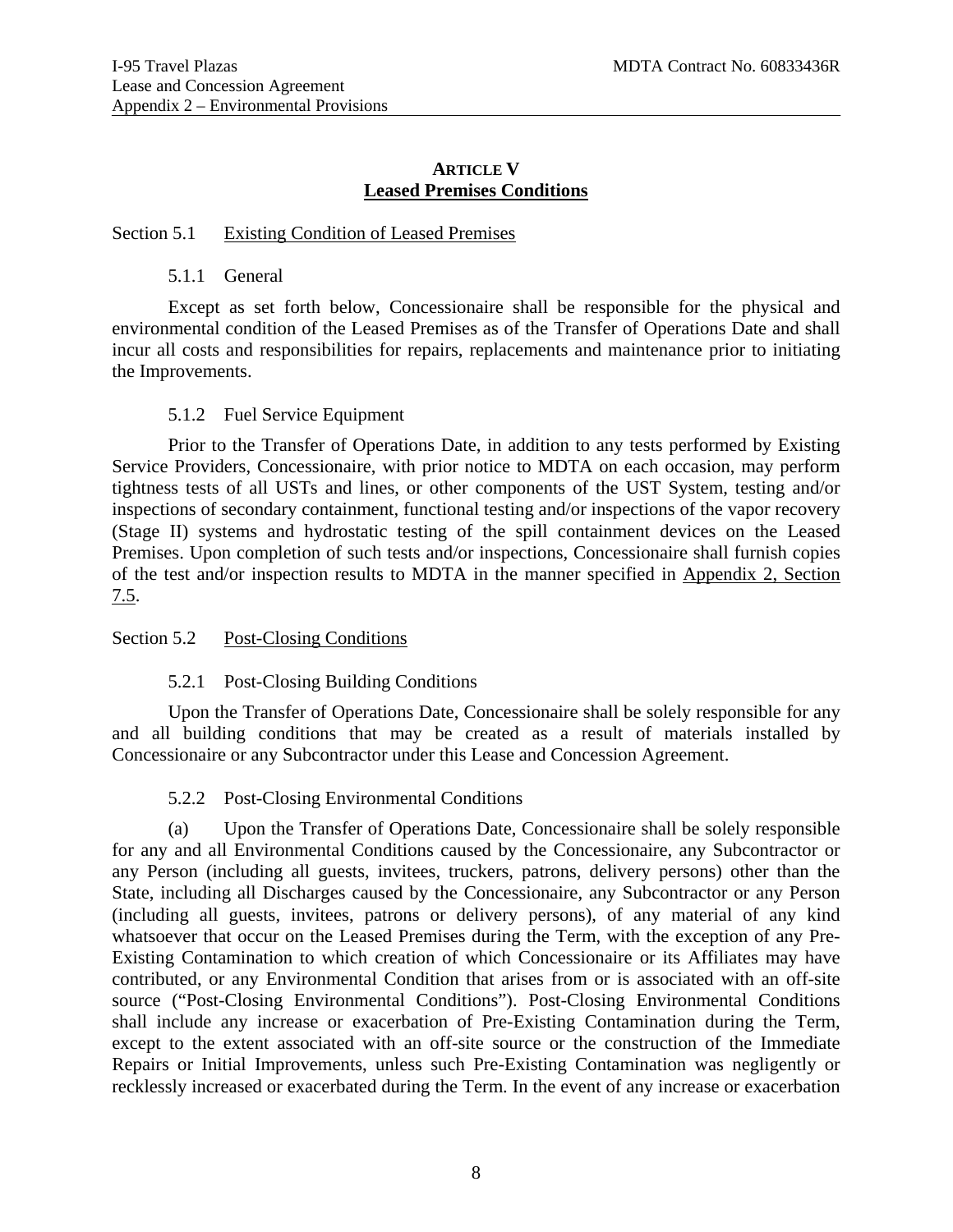of Pre-Existing Contamination for which Concessionaire is responsible, Concessionaire is only responsible for the amount of increase or exacerbation caused by Concessionaire.

(b) To the extent required by applicable Environmental Laws, Concessionaire shall diligently Remediate or otherwise respond to Post-Closing Environmental Conditions. MDTA may review any proposed or draft Remedial action plan or document to determine whether the proposed Remedy is consistent with applicable Environmental Laws. Concessionaire shall perform all Remediation activities required by and consistent with applicable Environmental Laws. In the performance of such Remediation activities, Concessionaire shall Remediate such Environmental Condition consistent with the then-current use of the Leased Premises and MDTA shall cooperate with Concessionaire in performance thereof. In connection therewith, Concessionaire shall provide MDTA a report from a licensed environmental professional demonstrating compliance with the applicable Environmental Laws. The terms of this Section shall survive the Term.

### **ARTICLE VI Specific Environmental Conditions**

### <span id="page-26-1"></span><span id="page-26-0"></span>Section 6.1 Hazardous Materials

 Except for Hazardous Materials used in connection with the Concessionaire's or any Subcontractor's fuel-dispensing, food and beverage or retail operations, which shall include Hazardous Materials transported by others in compliance with Environmental Laws, and in connection with the performance of Concessionaire's or any Subcontractor's maintenance, repair, and other obligations under and pursuant to this Lease and Concession Agreement, Concessionaire shall not intentionally or willfully cause or permit any Hazardous Material to be brought upon, handled, generated, used, manufactured, transported, emitted, released, treated, stored, kept, disposed or used in or about the Leased Premises by Concessionaire, its agents, employees, contractors, Subcontractor's, or suppliers, without the prior written approval of MDTA.

#### <span id="page-26-2"></span>Section 6.2 Discharges

 Concessionaire shall diligently avoid any Discharges of any Hazardous Materials and shall not willfully or intentionally Discharge any Hazardous Material into the Environmental Media. Concessionaire shall immediately respond to any Discharges to the environment and Remediate the Discharge in accordance with Appendix 2, Section 5.2 above and applicable Environmental Laws.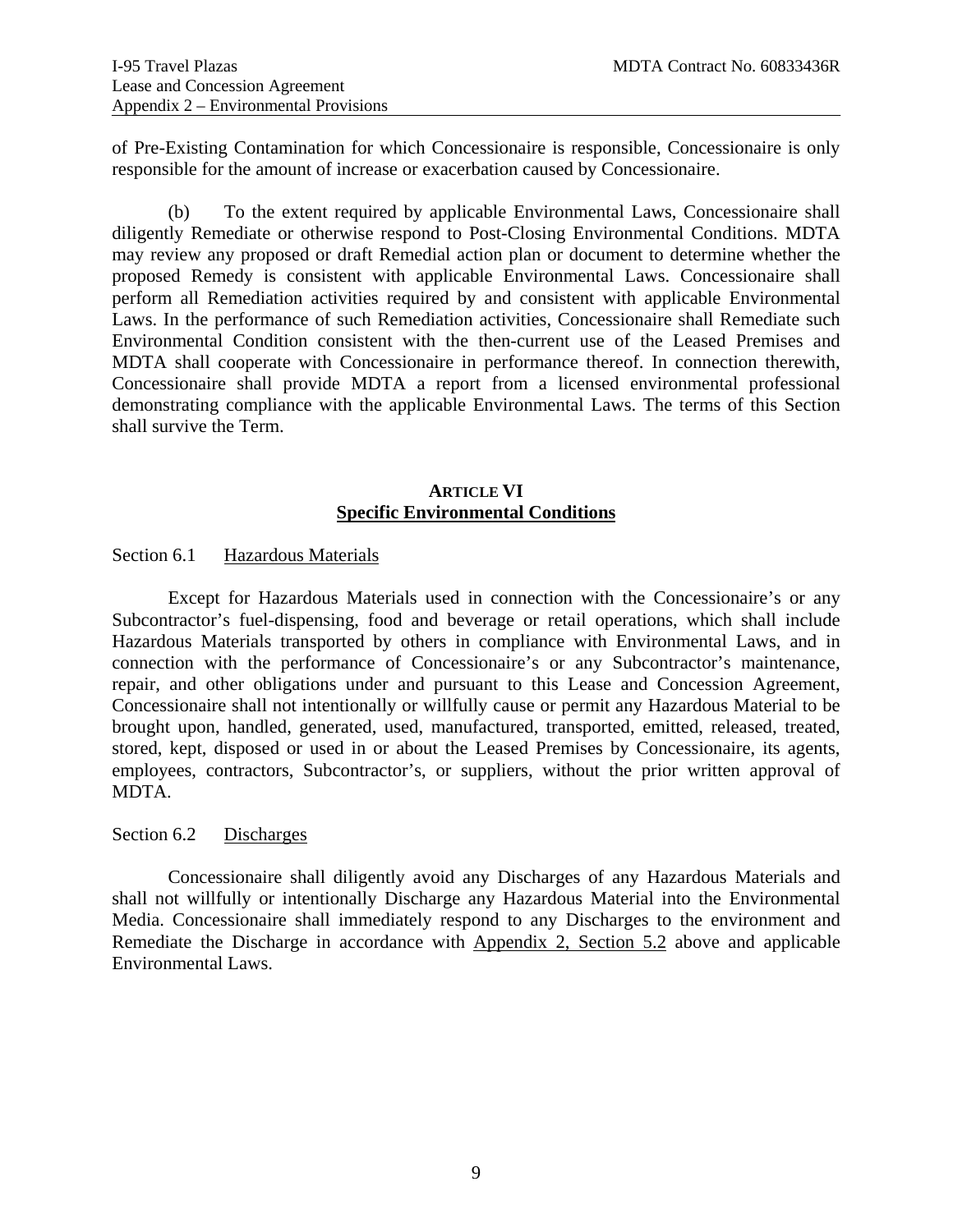### **ARTICLE VII Additional Environmental Obligations of Concessionaire**

#### <span id="page-27-1"></span><span id="page-27-0"></span>Section 7.1 Preparedness and Training

(a) Concessionaire shall keep an adequate amount of absorbents at each of the Travel Plazas to clean up minor amounts of Discharges of petroleum products resulting from the use of Fuel Service Equipment by patrons or from truck and car vehicles. Only properly trained employees of Concessionaire or its Subcontractors shall use absorbents and shall maintain and dispose of them in accordance with all applicable Environmental Laws and Legal Requirements.

(b) Concessionaire shall ensure that, at all times, there will be at each Travel Plaza at least one person who has been trained in emergency and Discharge response, spill prevention and preparedness. Concessionaire shall post or cause to be posted contact information at various locations throughout each of the Travel Plazas identifying the phone numbers of who to call in the event of a Discharge.

#### <span id="page-27-2"></span>Section 7.2 Disposal Obligations

 Concessionaire shall, as required by applicable Environmental Laws, and at its own cost and expense, promptly arrange for the transportation, treatment and disposal of any Hazardous Materials Concessionaire or the Subcontractors generate on the Leased Premises. Concessionaire shall cause all shipments, treatment and disposal of such Hazardous Materials to be accompanied by a manifest (if required by the applicable Environmental Law) listing the applicable Travel Plaza and Concessionaire or any Subcontractor, as generator and owner, and reflecting the legal and proper treatment or disposal of such materials.

### <span id="page-27-3"></span>Section 7.3 Notice

### 7.3.1 Notice of Discharge

<span id="page-27-4"></span>Following notice to the applicable Governmental Authority upon discovery of Discharge at the Leased Premises, Concessionaire shall notify MDTA as soon as practicable of any incident regarding the Discharge and planned Remedial measures. In addition, Concessionaire shall notify MDTA as soon as practicable, but in any event within seventy-two (72) hours, in writing, of Concessionaire's receipt, knowledge or discovery of: (a) the presence of any Hazardous Material on, about, beneath or arising from any portion of the Leased Premises that creates an obligation under any of the Environmental Laws; (b) any enforcement or action (including but not limited to any notices of violation, orders, consent orders, civil or criminal actions) instituted or threatened against Concessionaire or the Leased Premises by any Governmental Authority pursuant to any of the Environmental Laws; and (c) any claim made or threatened by any person or entity against Concessionaire or the Leased Premises relating to any form of damage, loss or injury resulting from or claimed to result from any Environmental Conditions or claims of violations of Environmental Laws.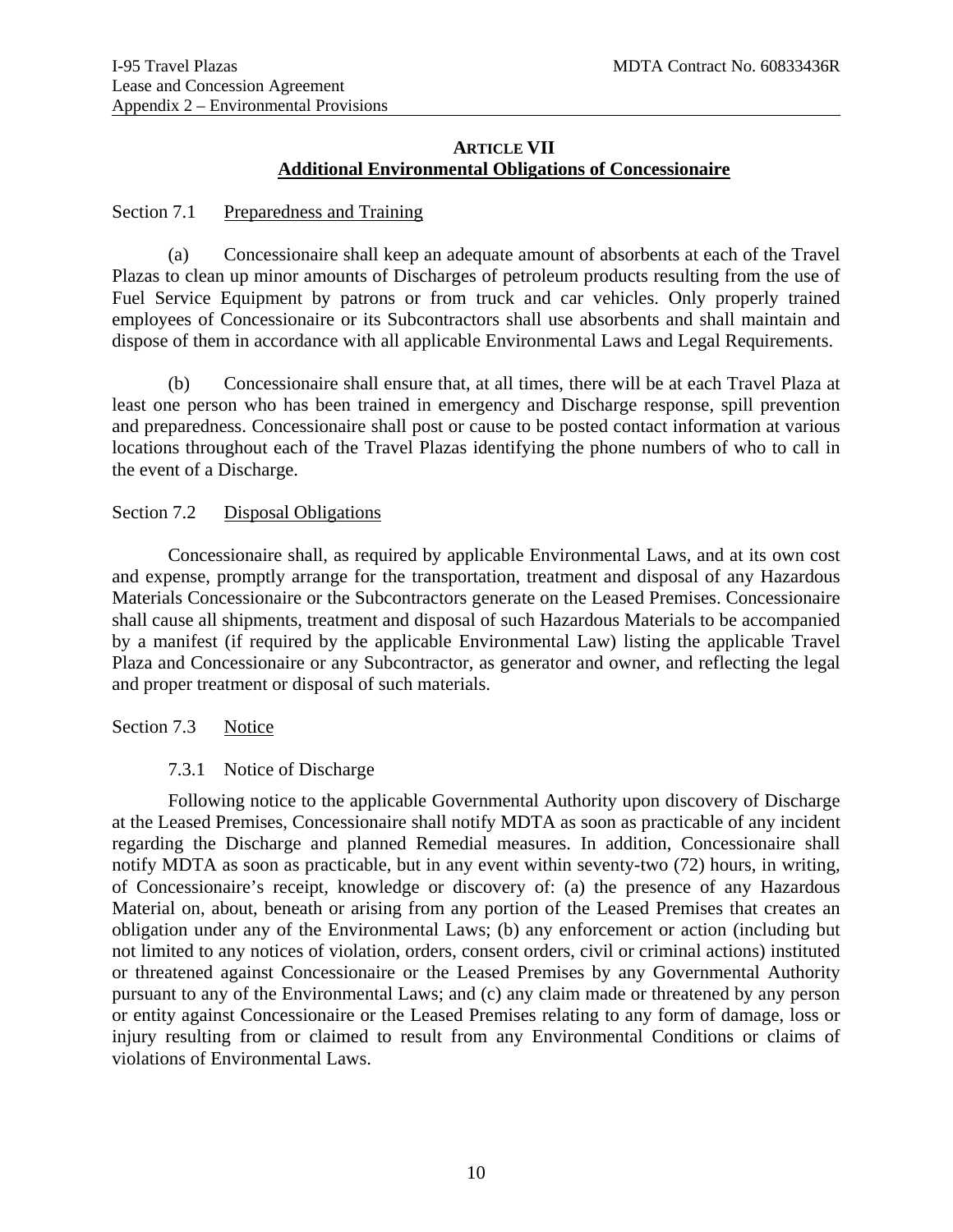#### 7.3.2 Notice Regarding UST Systems

<span id="page-28-0"></span>Concessionaire shall give MDTA fourteen (14) Business Days advance written notice as to when a UST or component of the UST System shall be installed, replaced, removed, modified, tested or updated.

### <span id="page-28-1"></span>Section 7.4 Quarterly Meetings

 In addition to the meetings addressed in Article II of the Lease and Concession Agreement, Concessionaire shall meet quarterly with MDTA's Authorized Representative and other MDTA staff to review the Environmental Conditions on the Leased Premises, the Environmental Permits, water usage and discharges (including sampling information), environmental "incidents and activities" for the Leased Premises, any notices of noncompliance and complaints received relating to environmental matters and any Discharges that do or have the potential to require Remedial actions. These meetings may include site visits to the Leased Premises. The frequency of these meetings or site visits may be decreased at the discretion of MDTA.

#### <span id="page-28-2"></span>Section 7.5 Copies of Permits, Reports, Data and Similar Documents

Concessionaire shall make available not later than two (2) days after the submission to the applicable Governmental Authority: (i) copies of all reports, tests, sample results, monitoring results or similar document required to be filed by Concessionaire or any Subcontractor under any of the Environmental Laws; (ii) responses to any request for information made by any Governmental Authority; (iii) written responses to any of the notices sent to Concessionaire (or any Subcontractor) by any Governmental Authority, relating to the Concessionaire's or Subcontractor's compliance with the Environmental Laws, (iv) any written Environmental Permits and documents submitted to MDE and (v) all UST System registrations, warranties, certificates, insurance certificates, inventory records, and UST System tightness and fitness tests. Additionally, Concessionaire shall make available not later than two (2) days after completion, any final copies of each of Phase I, II, III, IV reports, laboratory analyses, remedial action plans, Remediation reports, quarterly groundwater monitoring or any other such reports and records describing the environmental activities at the Leased Premises, tests, sample results, monitoring results or similar documents.

### <span id="page-28-3"></span>Section 7.6 Quality Plan

 In developing its Quality Plan, Concessionaire shall establish appropriate controls in its management, design, construction, installation, and documentation procedures to ensure that environmental permit requirements are met and documented. The Environmental Compliance Plan shall describe how Concessionaire will achieve full compliance with the commitments, considerations, permit conditions, and approval requirements for design and construction; and describe the Concessionaire's process, structure, organization, location, and methods proposed for documentation, communication, and QA and QC.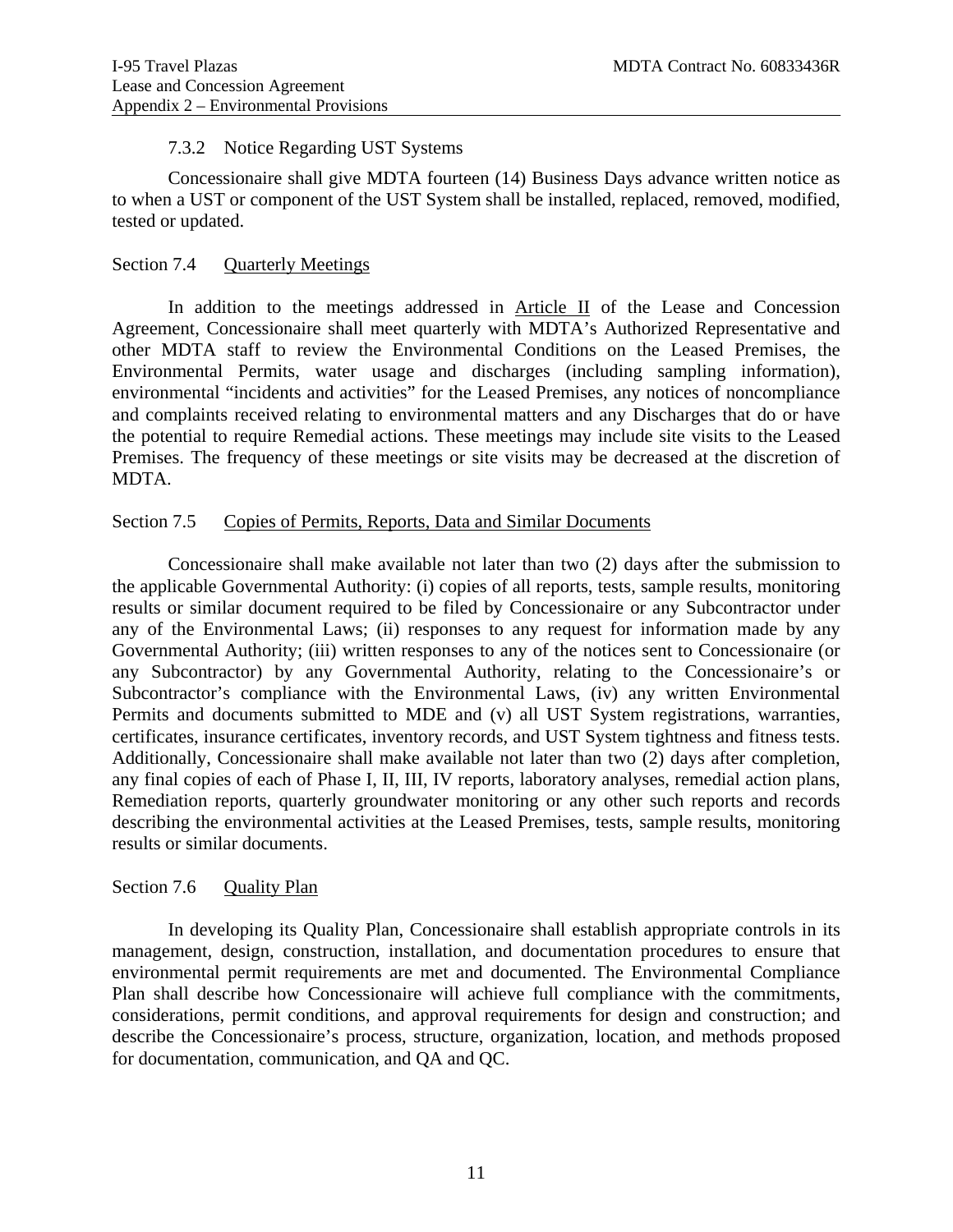#### <span id="page-29-0"></span>Section 7.7 Environmental Reports and Third-Party Audits

 (a) Concessionaire shall submit annual reports for the Leased Premises. The first report shall be submitted one (1) year from the Transfer of Operations Date. This report will summarize reportable spills or any environmental incidents or responses that have the potential to require responsive actions, and any incidents which cause noncompliance with the applicable Environmental Laws. Upon the request of the MDTA, Concessionaire shall make available to the MDTA any environmental reports, including, but not limited to, inventory records. The annual reports shall include a listing of all approvals or authorizations, certificates, permits or licenses required by any environmental or other regulation for the design, construction, installation, or operation of all facilities on the Leased Premises.

 (b) Concessionaire shall conduct a third-party environmental compliance self-audit every three (3) years on the Leased Premises in a form as determined and approved by MDTA. The self-audit shall include an evaluation of the Leased Premises' operating practices and procedures. The Concessionaire shall audit compliance with the following federal regulations or authorized state counterparts of the federal regulations: the Clean Air Act; Clean Water Act; Safe Drinking Water Act; Federal Insecticide, Fungicide and Rodenticide Act; Resource Conservation and Recovery Act; Emergency Planning and Community Right-to-Know Act; and Toxic Substances Control Act.

 (c) No later than ninety (90) days prior to conducting each compliance audit, the Concessionaire shall submit to MDTA for review and approval a written audit template report and audit checklists which correspond to the above-referenced regulations.

 (d) The Concessionaire, where applicable, shall report all findings of non-compliance discovered during the audits to the appropriate Governmental Authority.

### <span id="page-29-1"></span>Section 7.8 End of Term Environmental Obligations

(a) No later than four (4) months prior to the expiration of the Term, or such other earlier date as may be agreed upon by the parties, Concessionaire shall deliver to MDTA a status report for the Leased Premises documenting an environmental investigation (including a subsurface investigation of the Environmental Media) of each Travel Plaza, which investigation is intended to establish new baseline data for the Leased Premises, and an environmental thirdparty audit of the status of the compliance of the Leased Premises with all Environmental Laws in effect at the time. Concessionaire shall bear all costs for investigating, inspecting and documenting the Environmental Condition of the Leased Premises. The report shall describe the status of each of the UST Systems and other Fuel Service Equipment and the status of compliance of the Leased Premises under the then applicable Environmental Laws.

 (b) In accordance with Section 18.6 of the Lease and Concession Agreement, no later than one year prior to the expiration of this Lease and Concession Agreement or any extension thereof, or within one hundred twenty (120) days of its early termination of the Term, the Concessionaire shall make a decision, which shall be approved by MDTA to either sell or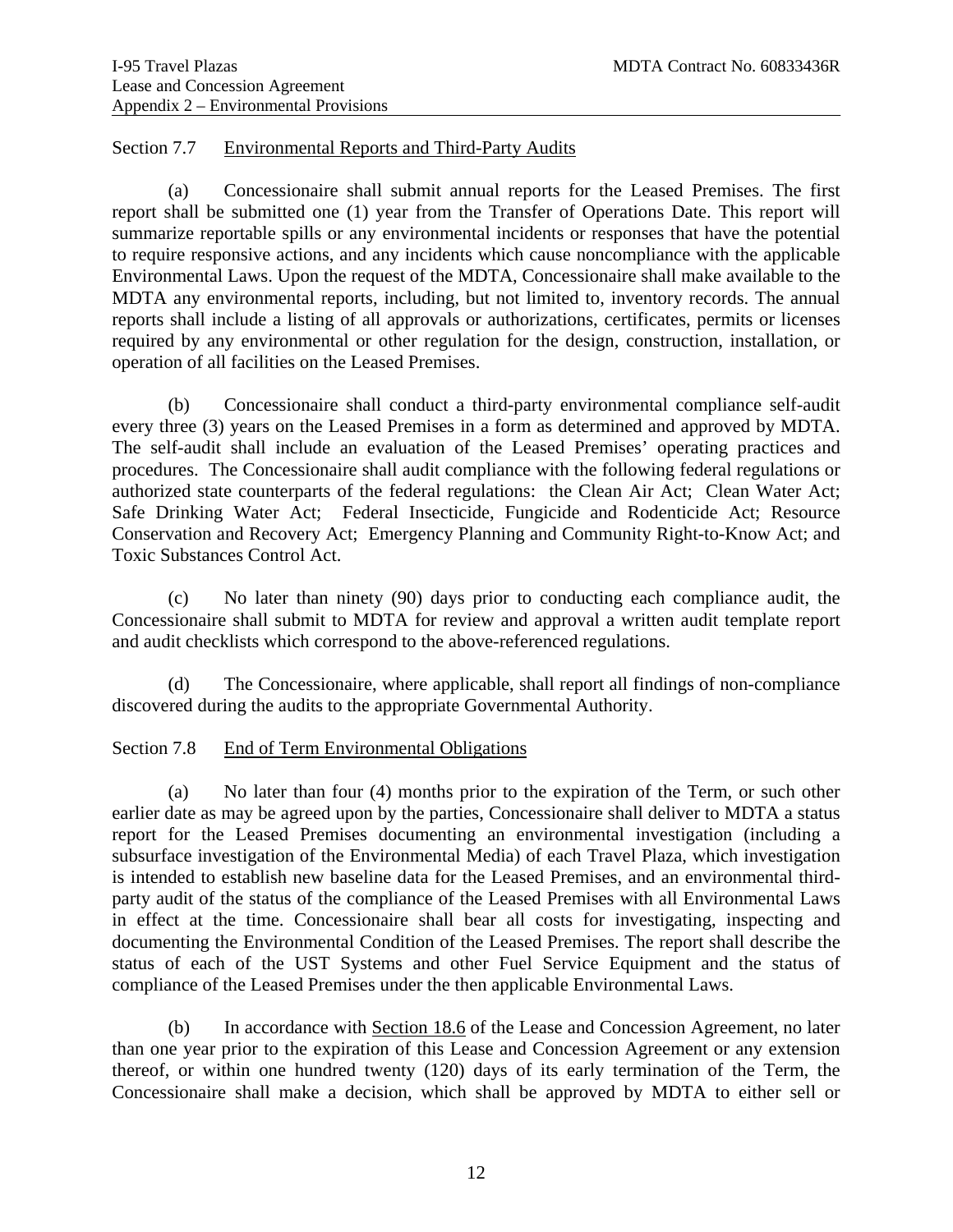remove its Fuel Service Equipment and cause the sale or removal to occur on or before the Termination Date. If the Concessionaire elects to remove the underground storage tank systems and all associated appurtenances, it shall submit a closure report(s) to the MDE. The Concessionaire shall remain responsible for any site investigations, site characterizations, and/or corrective actions directed by any regulatory agency or body that are associated with any contaminated soil and/or ground encountered during removal of the underground storage tank systems and associated appurtenances which resulted from the Concessionaire and/or any Occupancy Tenant's operation of the underground storage tank systems and/or dispensing systems. The Concessionaire shall be responsible for remediating soil and groundwater to then current industry standards for similar fuel facilities or to Governmental Rules, whichever is stricter, before the Termination Date. If Concessionaire decides not to sell or remove its underground fuel storage tank systems and associated distribution systems, as approved and permitted by MDTA, then within 45 days prior to the end of the Term or upon Termination, Concessionaire shall cause tightness tests of all USTs and lines, or other components of the UST System, testing and/or inspections of secondary containment, functional testing and/or inspections of the vapor recovery (Stage II) systems and hydrostatic testing of the spill containment devices at the Leased Premises. Upon completion of such tests and/or inspections, Concessionaire shall furnish copies of the tests and/or inspection results to MDTA. If required by applicable Environmental Laws, Concessionaire shall replace or repair any components of the UST System at its sole cost and expense.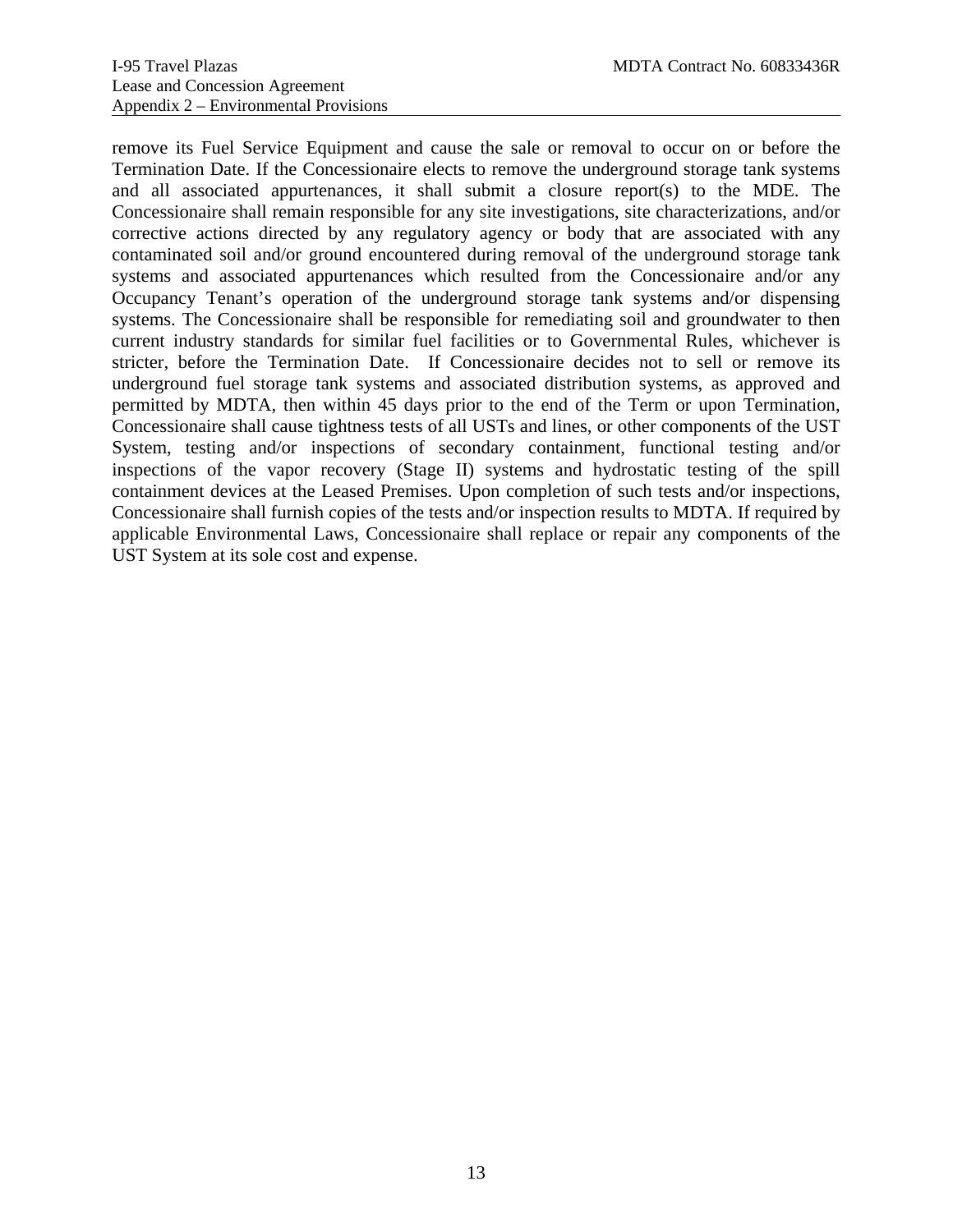# I-95 Travel Plazas Maryland House & Chesapeake House

# Lease and Concession Agreement Between

# Maryland Transportation Authority

 $\&$ 

# AREAS USA MDTP, LLC

# Appendix 3 Financing Provisions

Contract No. 60833436R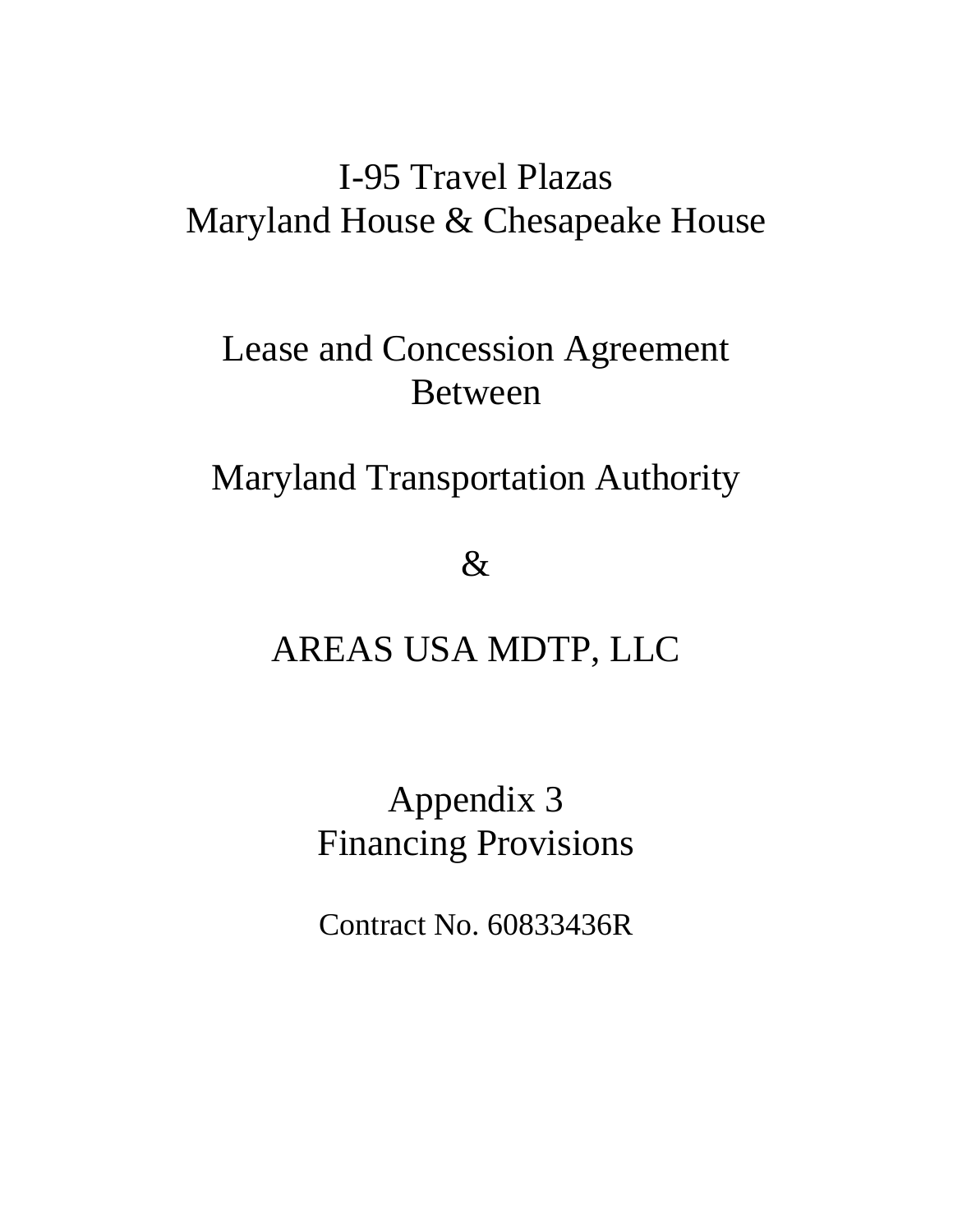## **Table of Contents**

| Section 1.1  |                                                                      |  |
|--------------|----------------------------------------------------------------------|--|
| Section 1.2  |                                                                      |  |
| Section 1.3  |                                                                      |  |
|              |                                                                      |  |
| Section 2.1  |                                                                      |  |
| Section 2.2  |                                                                      |  |
| Section 2.3  |                                                                      |  |
| Section 2.4  |                                                                      |  |
| Section 2.5  |                                                                      |  |
| Section 2.6  | <b>MDTA's Termination of the Lease and Concession Agreement; New</b> |  |
|              |                                                                      |  |
| Section 2.7  |                                                                      |  |
| Section 2.8  | MDTA's Right to Purchase Indebtedness Secured by Collateral          |  |
|              |                                                                      |  |
| Section 2.9  |                                                                      |  |
| Section 2.10 | Concessionaire's Compliance with Collateral Assignments  12          |  |
| Section 2.11 |                                                                      |  |
| Section 2.12 |                                                                      |  |
| Section 2.13 |                                                                      |  |
|              |                                                                      |  |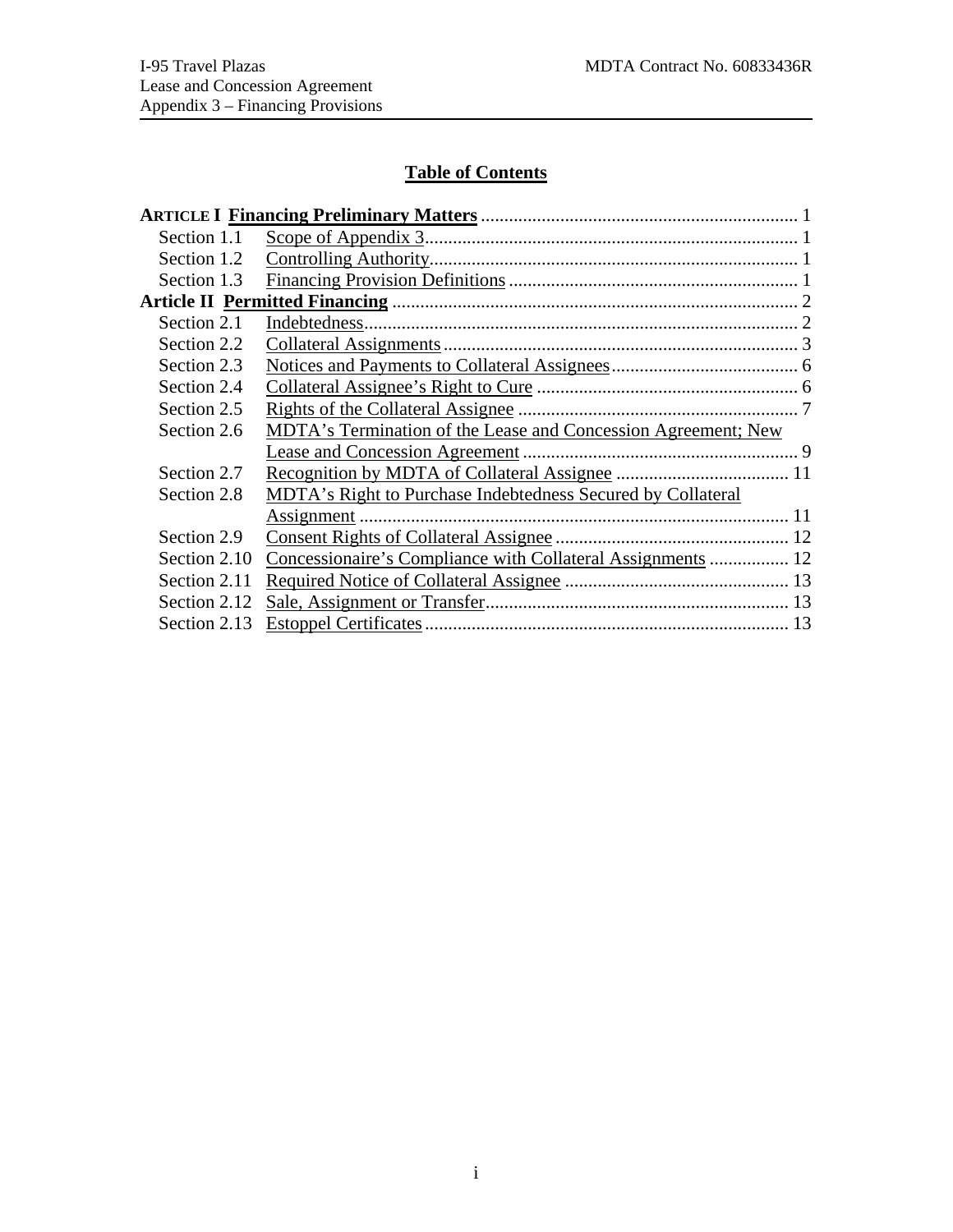#### **ARTICLE I Financing Preliminary Matters**

#### <span id="page-33-1"></span><span id="page-33-0"></span>Section 1.1 Scope of Appendix 3

 The Financing Provisions of this Appendix 3 of the Lease and Concession Agreement is in addition to the performance specifications and provisions contained within the RFP.

#### <span id="page-33-2"></span>Section 1.2 Controlling Authority

Provisions within the Appendices of the RFP provide specific guidance as to the financing permitted and standards concerning the financial thresholds required of the Concessionaire. If a conflict arises between Governmental Rules, terms of this Lease and Concession Agreement and terms of the RFP, first and foremost, Governmental Rules must be adhered to; however if a requirement of the RFP or this Lease and Concession Agreement is more stringent than a Governmental Rule, the more stringent requirement controls

#### <span id="page-33-3"></span>Section 1.3 Financing Provision Definitions

"Collateral Assignee Notice Requirements" means the delivery by a holder of a Collateral Assignment to MDTA, no later than ten (10) Business Days after the execution and delivery of such Collateral Assignment by the Concessionaire, of a true and complete copy of the executed original of such Collateral Assignment, together with a notice containing the name and address of the holder of such Collateral Assignment

"Collateral Assignment" means the granting of any lien or the granting of any other security interest (including a leasehold mortgage, and assignment, or grant of a Lien or security interest with respect to revenues and cash flows received by or due to Concessionaire under and pursuant to this Lease and Concession Agreement or any Subcontract) encumbering any or all of Concessionaire's assets, including rights, benefits and interests under and pursuant to this Lease and Concession Agreement or any Subcontract and any cash reserves or deposits held in the name of the Concessionaire securing Concessionaire's obligation under and pursuant to any Indebtedness, in each case that satisfies all of the conditions in Article XI and Appendix 3, of the Lease and Concession Agreement.

"Institutional Lender" means (a) the United States of America, any state thereof or any agency or instrumentality of either of them, any municipal agency, public benefit corporation or public authority, advancing or insuring mortgage loans or making payments which, in any manner, assist in the financing, development, operation and maintenance of projects, (b) any (i) savings bank, financial institution, savings and loan association, commercial bank, trust company (whether acting individually or in a fiduciary capacity), or insurance company organized and existing under the laws of the United States of America or any state thereof, (ii) foreign insurance company or commercial bank qualified to do business as an insurer or commercial bank as applicable under the laws of the United States, (iii) pension fund, foundation or university or college or other endowment fund or (iv) investment bank, pension advisory firm,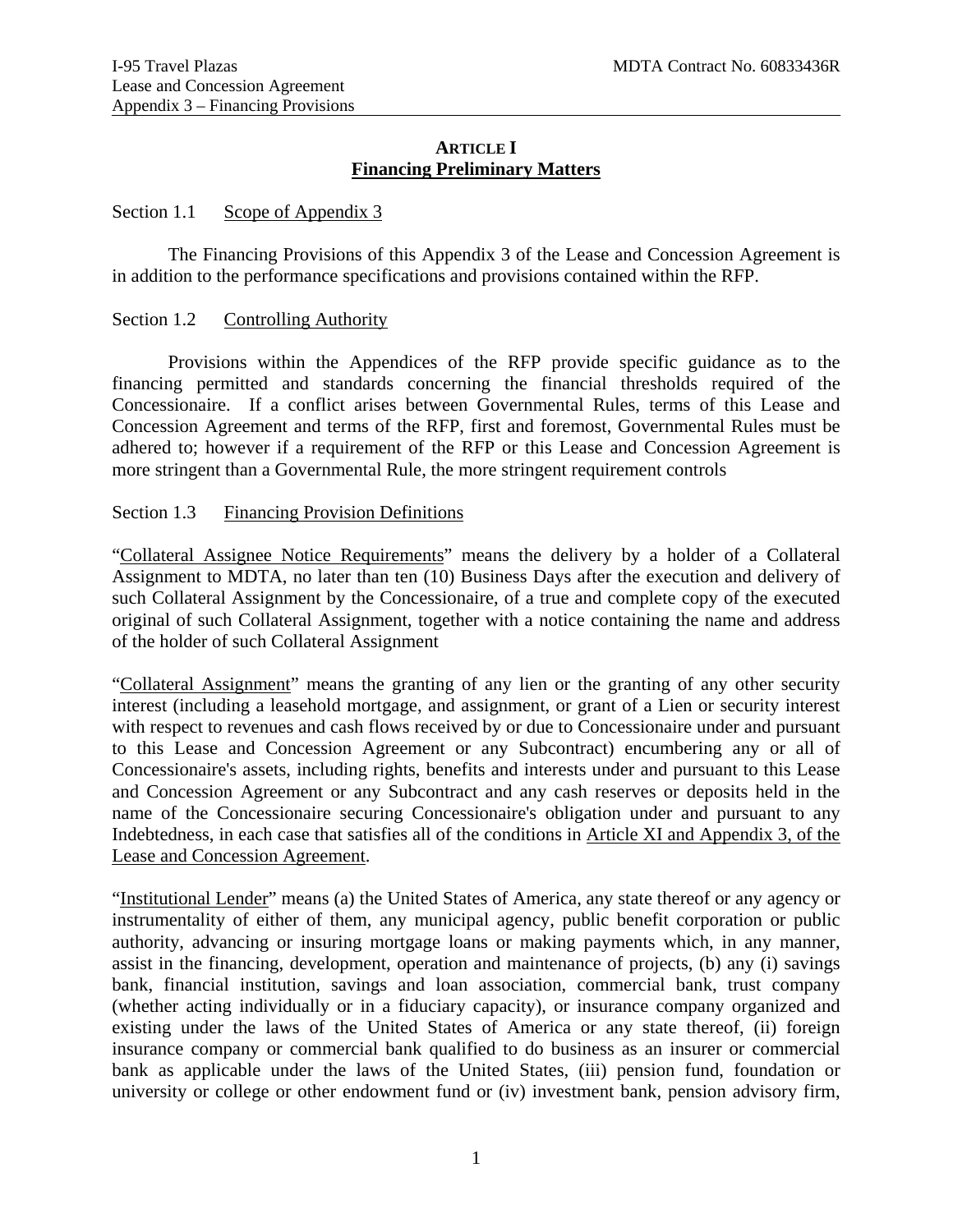mutual fund, investment company or money management firm, (c) any "qualified institutional buyer" under Rule 144(A) under the Securities Act or any other similar Legal Requirement hereinafter enacted that defines a similar category of investors by substantially similar terms, (d) any entity that regularly serves as a trustee or collateral agent or (e) any other financial institution or entity designated by Concessionaire and approved by MDTA, which approval shall not be unreasonably withheld; provided, however, that each such entity (other than entities described in clauses (c) and (d) of this definition) or combination of such entities if the Institutional Lender shall be a combination of such entities shall have individual or combined assets, as the case may be, of not less than \$500,000,000, which shall include, in the case of an investment or advisory firm, assets controlled by it or under its management.

"Occupancy Lease" means any lease, sublease, concession, license, or other similar agreement or arrangement for the occupancy of less than all of the Leased Premises.

"Permitted Transferee" means a Person, approved by the MDTA, to whom a conveyance of the Concessionaire's leasehold interest in the Leased Premises is made, pursuant to this Lease and Concession Agreement.

### **Article II Permitted Financing**

<span id="page-34-1"></span><span id="page-34-0"></span>Section 2.1 Indebtedness

 (a) Notwithstanding anything herein to the contrary, Concessionaire may, but shall not be obligated to, incur and obtain any Indebtedness with respect to the construction and operation of the Travel Plazas and the performance of its obligations under and pursuant to this Lease and Concession Agreement on terms and conditions as may be acceptable to Concessionaire in its sole discretion provided that:

- (i) at the time such Indebtedness is originated no Event of Default then exists and has not been cured within the applicable cure period pursuant to Article XIV of the Lease and Concession Agreement;
- (ii) the terms and conditions of any such Indebtedness shall be in accordance with the terms and conditions of this Appendix 3, Article II; and
- (iii) such Indebtedness shall not cause the net amount of all outstanding Indebtedness to increase such that the aggregate amount of the Indebtedness would be in excess of the appraised fair market value of the Concessionaire's interest in the Lease and Concession Agreement.

 (b) If Concessionaire seeks to obtain any Indebtedness, Concessionaire bears all of the risks relating to a delay in receiving the necessary approvals and for compliance with all Legal Requirements. MDTA does not bear any risk for the failure of Concessionaire to obtain funding from any source, and such failure, if any, shall not diminish Concessionaire's obligations under this Lease and Concession Agreement.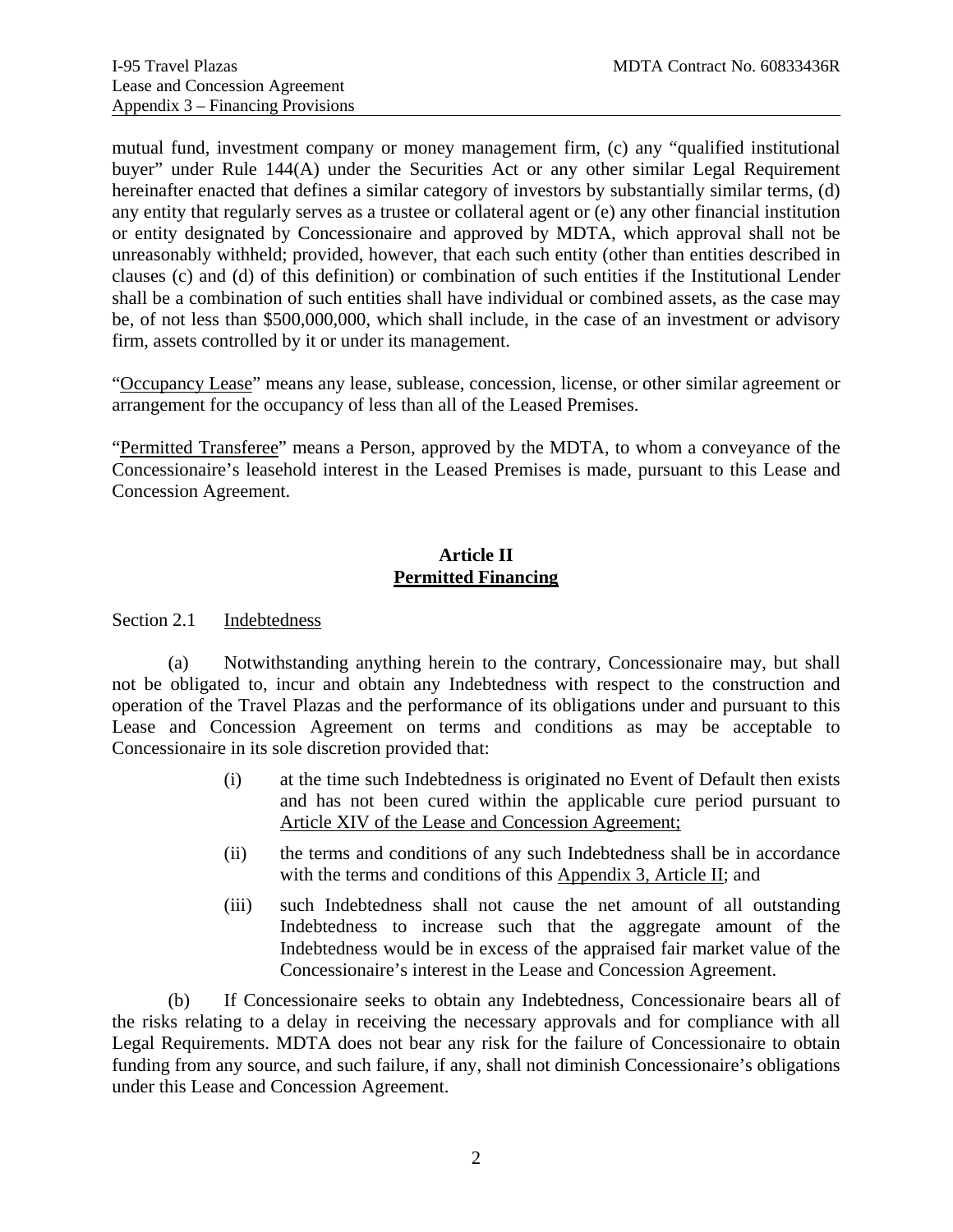(c) No State Parties shall have any liability whatsoever with respect thereto, including for payment of the principal sum of any Indebtedness, or any interest accrued thereon or any other sum secured by or accruing under any document, instrument or agreement evidencing or securing the Indebtedness, except as expressly set forth in this Appendix 3, Article II. MDTA shall have no obligation to join in, execute or guarantee any note or other evidence of Indebtedness. Except for a violation by MDTA of its express obligations to Collateral Assignees set forth in this Appendix 3, Article II, no Collateral Assignee is entitled to seek any damages or other amounts from MDTA, whether for Indebtedness or any other amount. MDTA's review of any document, instrument or agreement evidencing or securing the Indebtedness is not a guarantee or endorsement of the Indebtedness, or any other obligations issued or incurred by Concessionaire in connection with this Lease and Concession Agreement, and is not a representation, warranty or other assurance as to the ability of Concessionaire to perform its obligations with respect to the Indebtedness or any other obligations issued or incurred by Concessionaire in connection with this Lease and Concession Agreement, or as adequacy of the Gross Revenues to provide for payment of the Indebtedness or any other obligations issued or incurred by Concessionaire in connection with this Lease and Concession Agreement.

 (d) Concessionaire shall not enter into any lease, sublease, concession, management agreement, operating agreement or other similar arrangement or other transaction that would cause any State Parties to become a party to a "prohibited tax shelter transaction" within the meaning of Section 4965 of the Internal Revenue Code of 1986, as amended (it being agreed that, for purposes of this Section), the State and MDTA shall not be treated as having become a party to any such transaction solely by virtue of the execution of this Lease and Concession Agreement.

### <span id="page-35-0"></span>Section 2.2 Collateral Assignments

 (a) With respect to any such Indebtedness, Concessionaire shall have the right, at its sole cost and expense, to execute and deliver one or more (subject to Appendix 3, Section 2.7) Collateral Assignments, if at the time any such Collateral Assignment is executed and delivered to the Collateral Assignee, no Event of Default then exists and has not been cured within the applicable cure period pursuant to Article XIV and upon and subject to the following terms and conditions:

- (i) a Collateral Assignment may not cover any property or secure any Indebtedness issued by or guaranteed by any Person other than Indebtedness of Concessionaire;
- (ii) all rights under the Collateral Assignment, and the terms of such Collateral Assignment, shall expressly provide that the Collateral Assignment shall be and is subject and subordinate to the provisions of this Lease and Concession Agreement and to all rights and interests of the MDTA hereunder and such Collateral Assignment shall specifically acknowledge the property insurance allocation provision described in Article XIII of this Lease and Concession Agreement and the condemnation insurance allocation provision described in this Lease and Concession Agreement;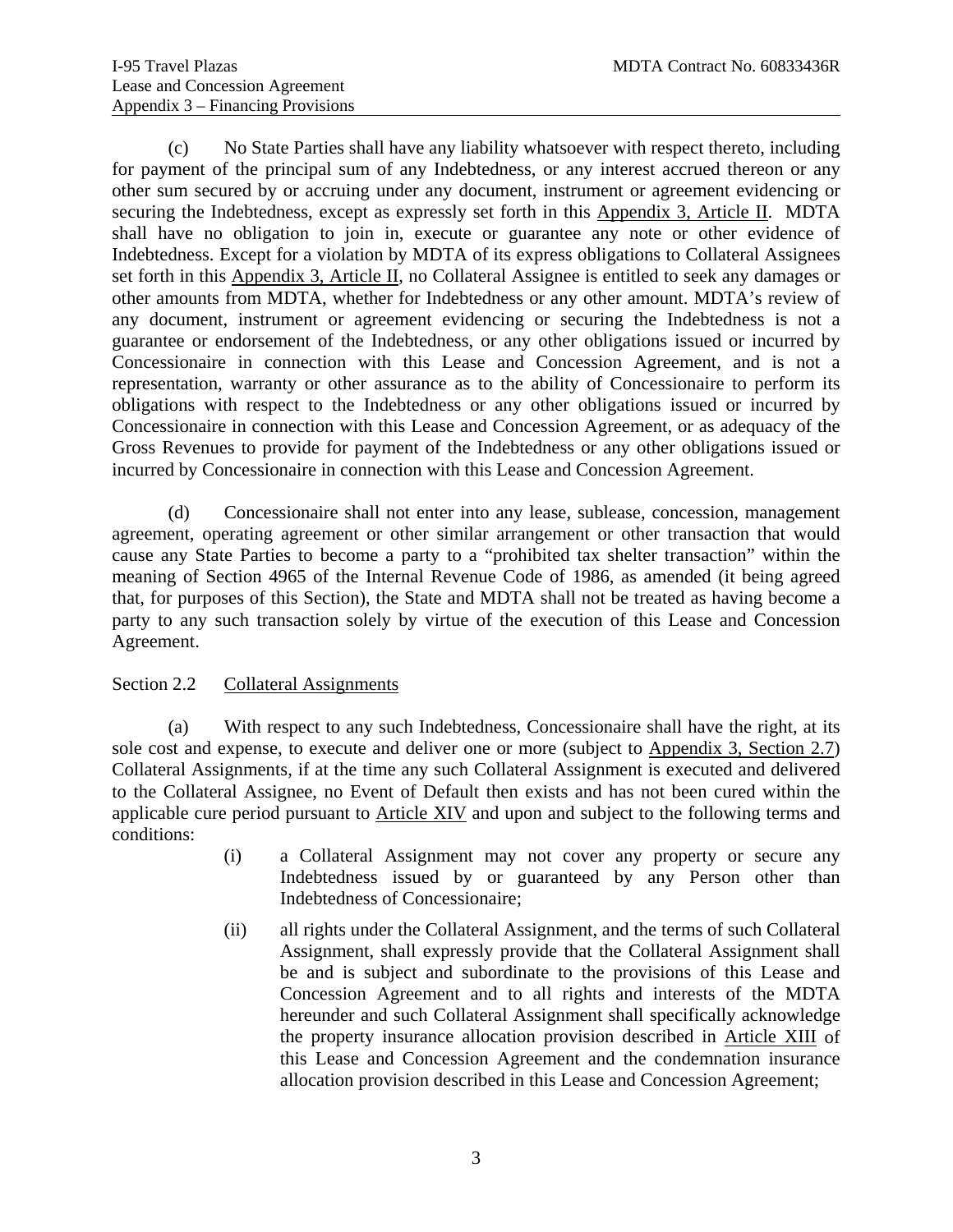- (iii) no Person other than an Institutional Lender shall be entitled to the benefits and protections accorded to a Collateral Assignee in this Lease and Concession Agreement; provided, however, that lenders to Concessionaire (and lenders to the Collateral Assignee as successor in interest to Concessionaire under this Lease and Concession Agreement) may be Persons other than Institutional Lenders so long as any Collateral Assignment securing the loans made by such Persons is held by an Institutional Lender acting as collateral agent or trustee;
- (iv) no Collateral Assignment or other instrument purporting to pledge, encumber, or create a lien, charge, or security interest on or against any or all of Concessionaire's interest under and pursuant to this Lease and Concession Agreement or the cash flows and other rights of Concessionaire pursuant hereto or any Subcontract shall extend to or affect the fee simple interest in the Leased Premises, MDTA's interest in this Lease and Concession Agreement (including all Monthly Payments or other payments due MDTA pursuant to this Lease and Concession Agreement) or any State Party's right, title, interest and/or estate in and to the Leased Premises, any part thereof, or the Equipment and Fixtures or Fuel Service Equipment;
- (iv) no State Party shall have any liability whatsoever for payment of any principal, interest, fees, costs or expenses with respect to Indebtedness of Concessionaire or any amounts secured by any Collateral Assignment, or any interest accrued thereon or any other sum secured thereby or accruing thereunder;
- (v) no State Party shall have any obligation to any Collateral Assignee in the enforcement of MDTA's rights and remedies herein except as expressly set forth in this Lease and Concession Agreement and unless such Collateral Assignee has provided MDTA with notice of its Collateral Assignment in accordance with the Collateral Assignee Notice Requirements;
- (vi) each Collateral Assignment shall provide that if Concessionaire is in default under the Collateral Assignment and the Collateral Assignee gives notice of such default to Concessionaire, then the Collateral Assignee shall give notice of such default to MDTA;
- (vii) subject to the terms of this Lease and Concession Agreement, all rights acquired by a Collateral Assignee under any Collateral Assignment or other documents evidencing any Indebtedness shall be subject and expressly subordinate to the rights of MDTA to receive the Monthly Payments or other payments due to MDTA pursuant to this Lease and Concession Agreement;
- (viii) while any Collateral Assignment is outstanding, MDTA shall not amend or modify this Lease and Concession Agreement in any manner that could reasonably be expected to have a material adverse effect on the rights or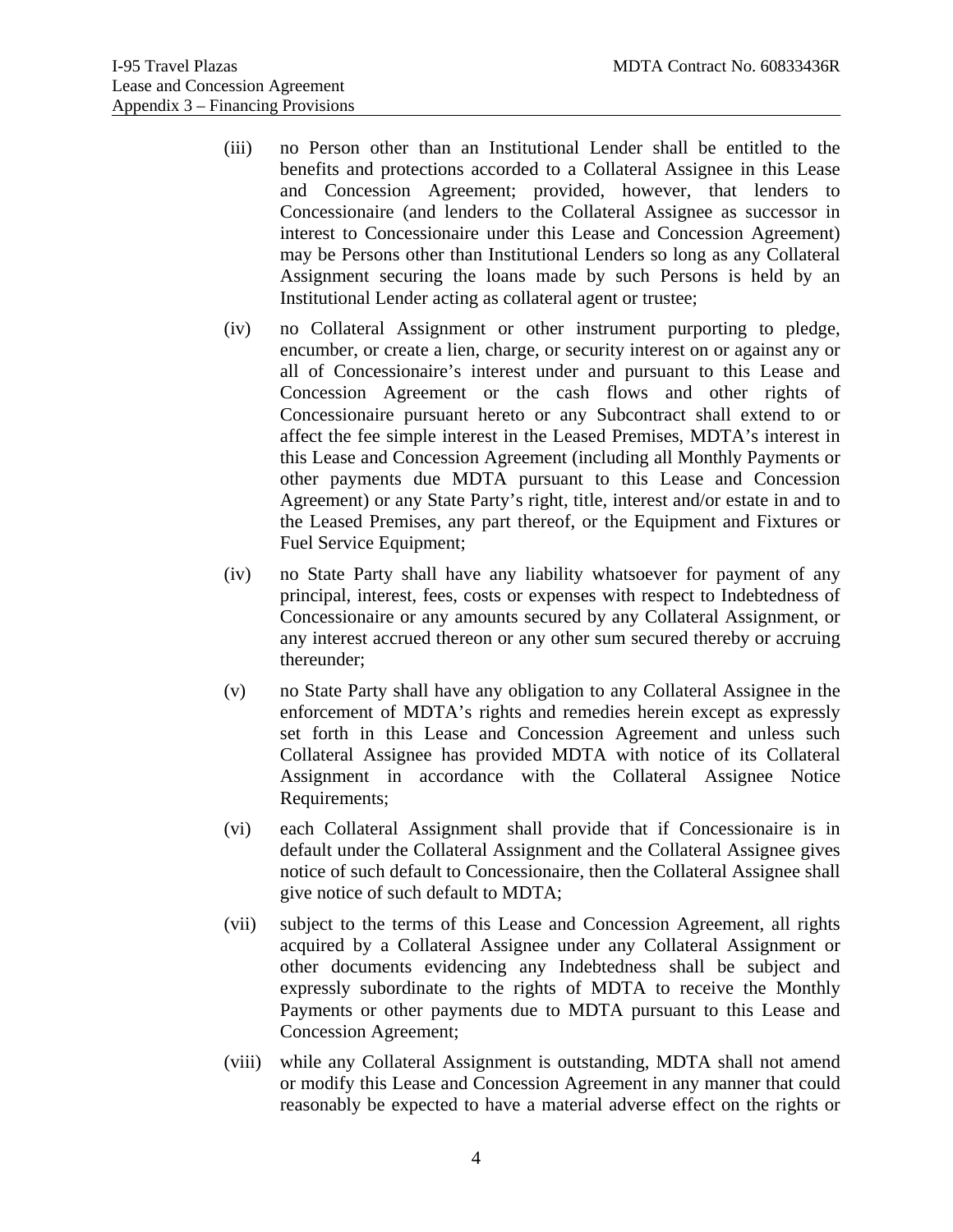interests of the Collateral Assignee or agree to a voluntary surrender or termination of this Lease and Concession Agreement by Concessionaire without the reasonable consent of the Collateral Assignee;

- (ix) notwithstanding any enforcement of the security of any Collateral Assignment, Concessionaire shall remain liable to MDTA for the payment of all sums owing to MDTA under this Lease and Concession Agreement and the performance and observance of all of Concessionaire's covenants and obligations under this Lease and Concession Agreement;
- (x) a Collateral Assignee shall not, by virtue of its Collateral Assignment, acquire any greater rights or interest in the Leased Premises than Concessionaire has at any applicable time under this Lease and Concession Agreement, other than such rights or interest as may be granted or acquired in accordance with this Appendix 3, Article II; and each Collateral Assignee, MDTA, and Concessionaire shall enter into a consent agreement in a form acceptable to all parties; provided that such consent agreement shall be in a customary form and shall include the rights and protections provided to the Collateral Assignees in this Lease and Concession Agreement; and
- (xi) any Collateral Assignment shall contain an express covenant of the Collateral Assignee, in form and substance reasonably satisfactory to MDTA, to be bound by the provisions of Appendix 3, Section 2.8.

(b) The Concessionaire acknowledges that executing a Collateral Assignment that does not satisfy all of the requirements of a Collateral Assignment as provided in this Lease and Concession Agreement or is with a Collateral Assignee that has not been approved by the MDTA is a breach of this Lease and Concession Agreement. The foregoing provisions of this Section shall not prohibit the Concessionaire or any other Person from pledging any other interest in the Concessionaire to any Person for any purpose, provided that the pledge is not secured by an interest in the Leased Premises, and provided further that the provisions of this Lease and Concession Agreement regarding Permitted Transfers shall continue to apply.

(c) Any Collateral Assignment shall contain a requirement that if any Person (other than Concessionaire) succeeds to the ownership of Concessionaire's Leasehold Estate under this Lease and Concession Agreement or Concessionaire's interests in the Leased Premises and Improvements, through the operation of such Collateral Assignment, by foreclosure, trustee's sale or deed in lieu thereof, such successor to Concessionaire (a "Successor") shall in writing (in a form recordable where necessary and approved by the Collateral Assignee under such Collateral Assignment) agree not to disturb the tenancies of Occupancy Tenants under subleases, if any, that were approved in writing by such Collateral Assignee; and assume any and all of the Concessionaire's obligations under this Lease and Concession Agreement arising from and after such Person succeeds to Concessionaire's Leasehold Estate hereunder, subject, however, to any Person to whom any Transfer is attempted in violation of any of the provisions of this Lease and Concession Agreement shall have no claim, right or remedy whatsoever against the MDTA and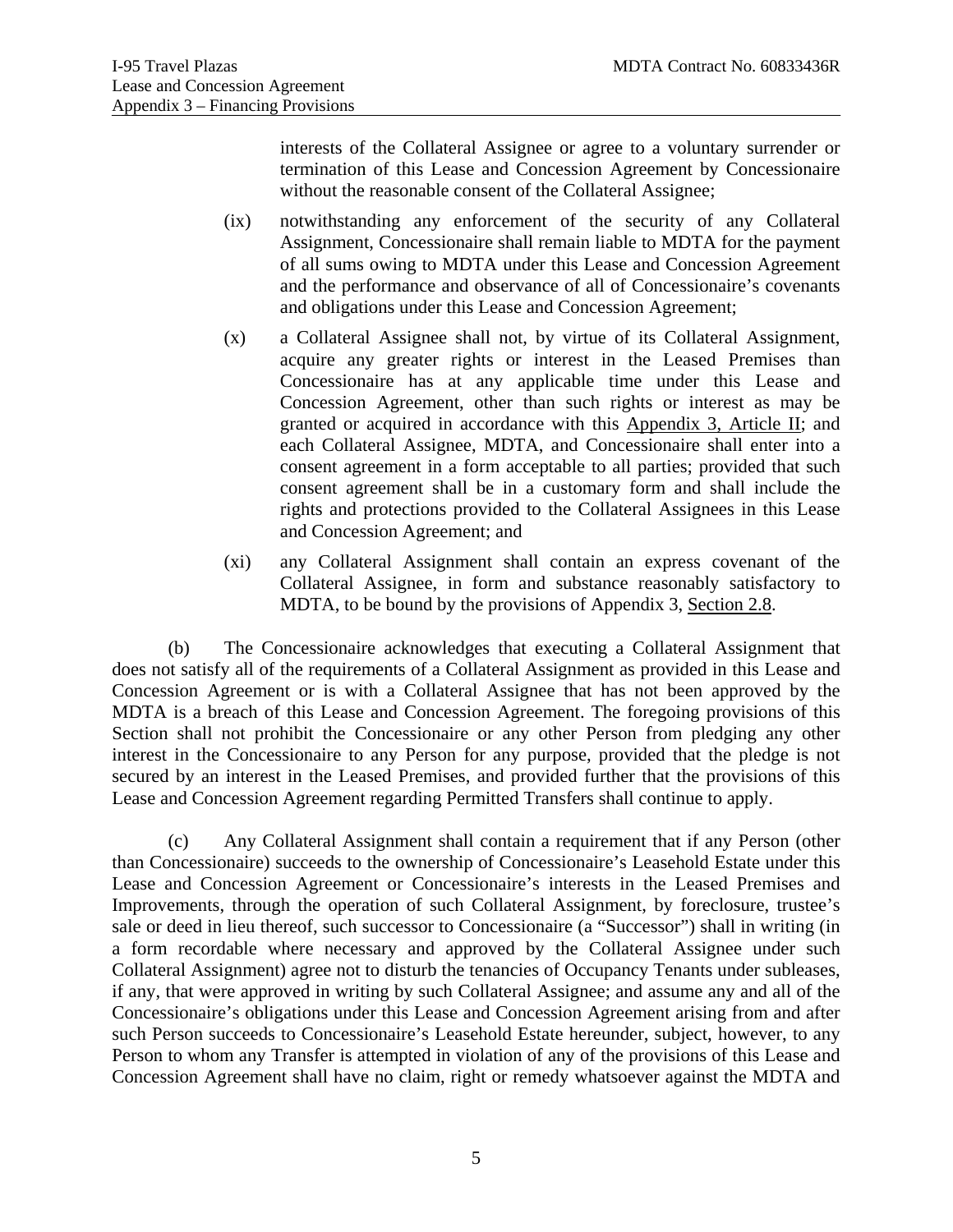any State Party, and neither the MDTA nor any State Party shall have any duty to recognize any Person claiming by, through or under the transferee, other than Occupancy Tenants.

#### <span id="page-38-0"></span>Section 2.3 Notices and Payments to Collateral Assignees

 Whenever a Collateral Assignment exists as to which MDTA has been provided notice in accordance with the Collateral Assignee Notice Requirements, MDTA shall, simultaneously with providing Concessionaire any required notice under this Lease and Concession Agreement, provide a copy of such notice to such Collateral Assignee, and no such notice to Concessionaire shall be effective against the Collateral Assignee until a copy thereof is duly provided to such Collateral Assignee at its address specified in its notice given to MDTA in accordance with the Collateral Assignee Notice Requirements (or any subsequent change of address notice given to MDTA pursuant to the requirements of Section 18.1 of the Lease and Concession Agreement).

#### <span id="page-38-1"></span>Section 2.4 Collateral Assignee's Right to Cure

 The Collateral Assignee shall have a period of thirty (30) days with respect to any Event of Default (other than a Event of Default described in Section 14.l(a)), beyond any cure period expressly provided to Concessionaire herein, in which to cure or cause to be cured any such Event of Default; provided, however, that such thirty (30) day period shall be extended if such Event of Default may be cured but cannot reasonably be cured within such period of thirty (30) days and the Collateral Assignee begins to cure such default within such thirty (30) day period and thereafter proceeds with all due diligence to cure such Event of Default within a period of time reasonably necessary to cure such Event of Default. The Collateral Assignee shall have a period of ten (10) days with respect to any Event of Default described in Section 14.l(a), beyond any cure period expressly provided to Concessionaire in Section 14.l(a), in which to cure or cause to be cured any such Event of Default (including satisfying any monetary obligation of Concessionaire). If a Collateral Assignee's right to cure an Event of Default has not expired, and the Collateral Assignee is acting to cure such Event of Default in accordance with this Appendix 3, Section 2.4 then MDTA shall not exercise its right to terminate this Lease and Concession Agreement by reason of such Event of Default. In furtherance of the foregoing, MDTA shall permit the Collateral Assignee and its representatives the same access to the Leased Premises as is permitted to Concessionaire hereunder. MDTA shall accept any such payment or performance by a Collateral Assignee as though the same had been done or performed by Concessionaire. Any payment to be made or action to be taken by a Collateral Assignee hereunder as a prerequisite to keeping this Lease and Concession Agreement in effect shall be deemed properly to have been made or taken by the Collateral Assignee if such payment is made or action is taken by a nominee, agent or assignee of the rights of such Collateral Assignee. The Collateral Assignee's right to cure, as provided above, shall not otherwise be deemed to prohibit MDTA from terminating this Lease and Concession Agreement in accordance with its terms or exercising any right or option under this Lease and Concession Agreement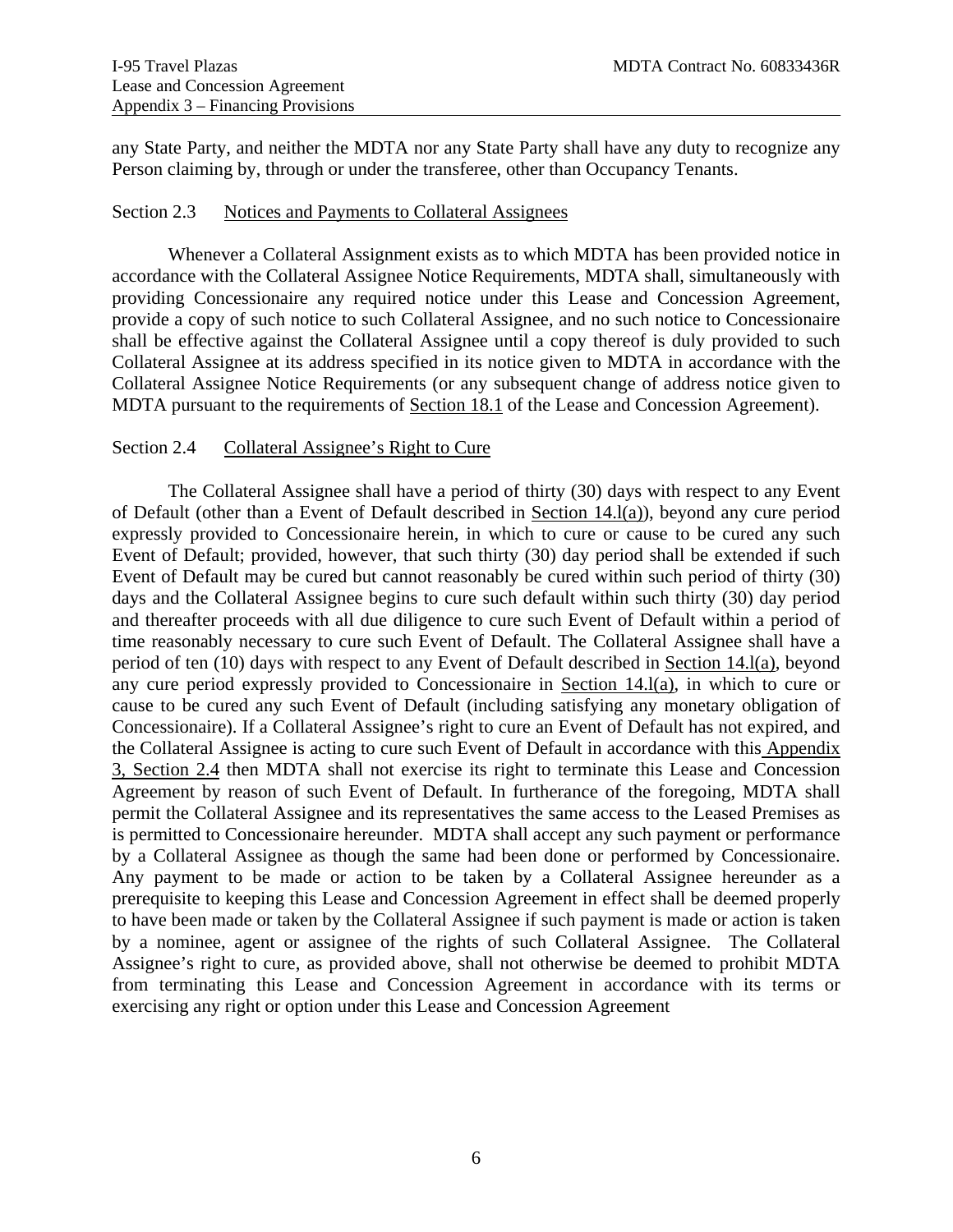#### <span id="page-39-0"></span>Section 2.5 Rights of the Collateral Assignee

(a) If a Collateral Assignee, through the operation of its loan documents or by entry as a mortgagee in possession or by foreclosure, or by acceptance of an assignment in lieu of foreclosure or through any other means, including a bankruptcy or other insolvency proceeding, arrangement, confirmation or sale, acquires Concessionaire's interest in the Leased Premises, such Collateral Assignee shall have the right, at its option, to:

- (i) Complete construction of the Improvements substantially in accordance with the Concessionaire's Plans, as then applicable, and operate the Improvements itself and in all respects comply with the provisions of the Project Documents; or
- (ii) Subject to Appendix 3, Subsection  $2.6(a)$  below, regarding a New Lease and Concession Agreement, then, or at any time thereafter, assign or transfer Concessionaire's interest in the Leased Premises, the Improvements or this Lease and Concession Agreement to (A) an Affiliate of such Collateral Assignee, or (B) any other assignee or transferee, which Affiliate or other assignee or transferee shall expressly assume all of the covenants, agreements and obligations of Concessionaire thereafter arising under this Lease and Concession Agreement by written instrument, provided that, with respect to any assignment or transfer under this Appendix 3, Subsection 2.5(a)(ii), the assignment or transfer shall be to a Permitted Transferee; or
- (iii) Terminate this Lease and Concession Agreement, permitting reversion of all of Concessionaire's rights under the Lease and Concession Agreement in the Leased Premises and the Improvements to MDTA.

No such action by a Collateral Assignee shall relieve the Concessionaire of any obligations hereunder, or under the Project Documents.

(b) Subject to the provisions of this Appendix 3, Article II and subject to the Reserved Rights, a Collateral Assignee may (i) enforce its Collateral Assignment in any lawful way, (ii) acquire Concessionaire's interests in and pursuant to this Lease and Concession Agreement or any Subcontract in any lawful way or (iii) take control of, in any lawful way, and manage the Travel Plazas, in each case, subject to the terms of this Lease and Concession Agreement.

 (c) Except as provided in Appendix 3, Section 2.4, unless and until a Collateral Assignee (i) forecloses upon or has otherwise taken ownership of Concessionaire's interests in and pursuant to this Lease and Concession Agreement or any Subcontract or (ii) has taken possession or control of Concessionaire's interests in and pursuant to this Lease and Concession Agreement or any Subcontract, whether directly or by an agent as a mortgagee in possession or a receiver or receiver and manager has taken possession or control of Concessionaire's interests in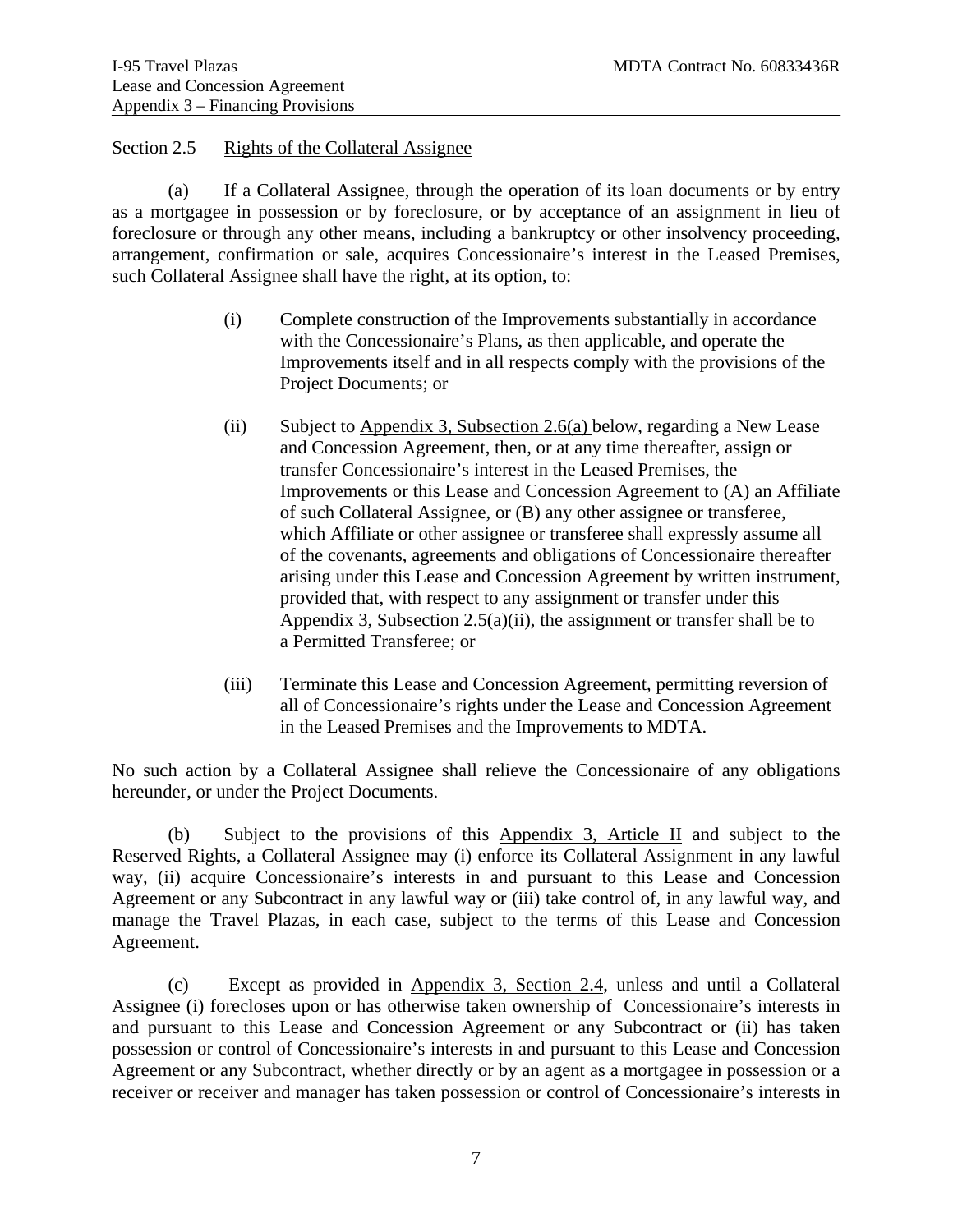and pursuant to this Lease and Concession Agreement or any Subcontract by reference to the Collateral Assignment, the Collateral Assignee shall not be liable for any of Concessionaire's obligations under this Lease and Concession Agreement or be entitled to any of Concessionaire's rights and benefits contained in this Lease and Concession Agreement, except by way of security. If the Collateral Assignee itself or by an agent or a receiver or a receiver and manager is the owner, or is in control or possession of, Concessionaire's interests in and pursuant to this Lease and Concession Agreement or any Subcontract, it shall be bound by all liabilities and obligations of Concessionaire under this Lease and Concession Agreement. Once the Collateral Assignee goes out of ownership, possession or control of Concessionaire's interests in and pursuant to this Lease and Concession Agreement or any Subcontract or Transfers Concessionaire's interest in this Lease and Concession Agreement to another Person in accordance with the provisions of this Lease and Concession Agreement, the Collateral Assignee shall cease to be liable for any of Concessionaire's obligations under this Lease and Concession Agreement accruing thereafter and shall cease to be entitled to any of Concessionaire's rights and benefits contained in this Lease and Concession Agreement, except, if the Collateral Assignment remains outstanding, by way of security.

 (d) Any payment to be made or action to be taken by a Collateral Assignee as a prerequisite to keeping this Lease and Concession Agreement in effect shall be deemed properly to have been made or taken by the Collateral Assignee if such payment is made or action is taken by a Person proposed by the Collateral Assignee and reasonably approved by MDTA. MDTA shall have no obligation to recognize any claim to Concessionaire's rights hereto by any Person that has acquired Concessionaire's rights hereto by, through, or under any Collateral Assignment or whose acquisition shall have been derived immediately from any holder thereof, unless such Person is reasonably approved by MDTA pursuant to Appendix 3, Section 2.5(d), (such approved entity a "Substituted Entity").

 (e) MDTA shall have no obligation to approve a Person as a Substituted Entity and Qualified Buyer unless the Collateral Assignee demonstrates to MDTA's reasonable satisfaction that: (i) the proposed Substituted Entity and its contractors collectively have the financial resources, qualifications and experience to timely perform Concessionaire's obligations hereunder; (ii) the proposed Substituted Entity and its contractors, each of their respective direct and indirect beneficial owners, any proposed key personnel, each of their respective officers and directors and each of their respective affiliates have a good reputation (including the absence of criminal or material civil or regulatory claims or actions against any such Person); and (iii) the proposed Substituted Entity and its contractors are in compliance with MDTA's rules, regulations and adopted written policies regarding organizational conflicts of interest. MDTA will approve or disapprove a proposed Substituted Entity within ninety (90) days after it receives from the Collateral Assignee a request for approval together with: a) such information, evidence and supporting documentation concerning the identity, financial resources, qualifications, experience and potential conflicts of interest of the proposed Substituted Entity and its contractors as MDTA may reasonably request; and b) such evidence of organization, authority, incumbency certificates, certificates regarding disqualification, debarment or suspension, and other certificates, representations and warranties as MDTA may reasonably request consistent with the terms and conditions of this Lease and Concession Agreement. MDTA will evaluate the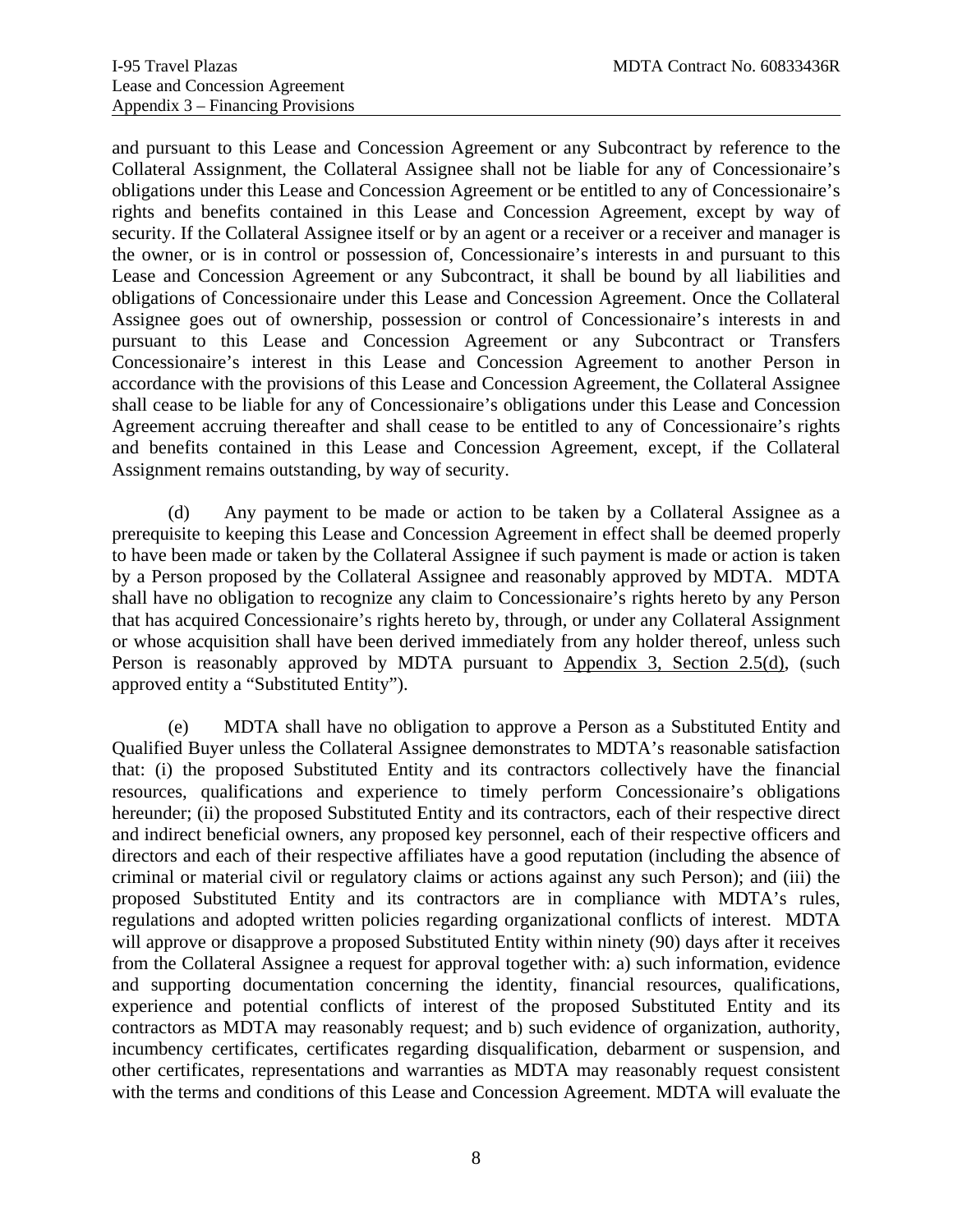financial resources, qualifications, experience and potential conflicts of interest of the proposed Substituted Entity and its contractors using the same standards and criteria that it is then currently applying, or if there is no current application, then the same standards and criteria it most recently applied, to the evaluation of Persons responding to MDTA requests for qualifications for concession or similar agreements for comparable projects and facilities.

 (f) A Collateral Assignee may request approval of more than one Substituted Entity at any time or times. Any approval by MDTA of a Substituted Entity shall expire (unless otherwise agreed in writing by MDTA) one year after the approval is issued if the Substituted Entity has not succeeded to Concessionaire's interest in this Lease and Concession Agreement within that period of time. MDTA may revoke an approval if at any time prior to succeeding to Concessionaire's interest herein the Substituted Entity ceases to be in compliance with MDTA's rules and regulations regarding organizational conflicts of interest. If the Substituted Entity succeeds to Concessionaire's interest herein, then MDTA shall not be entitled to terminate due to any breaches accumulated by Concessionaire related to the Performance Standards prior to its replacement by the Substituted Entity.

#### <span id="page-41-0"></span>Section 2.6 MDTA's Termination of the Lease and Concession Agreement; New Lease and Concession Agreement

 (a) Without prejudice to the rights of a Collateral Assignee under Appendix 3, Section 2.4, if this Lease and Concession Agreement is terminated prior to the expiration of the Term due to an Event of Default (in which case MDTA shall notify the Collateral Assignee of such termination) or if this Lease and Concession Agreement is rejected or disaffirmed pursuant to any bankruptcy law or proceeding or other similar Legal Requirement or proceedings affecting creditors' rights generally with respect to a bankruptcy proceeding relating to Concessionaire or otherwise, MDTA agrees to enter into a new agreement with respect to the operation of the Travel Plazas with the Collateral Assignee for the remainder of the original stated Term upon all of the covenants, agreements, terms, provisions and limitations of this Lease and Concession Agreement (the "New Lease and Concession Agreement"), effective as of the date of such termination, but only on and subject to the satisfaction of all of the following requirements and conditions: (i) such Collateral Assignee commits in writing to MDTA, in a notice delivered to MDTA, within ten (10) days after MDTA delivers the termination notice to the Collateral Assignee (or, if later, upon the expiration of any cure period granted to the Collateral Assignee pursuant to Appendix 3, Section 2.4) or within thirty (30) days after the effective date of such rejection or disaffirmance, as the case may be, that the Collateral Assignee (or its designee or nominee) will enter into the New Lease and Concession Agreement, which notice is accompanied by a copy of such New Lease and Concession Agreement, duly executed and acknowledged by the Collateral Assignee (or its designee or nominee); (ii) provided MDTA notifies the Collateral Assignee in advance, the Collateral Assignee (or its designee or nominee) pays or causes to be paid to MDTA, at the time of the execution and delivery of the New Lease and Concession Agreement, all amounts which, at the time of the execution and delivery thereof, would have been past due or due and payable in accordance with the provisions of this Lease and Concession Agreement but for such termination; (iii) the Collateral Assignee pays or causes to be paid to MDTA all reasonable costs and expenses (including legal fees), taxes, fees, charges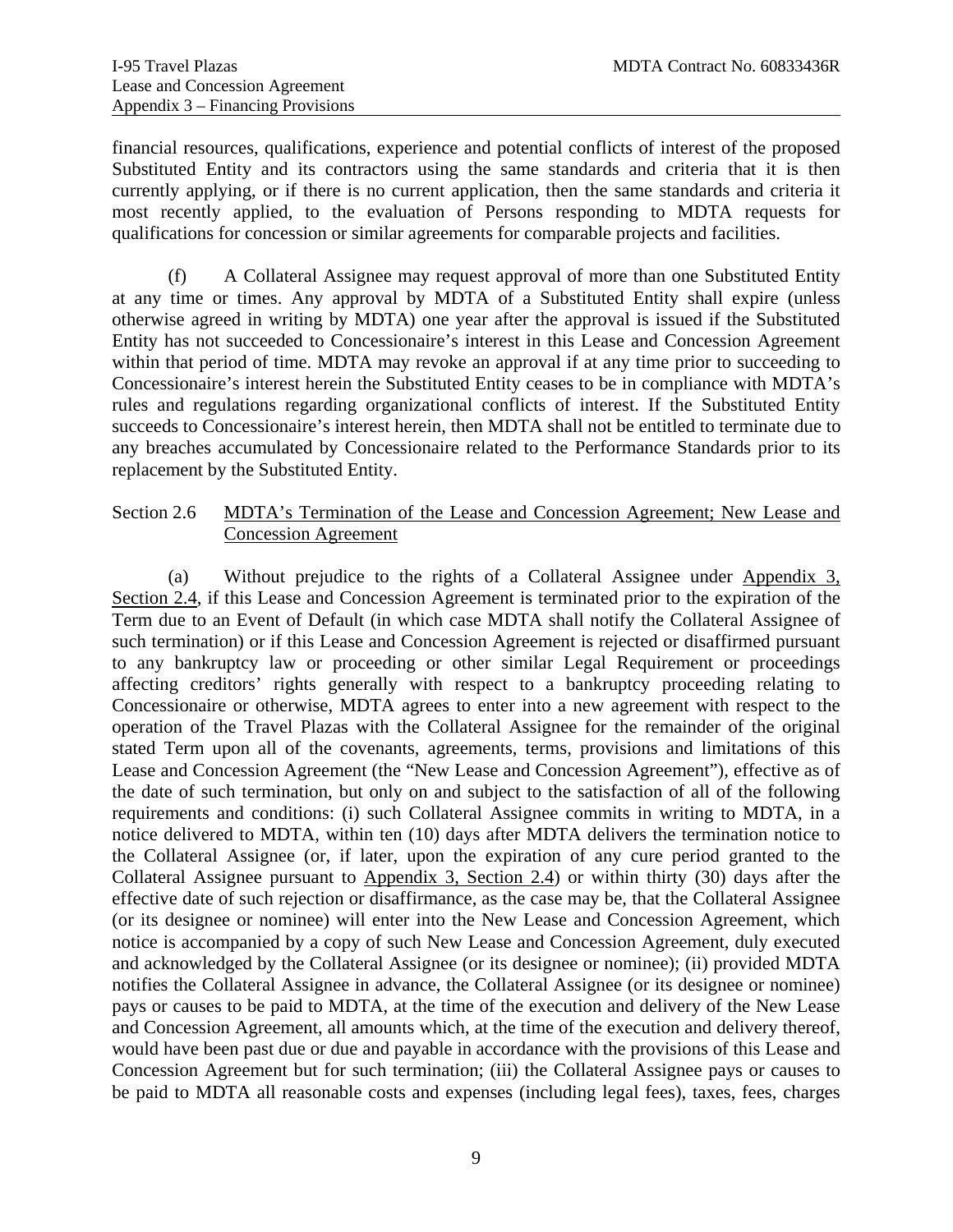and disbursements paid or incurred by MDTA in connection with such defaults and termination, the recovery of possession from Concessionaire, and in connection with the preparation, execution and delivery of the New Lease and Concession Agreement and related agreements and documents specified in such statement or invoice, provided MDTA furnishes a statement or invoice for such costs; and (iv) such Collateral Assignee (or its designee or nominee), at the time of such written request, cures all defaults under this Lease and Concession Agreement (curable by the payment of money) existing immediately prior to the termination of this Lease and Concession Agreement, or, if such defaults cannot be cured by the payment of money, such Collateral Assignee (or its designee or nominee) commits to MDTA in the New Lease and Concession Agreement to proceed both promptly and diligently, upon the execution of the New Lease and Concession Agreement, to cure all such other defaults and, if possession is necessary in order to cure such other Events of Default, to proceed both promptly and diligently to obtain the possession required to cure any such other defaults (and such cure shall be a covenant in the New Lease and Concession Agreement).

 (b) A New Lease and Concession Agreement shall provide that, with respect to each and every Occupancy Lease that immediately prior to the termination of the Term was superior to the legal operation and effect of the Collateral Assignment held by the Collateral Assignee that obtained such New Lease and Concession Agreement, the Successor Concessionaire thereunder shall be deemed to have recognized the Occupancy Lease, as though the Occupancy Lease had never terminated but had continued in full force and effect after the termination of the Term of this Lease and Concession Agreement, and the Successor Concessionaire shall be deemed to have assumed all of the obligations of the sublandlord under the Occupancy Lease accruing from and after the termination of the Term; provided that the obligation of the Successor Concessionaire under such New Lease and Concession Agreement for any covenant of quiet enjoyment, express or implied, contained in the sublease shall be limited to the acts of the Successor Concessionaire and those claiming by, under, or through such Successor Concessionaire. Upon execution and delivery of a New Lease and Concession Agreement, all Occupancy Leases that may previously have been assigned and transferred to the MDTA shall thereupon be assigned and transferred without recourse by the MDTA to the Successor Concessionaire.

(c) During the period from and after the date of termination of this Lease and Concessionaire Agreement to the execution and delivery of a New Lease and Concession Agreement, MDTA shall obtain the consent of such Collateral Assignee prior to terminating or making any amendment to any Occupancy Lease.

(d) Nothing contained in this Appendix 3, Section 2.6 shall be deemed to limit or affect MDTA's interest in and to the Leased Premises upon the expiration of the Term of the New Lease and Concession Agreement. The provisions of this Appendix 3, Section 2.6 shall survive the termination of this Lease and Concession Agreement and shall continue in full force and effect thereafter to the same extent as if this Appendix 3, Section 2.6 were a separate and independent contract made by MDTA, Concessionaire and the Collateral Assignee and, if the Collateral Assignee satisfies the conditions to a New Lease and Concession Agreement from the effective date of such termination of this Lease and Concession Agreement to the date of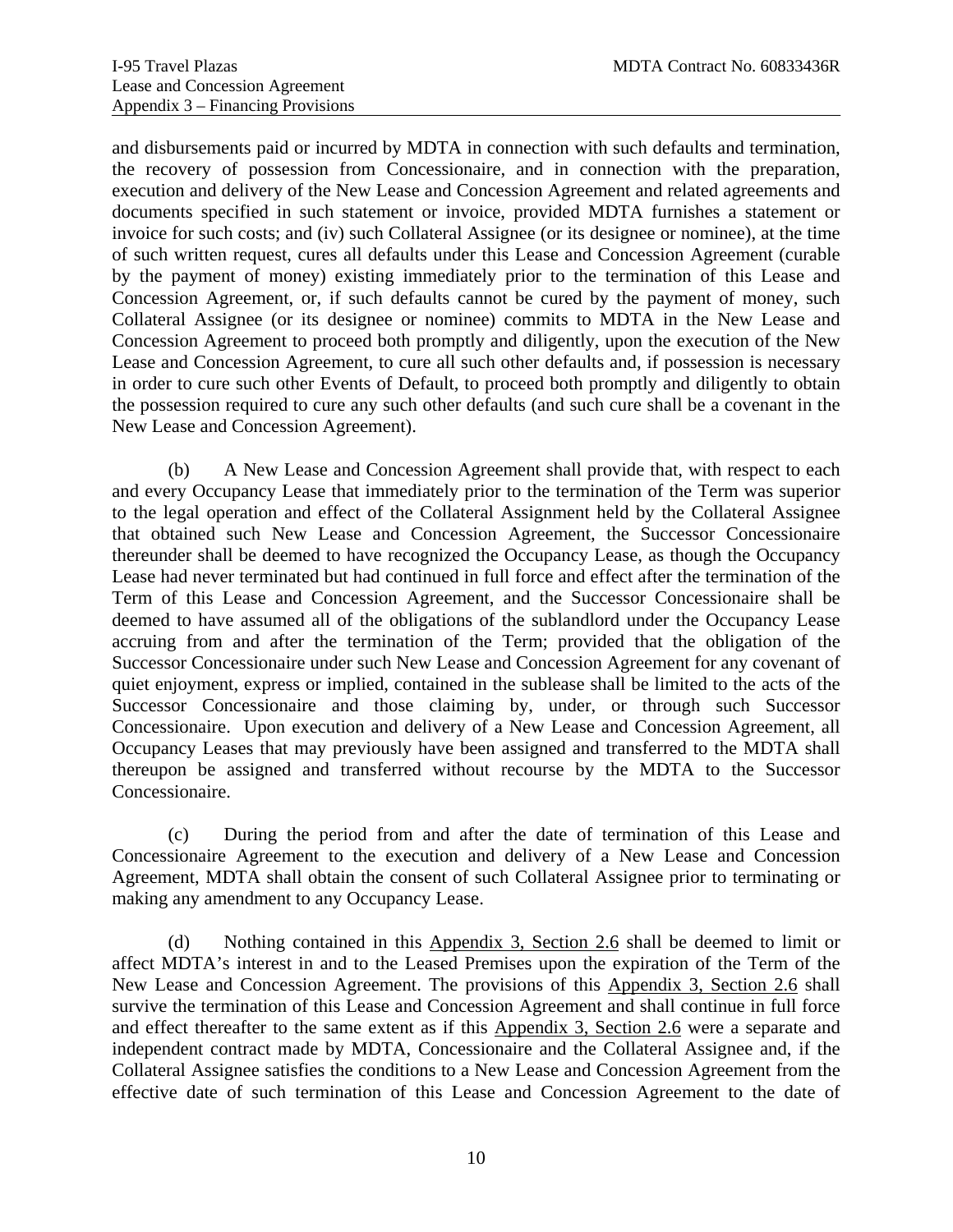execution and delivery of the New Lease and Concession Agreement, the Collateral Assignee may operate the concession created by this Lease and Concession Agreement without hindrance by MDTA, but only on and subject to the terms and provisions of this Lease and Concession Agreement.

#### <span id="page-43-0"></span>Section 2.7 Recognition by MDTA of Collateral Assignee

 If there is more than one Collateral Assignee, only that Collateral Assignee, to the exclusion of all other Collateral Assignees, whose notice was earliest received by MDTA pursuant to the Collateral Assignee Notice Requirements, shall have the rights as a Collateral Assignee under this Appendix 3, Article II, unless such Collateral Assignee has designated in writing another Collateral Assignee to exercise such rights.

#### <span id="page-43-1"></span>Section 2.8 MDTA's Right to Purchase Indebtedness Secured by Collateral Assignment

 (a) If any default by Concessionaire has occurred under a Collateral Assignment, or any act, condition or event has occurred which would permit a Collateral Assignee to declare all or part of the Indebtedness secured by a Collateral Assignment to be immediately due and payable, then MDTA shall have ninety (90) days after the date on which the Collateral Assignee shall serve notice upon MDTA in writing ("Collateral Assignee's Notice") that such Collateral Assignee intends to commence proceedings to exercise its rights or remedies under the Collateral Assignment stating the calculation of the purchase price pursuant to Appendix 3, Section 2.8(c), during which ninety (90) day period MDTA shall have the right and option (the "MDTA's Option") to purchase from the Collateral Assignee the Indebtedness secured by the Collateral Assignment, upon the terms and subject to the conditions contained in this Appendix 3, Section 2.8.

(b) MDTA's Option shall be exercised by notice served upon Concessionaire and Collateral Assignee within such ninety (90) day period. Time shall be of the essence as to the exercise of MDTA's Option. If MDTA's Option is duly and timely exercised, MDTA shall purchase on the date which is ninety (90) days after the date on which a Collateral Assignee's Notice is served upon MDTA. The closing shall take place at a mutually convenient time and place.

(c) The purchase price payable by MDTA shall be equal to the aggregate amounts secured by such Collateral Assignment or incurred with respect to the related Indebtedness (including principal, interest, fees, premiums, breakage, and other costs and expenses, which includes attorneys' fees, swap or any other derivatives, termination, prepayment and similar fees and expenses and taxes incurred by the holder of Indebtedness secured by a Collateral Assignment or transfer fees imposed by any Governmental Authority, each as supported by reasonably satisfactory documentation, and any other amounts secured thereby) as of the closing date of the purchase. The purchase price shall be paid in full in cash at closing by wire transfer or other immediately available funds to an account or accounts designated by the Collateral Assignee. The purchase price shall be paid by MDTA to the Collateral Assignee, to be applied by the Collateral Assignee to the Indebtedness secured by the Collateral Assignment owed to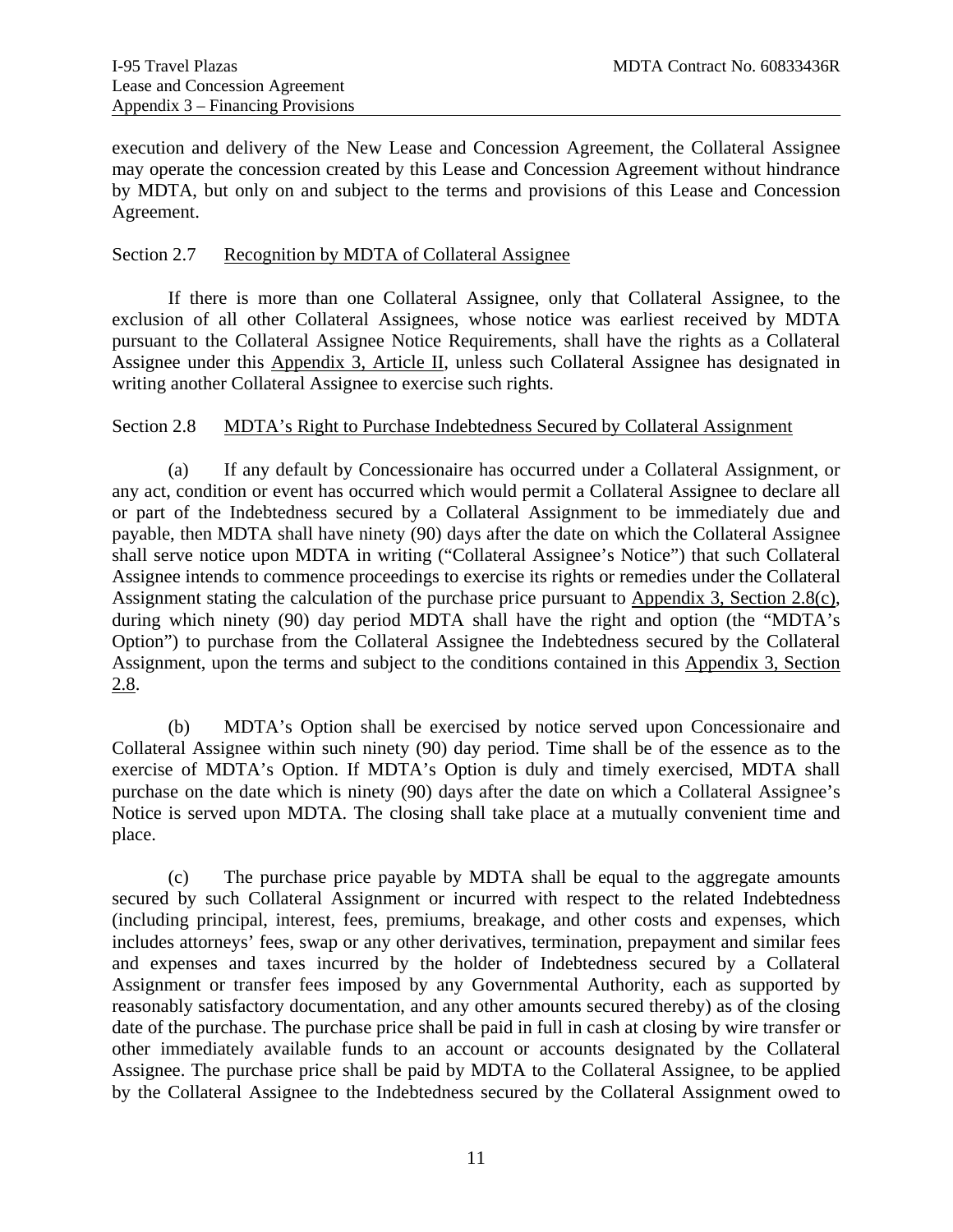such Collateral Assignee, subject to the priorities of the security interests created by such Collateral Assignment.

(d) At the closing and upon payment in full of the purchase price the Collateral Assignee shall assign its Collateral Assignment to MDTA, without recourse, representations, covenants or warranties of any kind.

(e) MDTA shall have the right to receive all notices of default under any Collateral Assignment, but MDTA shall not have the right to cure any default under any Collateral Assignment except to the extent provided in this Appendix 3, Section 2.8.

#### <span id="page-44-0"></span>Section 2.9 Consent Rights of Collateral Assignee

 (a) The provisions of this Lease and Concession Agreement that provide for the consent, approval, joinder or other right of any Collateral Assignee shall apply only to and for the benefit of a Collateral Assignee whose Collateral Assignment provides for the right of the Collateral Assignee to have such consent, approval, joinder, or other right and shall not create or grant additional rights.

 (b) To the extent the terms and provisions of any Collateral Assignment require or provide for the consent, approval, joinder, or other right of the Collateral Assignee as a condition to any consent, approval, joinder, or other action taken by or on behalf of MDTA, other than those matters already expressly provided for in this Lease and Concession Agreement, such provisions shall not be binding upon MDTA unless and until MDTA enters into a written instrument to that effect.

#### <span id="page-44-1"></span>Section 2.10 Concessionaire's Compliance with Collateral Assignments

- (a) The Concessionaire covenants:
	- (i) Not to make any payments due under any Collateral Assignment more than one (1) month in advance of the due dates therefore;
	- (ii) To notify MDTA immediately of the receipt by the Concessionaire of any notice of default under any Collateral Assignment and to furnish to MDTA a copy of such notice of default or any other Notice received by Concessionaire;
	- (iii) To furnish to the MDTA promptly following the execution thereof true copies of any Collateral Assignment and all amendments, modifications, consolidations, replacements, assignments, extensions or renewals thereof; and
	- (iv) Upon MDTA's request, to promptly furnish evidence reasonably satisfactory to the MDTA that the Concessionaire has complied with its covenants hereunder with respect to a Collateral Assignment.